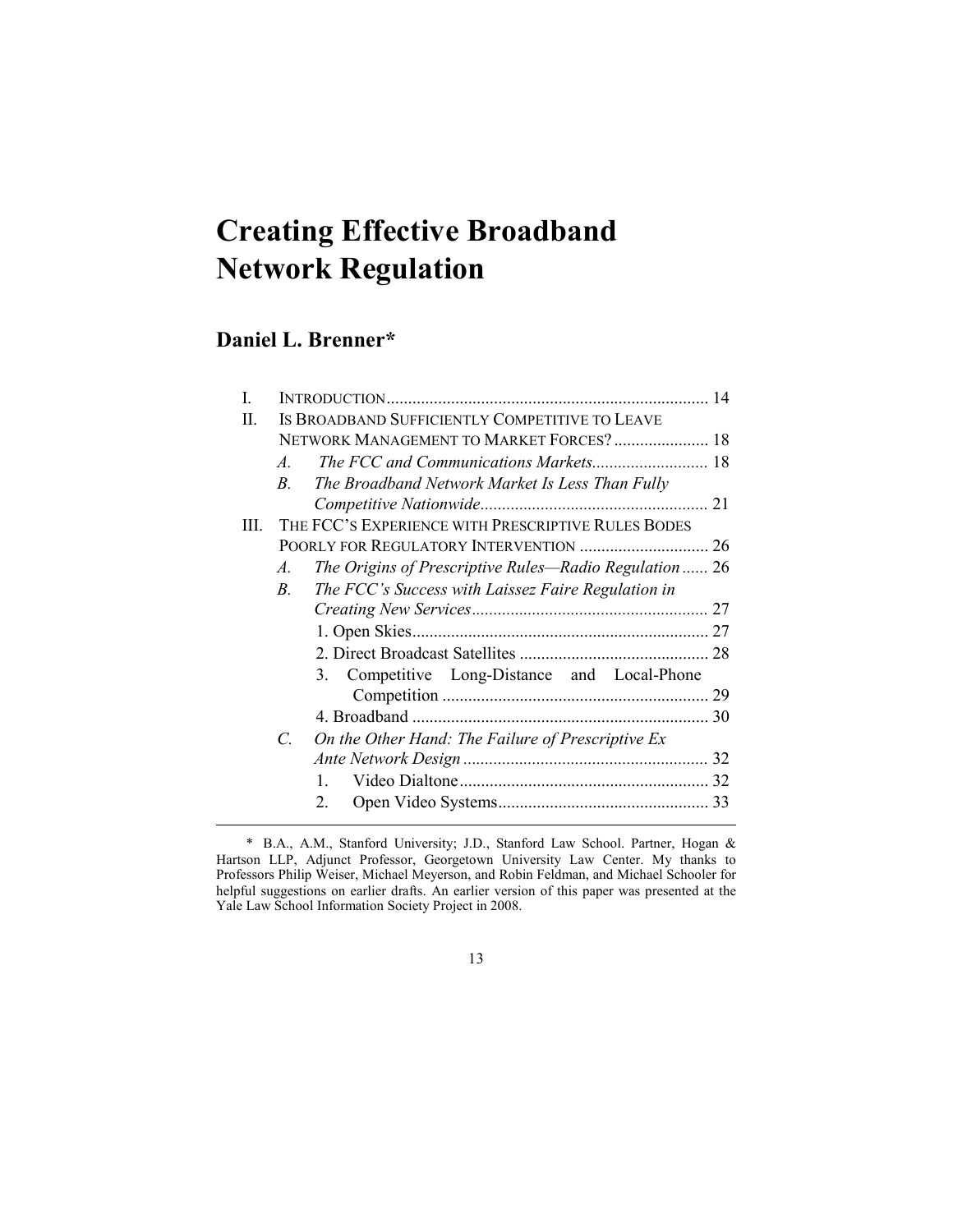|      |                  | 3.                                                                  |  |
|------|------------------|---------------------------------------------------------------------|--|
|      | D.               |                                                                     |  |
| IV.  |                  | DETERMINING "REASONABLE" NETWORK REGULATION IS                      |  |
|      |                  | HARD TO DO IF YOU DO NOT ACTUALLY CONTROL THE                       |  |
|      |                  |                                                                     |  |
|      | $\mathcal{A}$ .  |                                                                     |  |
|      | $\overline{B}$   | The Problem of Devising Solutions to Perceived                      |  |
|      |                  |                                                                     |  |
|      |                  | The Computer Inquiry Proceedings 38<br>1.                           |  |
|      |                  | $2_{-}$                                                             |  |
|      | $\overline{C}$ . | The Problem of Technology as an Independent Variable 42             |  |
|      |                  | Loss of Innovation at the Physical Network Layer 44<br>$\mathbf{1}$ |  |
|      |                  | $\overline{2}$                                                      |  |
| V.   |                  | THE OLD AND NEW INSTITUTIONAL PROBLEMS OF THE FCC  47               |  |
|      | $\overline{A}$   |                                                                     |  |
|      |                  | The Agency's Ability to Understand Networks 48<br>1.                |  |
|      |                  | $2_{-}$                                                             |  |
|      | $B_{\cdot}$      |                                                                     |  |
| VI.  |                  | THERE ARE BETTER ALTERNATIVES TO EX ANTE NETWORK                    |  |
|      |                  |                                                                     |  |
|      | $\mathcal{A}$ .  | The Problem of Defining the Problem: Ex Ante                        |  |
|      |                  |                                                                     |  |
|      | $B$ .            | Antitrust Law                                                       |  |
|      | $\mathcal{C}$ .  | Standards-Setting and Self-Regulatory Organizations 63              |  |
|      | D.               | Wiki Law: Community Policing as Policy  67                          |  |
|      | E.               |                                                                     |  |
| VII. |                  |                                                                     |  |

14 *FEDERAL COMMUNICATIONS LAW JOURNAL* [Vol. 62

## I. INTRODUCTION

Internet regulation, like the Internet itself, captures the cross currents of the government's decisive intervention and studied indifference. The Internet's early growth was financed with Department of Defense dollars. But before its explosive growth in the late 1990s, Washington cut its purse strings and apron strings from its innovative creation. Congress paid Delphic attention to the Internet in its 1996 rewrite of the nation's communications laws. Most of the Internet focus in that protracted legislation was keeping regulation from harming the growth of broadband, not authorizing regulators to fix what ailed it.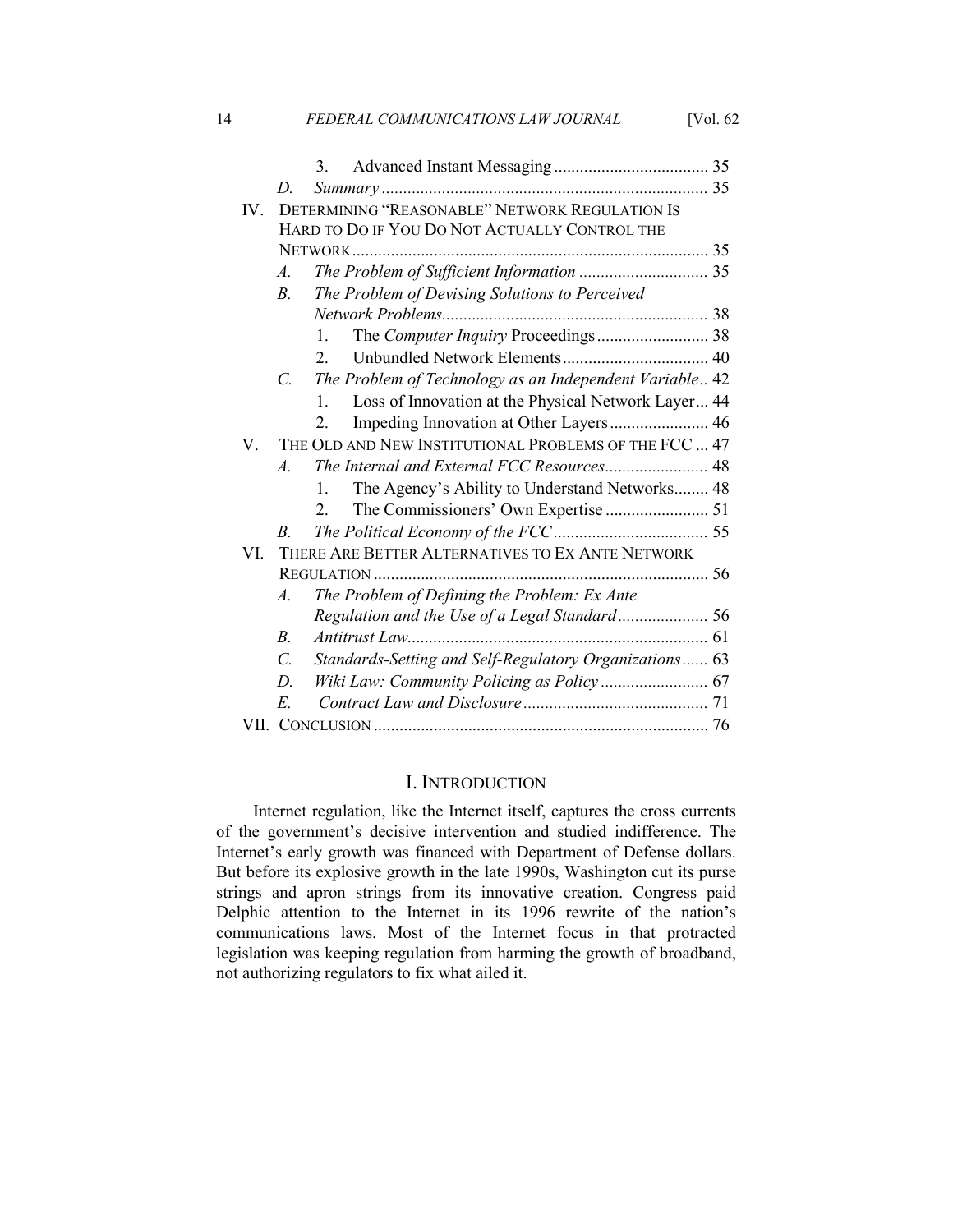FCC Internet regulation really began in 2005 with the *Madison River* case.<sup>1</sup> If hard cases make bad law, easy cases provide scant law. Such was the case when the FCC pounced on a decision by Madison River Communications, a yet-to-be-deregulated telephone broadband provider, which blocked a competing Voice over Internet Protocol (VoIP) provider because of the competitor's impact on its legacy wireline phone business.<sup>2</sup> But, for the most part, the FCC stayed away from substantive Internet regulation until its recent efforts to define unacceptable network management by a cable broadband provider, Comcast, and its network neutrality rulemaking.<sup>3</sup> The Federal Trade Commission (FTC) has been cautious on broad rules as well.<sup>4</sup>

The Internet is only going to become more central to the business and pastimes of Americans, and the call for different types of regulation is ongoing, inevitable, and often justified, given the range of Internet protocol (IP), consumer protection, child safety, and anti-deception interests the Web involves. But behind these calls—to expand broadband availability and adoption, and to regulate broadband network providers, in particular is the assumption that regulation will work well enough to outweigh its costs. Calls for "network neutrality" or "nondiscrimination" assume with little hesitation federal agency competence to give predictable and accurate meaning to these terms and create regulations to implement them. Advocates presuppose that, without the threat and reality of regulation to assure network neutrality, Internet consumer welfare will be substantially reduced. With sufficient expertise, careful fact gathering, and the

 <sup>1.</sup> Madison River Comm., LLC, *Order*, 20 F.C.C.R. 4295 (2005).

 <sup>2.</sup> *Id.* Verizon's short-lived decision to deny NARAL Pro-Choice America use of its text-messaging service because of the controversy over abortion is cited as another example of how a network can interfere with Internet communications. *See* Adam Lepta, *Verizon Blocks Messages of Abortion Rights Group*, N.Y. TIMES, Sept. 27, 2007, *available at* http://www.nytimes.com/2007/09/27/us/27verizon.html. Verizon Wireless's decision on whom to sell noncommon carrier service like its short-code service differs from the decision to block use of its network transmission service, as was the case in *Madison River*. Still, Verizon's explicit discrimination based on content, although quickly reversed, highlighted the power of the network provider in the content arena. *See* Susan Crawford Blog, http://scrawford.blogware.com (Sept. 28, 2007, 12:47 EDT).

<sup>3</sup>. Formal Complaint of Free Press and Pub. Knowledge Against Comcast Corp. for Secretly Degrading Peer-to-Peer Applications, *supra* note 3. The FCC launched a network neutrality rulemaking in 2009. Preserving The Open Internet, Notice of Proposed Rulemaking, 2009 WL 3413028, (F.C.C.), October 22, 2009 *available at* http://hraunfoss.fcc.gov/edocs\_public/attachmatch/FCC-09-93A1.pdf. This Article was written prior to any decision in that proceeding.

<sup>4</sup>. FTC STAFF REPORT, BROADBAND COMPETITION CONNECTIVITY POLICY 9 (2007), http://www.ftc.gov/reports/broadband/v070000report.pdf ("In evaluating whether new proscriptions are necessary, we advise proceeding with caution before enacting broad, *ex ante* restrictions in an unsettled, dynamic environment.").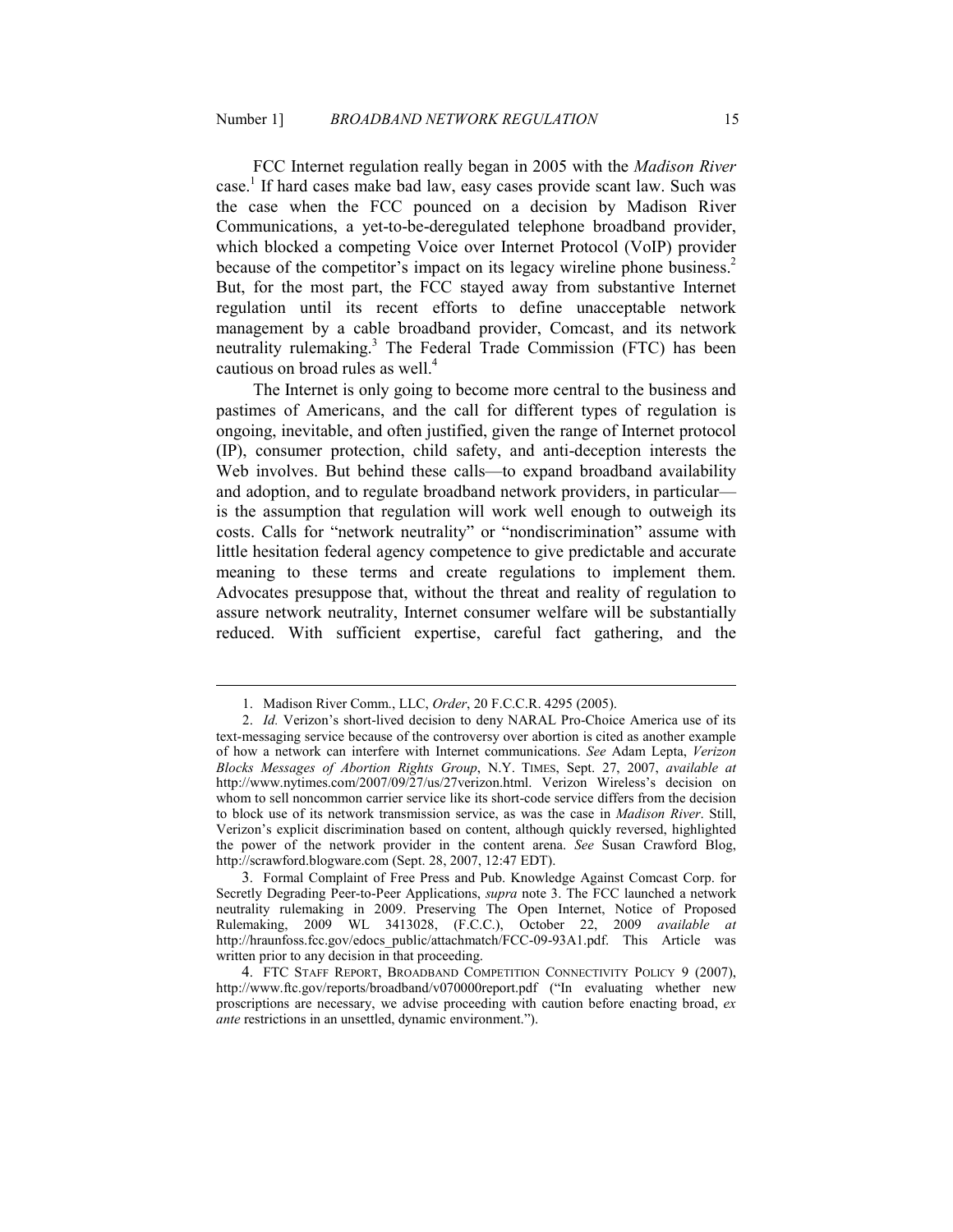protections of appellate review for arbitrary or unsupported outcomes, the system of regulation can and should be expected to work. Can it?

Add to this assumption the natural regulatory appetite of those who get selected to serve on a regulatory agency like the FCC. FCC commissioners are called in to settle disputes among competitors and competing industries in furtherance of the public interest; to desire the job is to seek an opportunity to regulate, often actively. At the same time, deregulation in the face of sufficient competition is as much of an FCC mantra as regulating in the "public interest, convenience, or necessity."<sup>5</sup> But until a market is adequately competitive, a regulator regulates. As to the Internet, should she?

This Article's chief contribution to the Internet policy debate is to focus attention on the likelihood of successful FCC Internet regulation—a key assumption of some advocates  $6$ —and to measure the odds of success based on the agency's past performance over managing networks. Based on the analysis here, that likelihood is that the FCC will be unsuccessful in trying to manage networks directly.

Those who advocate FCC involvement should recognize that resolution by administrative agency, as a first resort to solving oftenlegitimate questions about network behavior, is likely to produce worse public policies than nongovernmental forums. Ex ante network neutrality regulation of Internet network providers—like cable, wireline telephone, and wireless companies—poses risks for the continued development of the Internet that some network neutrality advocates minimize unrealistically. Indeed, the ever-increasing literature on enforcing network neutrality starting with the end-to-end advocates of a "dumb pipe" in the middle<sup>7</sup> and

 <sup>5. 47</sup> U.S.C. § 303 (2006).

<sup>6</sup>. *See* Letter from Lawrence Lessig, Dir., Ctr. For Internet and Soc'y, to Marlene H. Dortch, Sec'y FCC, (undated), *available at* http://lessig.org/blog/2FCC.pdf (referring to the FCC's 3-2 decision to regulate network management actively in light of a complaint against Comcast for throttling traffic using BitTorrent: "In all of my experience reviewing government decisions affecting the Internet, I have read none that are more subtle and sophisticated in their understanding of the Internet, and few that are as important for setting the conditions under which innovation and competition on the Internet will flourish."). The *Comcast* case is discussed in Sec. IV. *infra.*

 <sup>7.</sup> *See, e.g.,* YOCHAI BENKLER, THE WEALTH OF NETWORKS (2006); LAWRENCE LESSIG, THE FUTURE OF IDEAS: THE FATE OF THE COMMONS IN A CONNECTED WORLD 34-35 (2001); Yochai Benkler, *From Consumers to Users: Shifting the Deeper Structures of Regulation Toward Sustainable Commons and User Access,* 52 FED. COMM. L.J. 561 (2000); Susan P. Crawford, *The Internet and the Project of Communications Law*, 55 UCLA L. REV. 359, 392 (2007) ("[O]nline diversity stems from allowing the end-to-end, content-neutral, layerindependent functions of the Internet to flourish . . . . "); Mark Lemley & Lawrence Lessig, *The End of End-to-End: Preserving the Architecture of the Internet in the Broadband Era,*  48 UCLA L. REV. 925, 970 (2001); Richard S. Whitt, *A Horizontal Leap Forward:*  Formulating a New Communications Public Policy Framework Based on the Network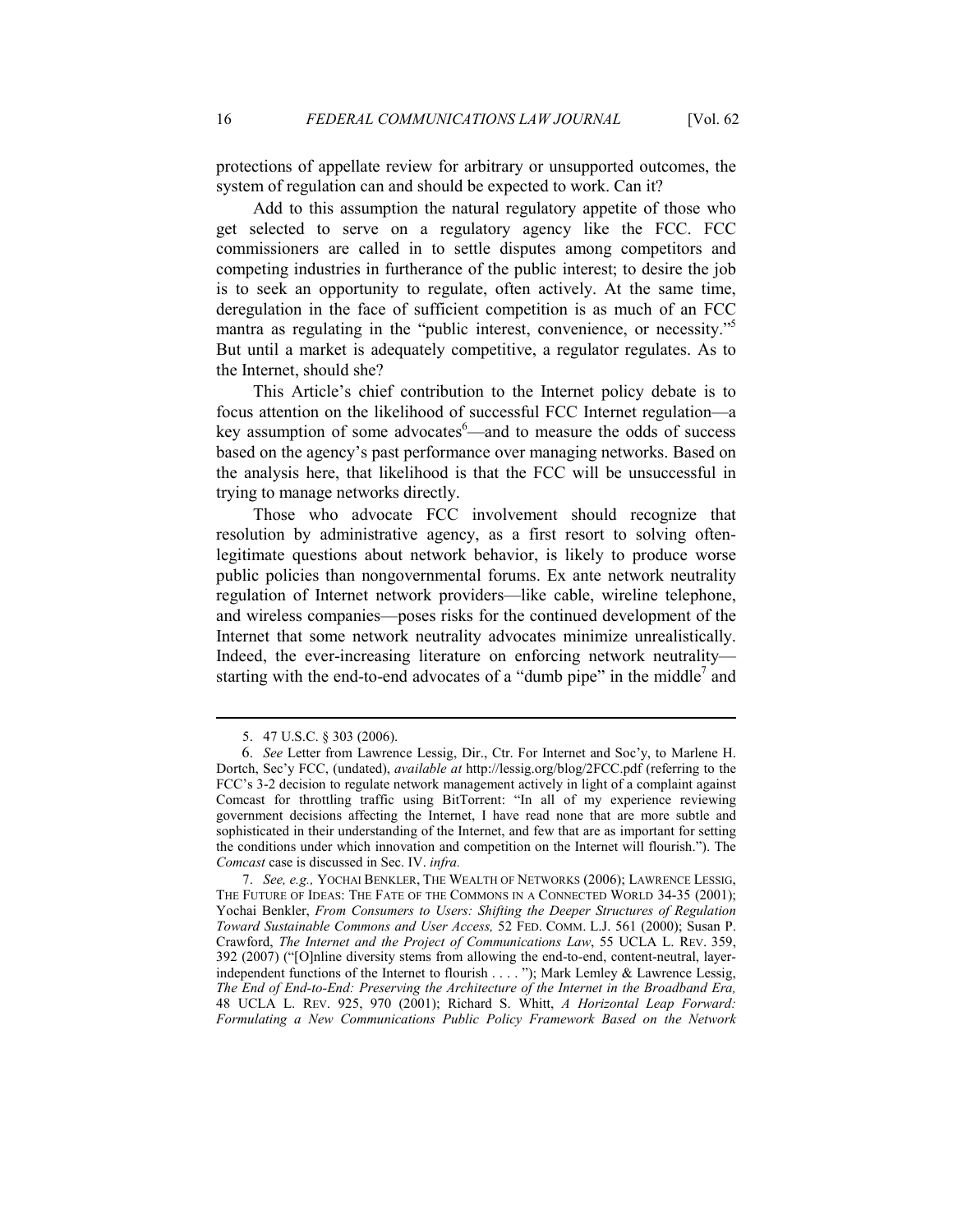continuing with critics of network management policies—assume regulators can get "nondiscrimination" rules just right.<sup>8</sup>

 Importantly, this Article does not abjure regulation because there is likely to be a sufficiently competitive market for broadband network services nationwide in the near term. It therefore departs from antiregulation advocates who base their case against government network management on the existence of sufficient consumer choice among facilities-based wireline and wireless networks.<sup>9</sup> Were that the case, the competitive model, and its consequences, would apply: if a provider's network management rules are unsatisfactory, vote with your feet and switch providers.

The conclusion rests, instead, on an analysis of three characteristics that hobble the FCC, the likeliest federal agency to provide prescriptive rules. First, the record for the agency, on a host of industry decisions where technology plays a pivotal role, tilts decidedly *against* counting on successful execution of regulation. Second, the technology here is unlike anything the FCC has successfully regulated before. The technical competence of the agency on some matters is that of a specialist and well worth the deference paid by appellate courts in affirming countless technical judgments. Judging networks, which are constructed and operated for maximum private gain and are not based on a government-approved rate of return model, isn't among them.

Finally, the agency itself has yet to demonstrate that it is the best locus of power for deciding the fate of the Internet. The political economy

-

 9. *See, e.g.*, Written Testimony of Christopher S. Yoo, Professor of Law and Communications, Co-Dir., Ctr. for Tech., Innovation, and Competition, before the FCC, Cambridge Mass., 34-35 (Feb. 25, 2008), http://www.fcc.gov/broadband 25, 2008), http://www.fcc.gov/broadband\_ network\_management/022508/yoo.pdf:

At times, some new development may arise to which the market may need some time to adjust. For example, when they first arose, network owners prohibited the use of [Virtual Private Networks] and home networking devices. This would ultimately prove short lived. Consumer pressure induced the network owners to change course. Although some have pointed to this development as demonstrating the need to impose network neutrality regulation, I think it demonstrates the opposite. It shows how consumers [sic] preferences exercised through the competitive process can force openness in the ways that render regulation unnecessary.

*Id. See also Christopher Yoo, Beyond Network Neutrality, 19 HARV. J.L. & TECH. 1, 27-28* (2005).

*Layers Model,* 56 FED. COMM. L.J. 587 (2004); Tim Wu, *The Broadband Debate, A User's Guide,* 3 J. ON TELECOMM. & HIGH TECH. L. 69 (2004).

 <sup>8.</sup> This "Do something!" rhetoric recalls the joke about the three academics who find themselves in a twelve-foot hole and have to figure a way out. The engineer and the philosopher each contribute their answer. When it comes to the economist, the answer is clear: "Assume a ladder." For critics of broadband network providers the ladder is surefooted federal regulation. However, if the agency's past is an indication, its incantation will not produce successful rules for broadband network providers.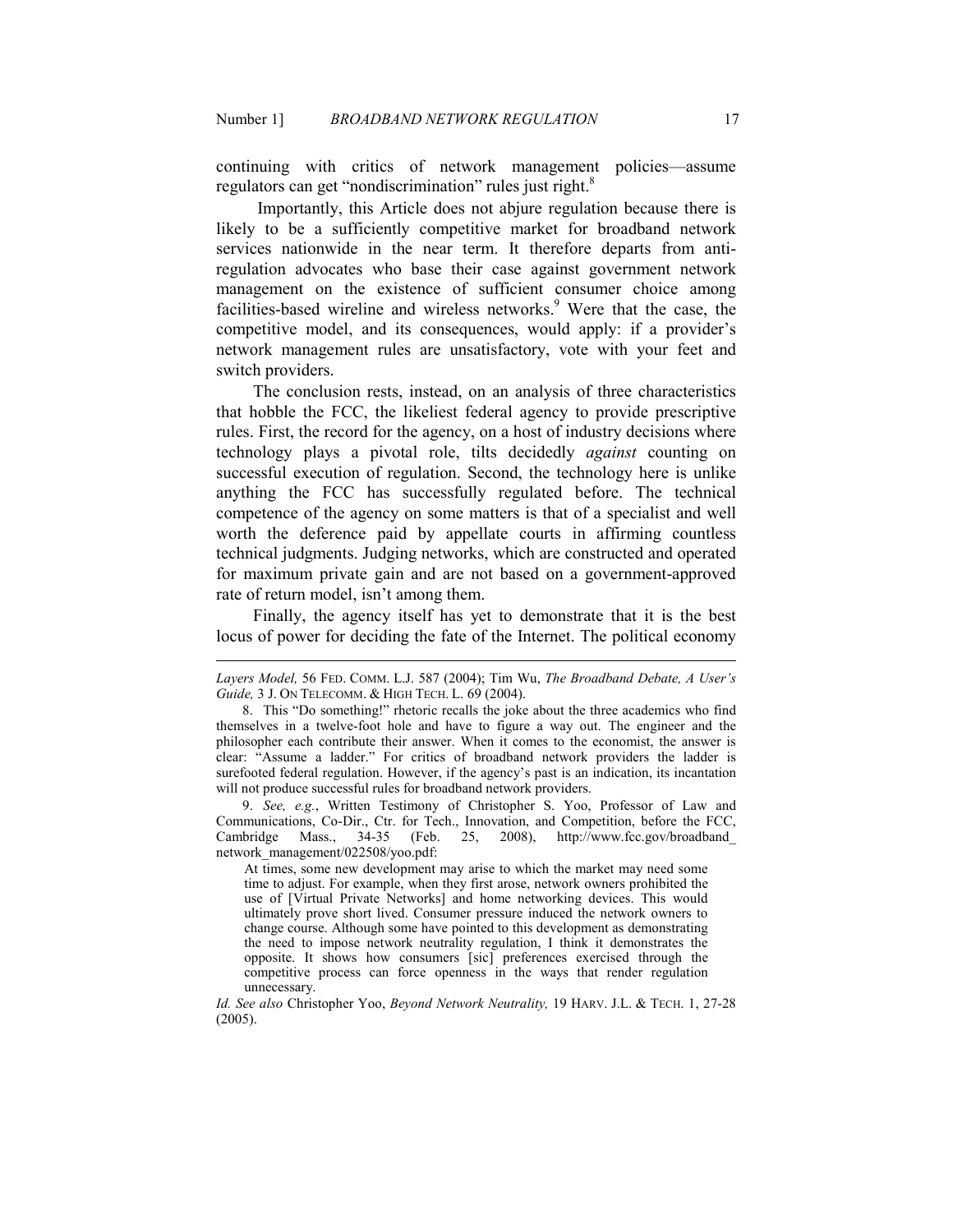of the FCC makes it less successful as an expert agency. There are other, better ways to resolve disputes besides the FCC's processes and the inevitable appellate review.

What would work better? This Article agrees with those who argue that the nation's traditional antitrust statutes, network self-regulation, and the use of long-standing Internet working groups are better ways to resolve network-management disputes than relying on FCC enforcement. These three approaches are briefly reviewed here. This Article adds two interrelated approaches to the set of non-FCC solutions: (1) reliance on the shame/wiki/blog culture of the Internet and (2) disclosure of management practices by network providers, enforceable under contract. These approaches are congenial with the most basic Internet values of information transparency and sharing.

Network neutrality is an evolving area with few verities. Broadband network conduct may be so offensive (think *Madison River*) and Congress' directive may become so clear<sup>10</sup> that regulatory rules of the road may become inevitable. But, given what we know of the FCC's successes and failures, that should be a last resort. Participants in the network neutrality debate ignore this history at their peril.

## II. IS BROADBAND SUFFICIENTLY COMPETITIVE TO LEAVE NETWORK MANAGEMENT TO MARKET FORCES?

#### *A. The FCC and Communications Markets*

The FCC has changed its regulatory attention many times over its seventy-five years. The agency's activism from the 1930s through the 1960s mostly involved broadcasters, not communications networks, though. At its inception, the FCC played only a minor role in actually regulating networks like telephone and telegraph. These were monopoly services in most areas by 1934 and remained so, substantially, until the 1970s.<sup>11</sup> The FCC's objective was to hold the Bell Telephone Company and Western Union to their promise to provide affordable, widely available services.<sup>12</sup> Until competition came along from competitive long-distance providers and then others in the late 1960s, network infrastructure review was something of a backwater, eclipsed by the more colorful, better

 <sup>10.</sup> *See, e.g.*, Internet Freedom Preservation Act, H.R. 3458, 111th Cong. (2009) (providing broad FCC authority and direction).

 <sup>11.</sup> DANIEL L. BRENNER, LAW AND REGULATION OF COMMON CARRIERS IN THE COMMUNICATIONS INDUSTRY, Ch. 10 (1996).

 <sup>12.</sup> *See generally*, JOHN BROOKS, TELEPHONE (1975).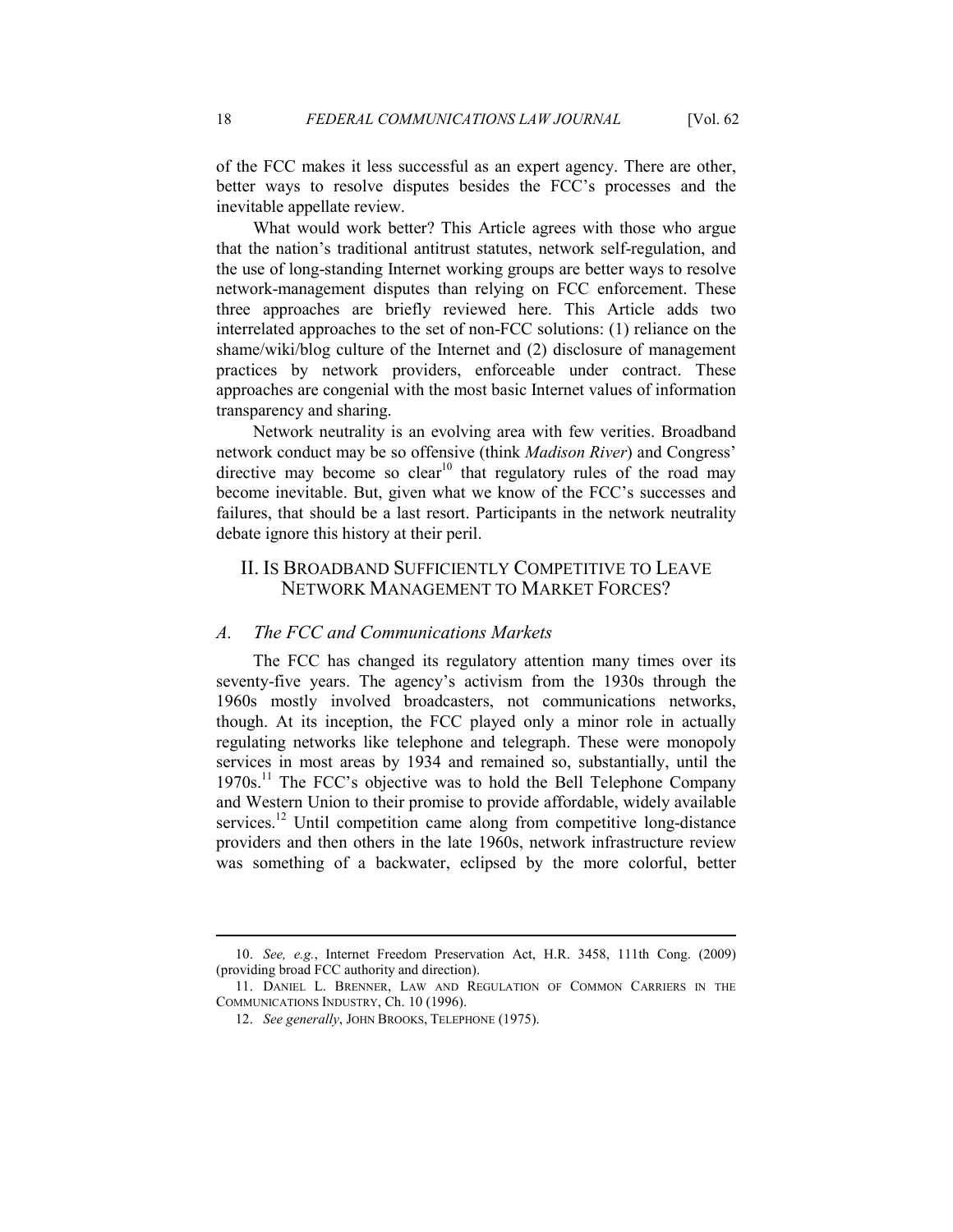understood, often litigious radio and television-station businesses.<sup>13</sup> Competition finally spread to telephone service by the 1970s. Promoting competition seemed to consume the FCC's attention in trying to implement the 1996 Telecommunications Act for the ten years after enactment.<sup>14</sup>

At the time the FCC was created (as a "modern" version of the Federal Radio Commission) in 1934, radio stations had been subject to licensing for less than a decade.<sup>15</sup> Prior to the 1927 Radio Act, radio stations had no protection against interference.<sup>16</sup> And, while it might have been possible to develop a market approach to insure interference protection, the choice was made to license stations in the "public interest, convenience, or necessity."<sup>17</sup> The government must, by statute if not in practice, find affirmatively that renewal of a broadcast station's license is in the public interest. And, as for the other major communications sector, telephony, the model was a regulated monopoly service, largely provided by AT&T and smaller independent phone companies, which were also monopolies.

Drafters of the 1934 Act thus observed a communications landscape of limited competition: protected frequency exclusivity for radio licensees (with little appreciation for Coase-like considerations about resource allocation) and protected exclusivity for monopoly phone providers. Given these facts on the ground, framers spent no time on the possibility that regulation might be unnecessary under competitive conditions.<sup>18</sup> With the experience of competition, today we see that regulation is appropriate only insofar as competition fails to provide alternatives to an incumbent's offering. As with most goods and services in society, price or entry regulation is not necessary when sufficient market competition exists. Customers can choose a competitive provider if dissatisfied with the current one.

 <sup>13.</sup> Because there were nearly all monopoly telecommunications providers, questions of entry policy did not arise. And the appetite for rate-of-return review by politically appointed FCC commissioners was understandably limited.

 <sup>14.</sup> *See* Sec. IV.B.2 *infra.*

 <sup>15.</sup> Congress first licensed radio in the 1927 Radio Act. The Act did not include provisions for common carriers. They were added with the 1934 Communications Act. Telephone (and telegraph) providers were deemed to be common carriers in the 1910 Mann-Elkins Act, Pub. L. No. 61-218, Sec. 7, 36 Stat. 539, 544 (1910). The definition and duties of telephone common carriers relied on unmodified definitions taken from the 1887 Interstate Commerce Act, which had codified duties of railroad common carriers. Interstate Commerce Act, ch. 104, 24 Stat. 379 (1887), codified and amended 49 U.S.C. *passim*.

 <sup>16.</sup> *See* 35 Op. Att'y Gen. 126 (1926), *reprinted in* FRANK J. KAHN, DOCUMENTS OF AMERICAN BROADCASTING 27 (1972).

 <sup>17. 47</sup> U.S.C. § 303 (2006).

 <sup>18.</sup> Thomas W. Hazlett, Physical Scarcity, Rent-Seeking and the First Amendment, 97 COLUM. L. REV. 905 (1997).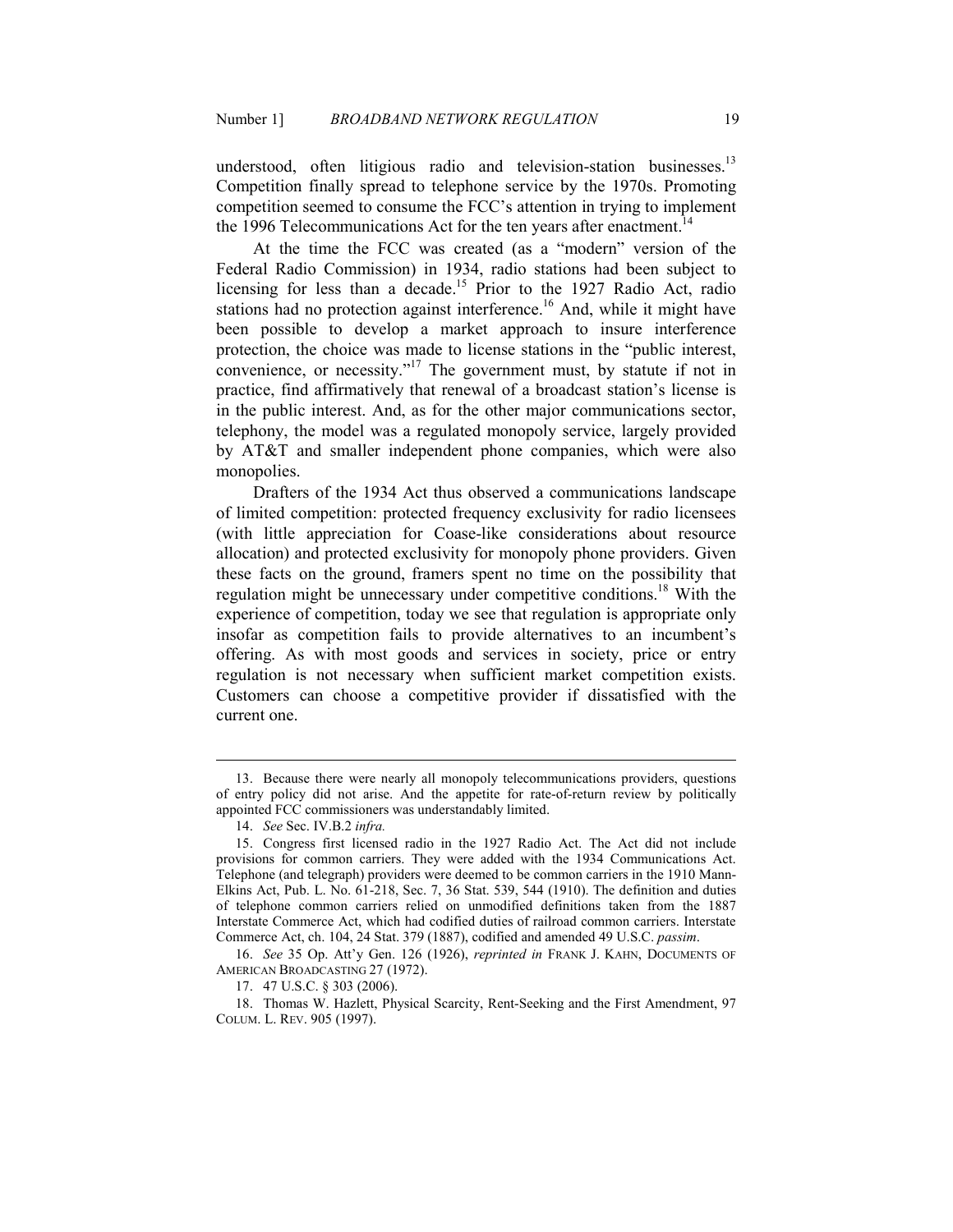Modern communications theory—developed through the 1970s and 1980s by the FCC through the application of economic thinking from Coase,<sup>19</sup> Kahn,<sup>20</sup> and others,<sup>21</sup> and embedded limitedly in Section 10 of the 1996 Act—says this: market, not government, regulation of communications services should be the default.<sup>22</sup> Government regulation of the prices, terms, or conditions of an offering is unnecessary when consumers have meaningful choices of service providers. Only where the market fails to produce those choices (i.e., "market failure") should we invoke regulation.

As a coda to this formulation, it should be added that the government regulation also should produce no worse result than the conditions of market failure. Put another way, regulation should still be avoided if the regulator cannot meaningfully improve the customer's experience, even in a market where competition is insufficiently present. Regulation in the absence of competition is inadvisable if the regulation does more harm than a noncompetitive market, left alone, produces.

But this way of thinking, to a New Deal regulator in 1934 (let alone to some regulatory advocates today), would seem to be crazy talk. With a Depression underway, and the screech of fascism broadcast on German radio frequencies, it is little wonder that the 1934 Act did not focus on the benefits of a competitive marketplace or the need for regulatory humility in supervising the airwaves.<sup>23</sup> As for competition in phone or telegraph service? It was all the FCC could do to prevent AT&T from dominating the radio business as it was doing as a "natural monopoly" for telephone customers.<sup>24</sup>

 22. Telecommunications Act of 1996. Pub. L. No. 104-104, 110 Stat. 56 (codified at 47 U.S.C. § 160 (2006)). The FCC had already been granted authority to forbear from regulating cellular telephone providers as common carriers. *Id.* at § 332(c)(1).

 <sup>19.</sup> *See* Ronald Coase, *The Federal Communications Commission,* 2 J.L. & ECON. 1 (1959).

 <sup>20.</sup> *See* Alfred E. Kahn, The Economics of Regulation: Principles and Institutions (1988); Alfred Kahn, *The Road to More Intelligent Telephone Pricing*, 1 YALE J. ON REG. 139 (1984).

 <sup>21.</sup> Among the FCC's most persistent critics and market enthusiasts is Thomas Hazlett. *See, e.g.*, Thomas Hazlett, *The Wireless Craze, the Unlimited Bandwidth Myth, the Spectrum Auction Faux Pas, and the Punchline to Ronald Coase's "Big Joke": An Essay on Airwave Allocation Policy*, 14 HARV. J.L. & TECH. 335 (2001). For my own early contribution, see Mark Fowler & Daniel Brenner, *A Marketplace Approach to Broadcast Regulation*, 60 TEX. L. REV. 207 (1982).

 <sup>23.</sup> *See* NBC v. United States, 319 U.S. 190, 216 (1943) (finding that the public-interest standard for regulating broadcasting "is as concrete as the complicated factors for judgment in such a field of delegated authority permit") (quoting FCC v. Pottsville Broad. Co., 309 U.S. 134, 138 (1940)).

 <sup>24.</sup> In 1925, AT&T decided WEAF and its embryonic network were incompatible with AT&T's primary goal of providing a telephone service. AT&T offered to sell the station to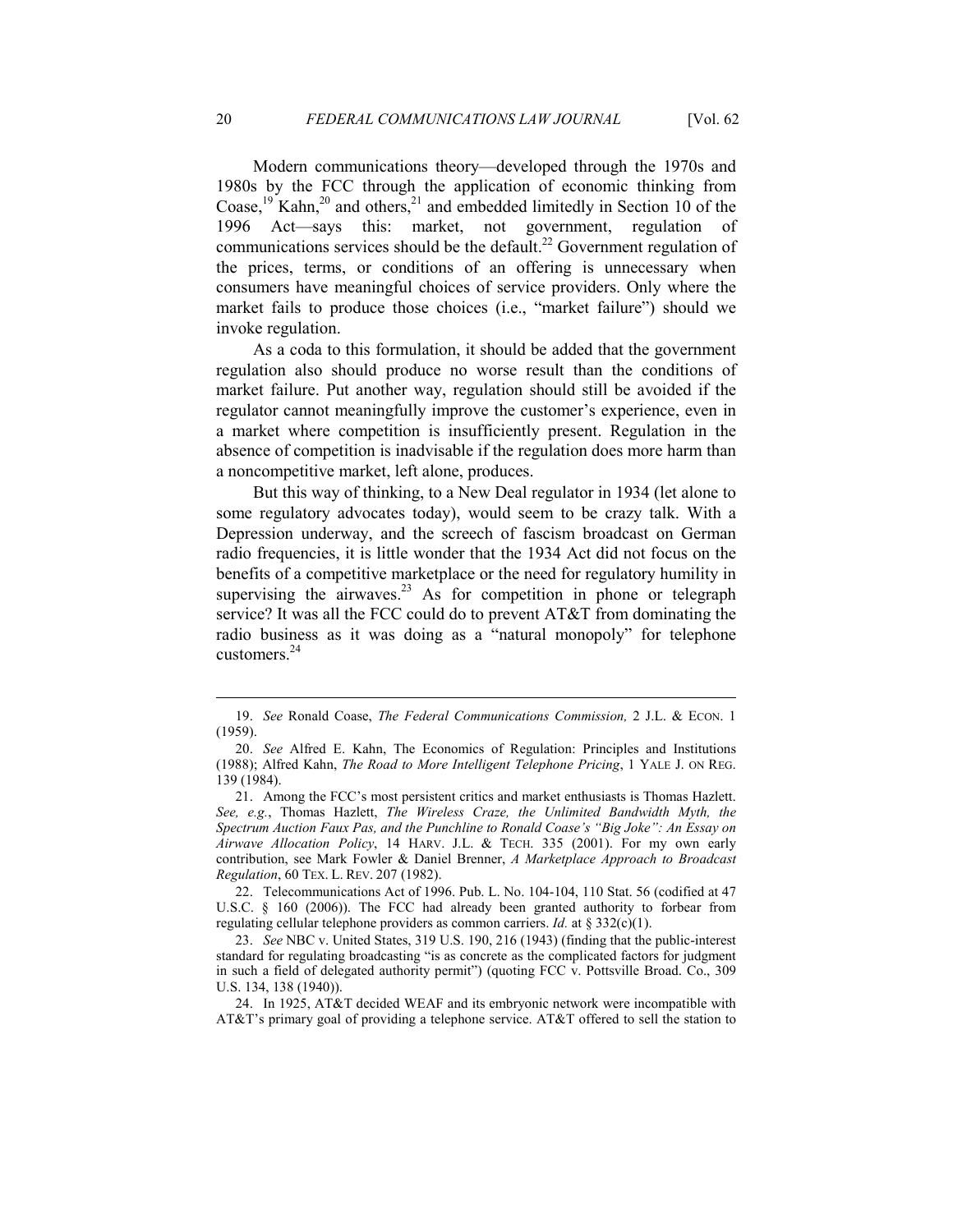Thus, the preamble-like Section 151 of the Act declares that the FCC was created "[f]or the purpose of regulating interstate and foreign commerce in communication by wire and radio so as to make available, so far as possible, to all the people of the United States . . . a rapid, efficient, nation-wide, and world-wide wire and radio communication service with adequate facilities at reasonable charges."<sup>25</sup> This provision is a mandate to regulate. It is not a mandate to forbear from regulating in the presence of sufficient competition. And it is this general authority (and the definitions that follow), this so-called Title I authority, which forms the basis for the FCC's authority over new services like broadband Internet providers.<sup>26</sup>

## **B.** The Broadband Network Market Is Less Than Fully Competitive *Nationwide*

As noted, by 1996, Congress in Section 10 of the Act recognized what the FCC earlier determined: at least insofar as telecommunications services were concerned, the agency could forbear from regulating in the presence of sufficient competition. Internet Service Providers (ISPs) offering cable modem service, $27$  DSL, $28$  or wireless<sup>29</sup> are not telecommunications services but information services. So, while it does not appear that Section 10's forbearance literally applies to such services, as a matter of competitive policy, its philosophy should—provided of course that competition is sufficiently present.

Were that the case, the debate over federal regulation of the network layer would be reduced to a question of whether there was sufficient competition among broadband networks. With sufficient competition, a customer would choose a provider whose network management practices best fit the customer's needs.<sup>30</sup>

-

 27. Inquiry Concerning High-Speed Access to Internet Over Cable and Other Facilities, *Declaratory Ruling and Notice of Proposed Rulemaking*, 17 F.C.C.R. 4798 (2002), *aff'd*, Nat'l Cable & Telecomm. Ass'n v. Brand X Internet Servs., 545 U.S. 967, 974 (2005).

 30. As then-presidential candidate Barack Obama put it, "[i]f there were four or more competitive providers of broadband service to every home, then cable and telephone

RCA in a deal that included the right to lease AT&T's telephone lines for network transmission. http://en.wikipedia.org/wiki/NBC.

 <sup>25.</sup> Telecommunications Act of 1996. Pub. L. No. 104-104, 110 Stat. 56 (codified at 47 U.S.C. § 151 (2006)).

 <sup>26.</sup> *See* Comcast Complaint, *supra* note 3, at para. 15. ("Yet as muddy as the legal waters may seem to Comcast, we think our ancillary authority [under Title I] to enforce federal policy is quite clear.").

 <sup>28.</sup> Appropriate Framework for Broadband Access to the Internet over Wireline Facilities, *Report and Order and Notice of Proposed Rulemaking*, 20 F.C.C.R. 14,853, 14,862 (2005), *aff'd sub nom.* Time Warner Telecomm., Inc. v. FCC 507 F.3d 205 (3d Cir. 2007).

 <sup>29.</sup> Appropriate Regulatory Treatment for Broadband Access to the Internet Over Wireless Networks, *Declaratory Ruling*, 22 F.C.C.R. 5901 (2002).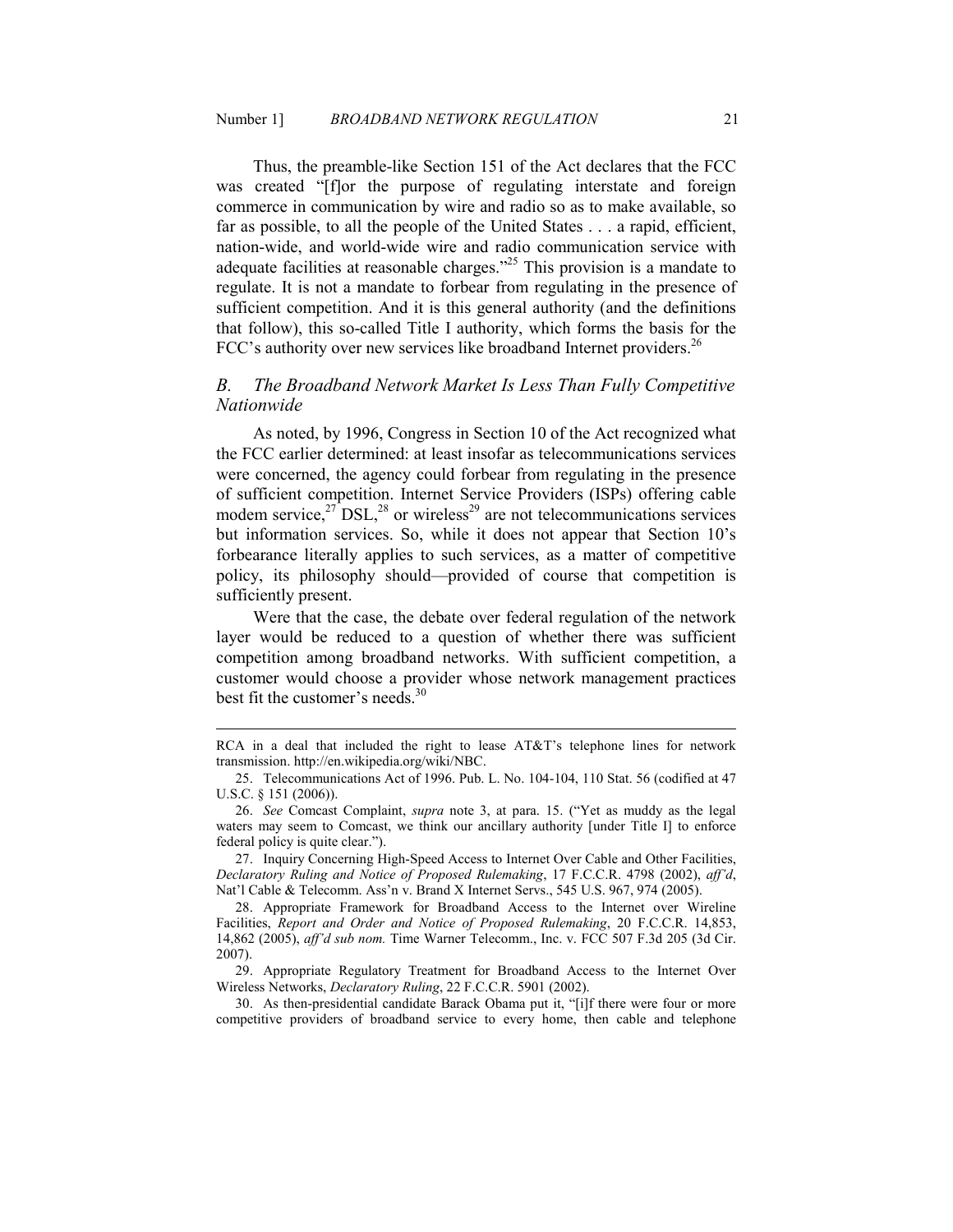This level of competition is not present nationwide. First, one would need a sufficiently wide array of network practices and offerings to meet every consumer's need.<sup>31</sup> That degree of network-management differentiation is unlikely, even in the most fiercely competitive markets. Second, network-management practices would need to be a sufficiently important factor in selecting a network provider. It is likely that price and speed would outweigh network-management practices as a meaningful difference for most customers.<sup>32</sup>

In telecommunications, the long-distance and customer-premises equipment market of the 1980s, with hundreds of competitors, demonstrated that entry and price regulation were better handled by the market.<sup>33</sup> Even then, regulation persists. Prohibitions on slamming of customers (i.e., misrepresenting that a customer had left one provider for another), public safety mandates like E911 availability, and equipment approval by FCC labs remain necessary.<sup>34</sup>

For broadband, it is unlikely that a market of sufficient facilitiesbased competition soon will develop nationwide so that the level of competition will justify forbearing from regulation. <sup>35</sup> While it can be seriously argued that *some* consumers have a sufficient multiplicity of

companies would not be able to create a bidding war for access to the high-speed lanes." Babette E.L. Boliek, *Net Neutrality Regulation in the Mobile Telecommunications Market: A Cautionary Tale from the Era of Price Regulation* 3 (October 10, 2008) *available at*  http://papers.ssrn.com/sol3/papers.cfm?abstract\_id=1129517 [hereinafter *Net Neutrality Regulation*], (quoting Barack Obama, Network Neutrality Podcast (June 8, 2006) (transcript *available at* http://obama.senate.gov/podcast/060608-network\_neutrality/print.php)).

 <sup>31.</sup> It could be argued that an unbundling requirement, where the network provider sells transport to ISPs, would lead to more network-management offerings. But there is no evidence that that occurred when DSL was subject to an unbundling requirement or that network-management practices in countries subject to unbundling are key differentiators among competitors. See Next Generation Connectivity: A Review of Broadband Internet *Transitions and Policy from Around the World,* The Berkman Center, *available at*  http://www.fcc.gov/stage/pdf/Berkman\_Center\_Broadband\_Study\_13Oct09.pdf.

 <sup>32.</sup> By way of comparison, consider the category of safety features in the competitive automobile industry. While important, other criteria—price, fuel economy, style—as key differences among products.

 <sup>33.</sup> By 1980, the FCC unbundled customer premises equipment from services in order to promote a competitive market for equipment, even if basic service was provided on a monopoly basis. Second Computer Inquiry, *Final Decision*, 77 F.C.C.2d 384 (1980).

 <sup>34.</sup> *See, e.g.,* 47 U.S.C. § 225 (disability access to common carriers); 47 C.F.R. § 9.5 (VoIP E911 services); *id*., § 2.1031 (requirements for equipment certification).

 <sup>35.</sup> Babette E.L. Boliek argues that viewed separately the competitive wireless broadband market is itself competitive. Babette E.L. Boliek, *Net Neutrality Regulation*, *supra* note 30, at 5 (*"*Regulators and analysts alike have consistently found the present-day mobile communications market to be competitive. If indeed this is the case, it calls into question the underlying rationale for network neutrality regulation with respect to mobile communications.") (footnotes omitted).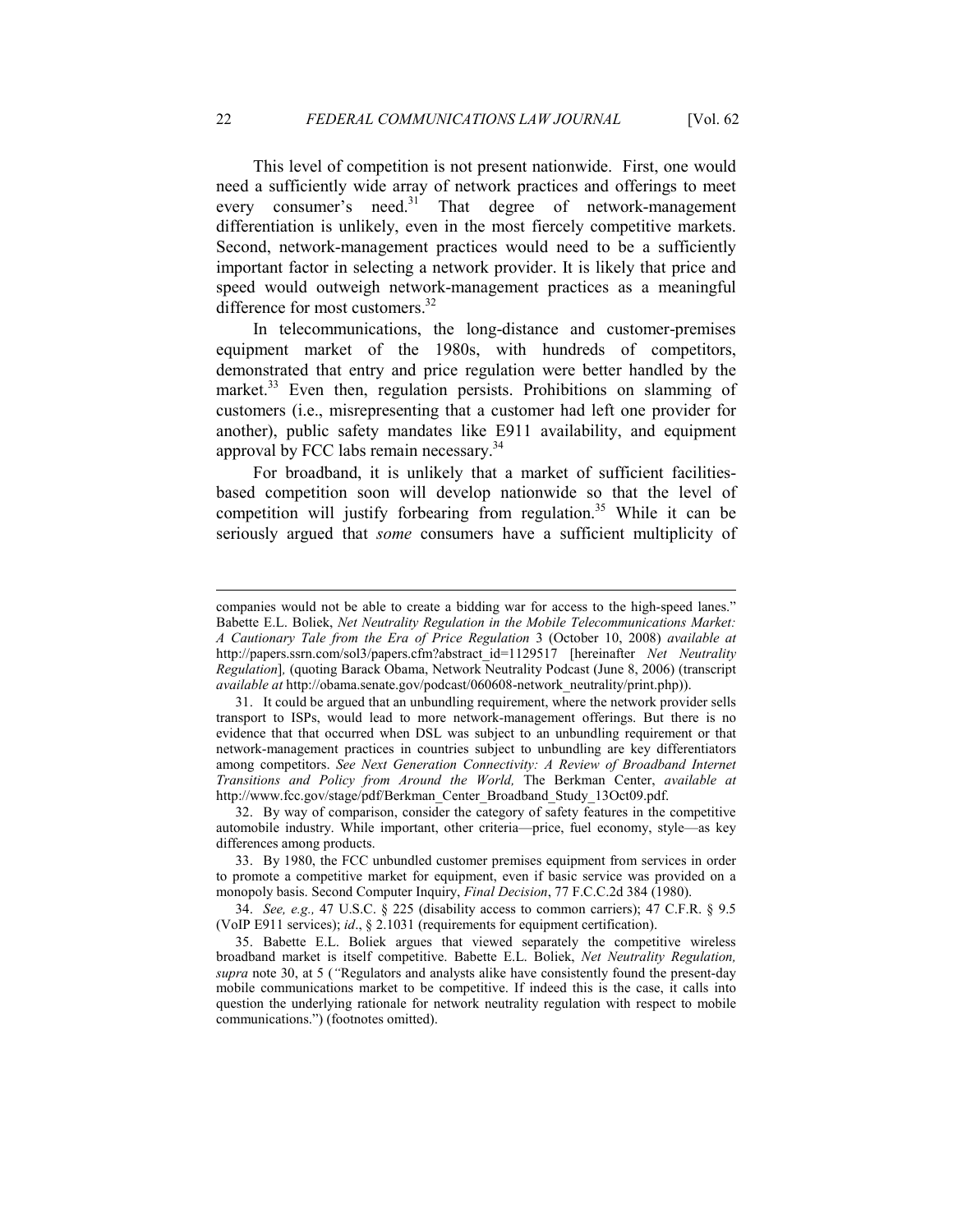-

broadband choices,<sup>36</sup> it is yet to be demonstrated that *most* consumers do. In larger markets, most consumers can choose between cable modem service and either DSL or enhanced fiber service from the incumbent telephone company. In several markets, there may be a second cable operator offering a competitive modem service.<sup>37</sup> Wireline alternatives coming from broadband over power lines have proven to be illusory.

There are typically multiple wireless providers as well.<sup>38</sup> In this category there may be private or publicly provided Wi-Fi, which has a radius of service of 300 feet for sending and receiving, or larger, mesh fourth generation (4G) WiMAX networks that encompass up to a thirtymile radius.<sup>39</sup> 4G Long Term Evolution (LTE) is developing for mobile and fixed broadband.<sup>40</sup>

But, it is yet to be shown that most customers have more than two facilities–based broadband providers (even if we can agree on a definition of "broadband")—i.e., the local cable and telephone companies. The national broadband mapping effort will help pinpoint where the competition is, but, until that work is completed, national policy cannot assume a competitive market. $41$  Indeed, some areas have only one wireline

 38. Clearwire is poised to provide a competitive wireless broadband offering in many markets, using a consortium of cable operators, Sprint, and Google to assist in the buildout and marketing. *See* Clearwire, http://www.clearwire.com (last visited Dec. 9, 2009).

 39. 2 Daniel L. Brenner, Monroe E. Price & Michael I. Meyerson, CABLE TELEVISION & OTHER NON-BROADCAST VIDEO § 18.6 (2009).

 40. *See* W. David Gardner, Information Week, *Verizon Wireless Establishes LTE Development Center* (Apr. 1, 2009) *available at* http://www.informationweek.com/ news/mobility/business/showArticle.jhtml?articleID=216402321.

 <sup>36.</sup> Inquiry Concerning the Deployment of Advanced Telecomms. Capability to All Americans in a Reasonable and Timely Fashion, and Possible Steps to Accelerate Such Deployment Pursuant to Section 706 of the Telecomms. Act of 1996, *Fifth Report*, 23 F.C.C.R. 9615, 9632 para. 35 (2008). This FCC annual report on broadband availability identifies that a zip code is served by a broadband provider so long as one customer in the zip code obtains service. The (misleading) result is that some zip codes can report a multiplicity of wireless competitors, even though the competitors do not serve the entire zip code.

 <sup>37. &</sup>quot;As of June 2005, a [second wireline video provider] served approximately 1.4 million subscribers, representing 1.5 percent of all MVPD households." Annual Assessment of the Status of Competition in the Market for the Delivery of Video Programming, *Twelfth Annual Report*, 21 F.C.C.R. 2503, para.14 (2006).

 <sup>41.</sup> The Commerce Department's National Telecommunications and Information Administration administers the State Broadband Data and Development Grant Program is a matching grant program that implements the joint purposes of the American Recovery and Reinvestment Act and the Broadband Data Improvement Act (BDIA). The program provides grants to assist states or their designees in gathering and verifying state-specific data on the availability, speed, location, and technology type of broadband services. The data they collect and compile will also be used to develop publicly available statewide broadband maps and to inform the comprehensive, interactive, and searchable national broadband map that NTIA is required by the Recovery Act to create and make publicly available by February 17, 2011. Press Release, *Commerce Department's TIA Awards*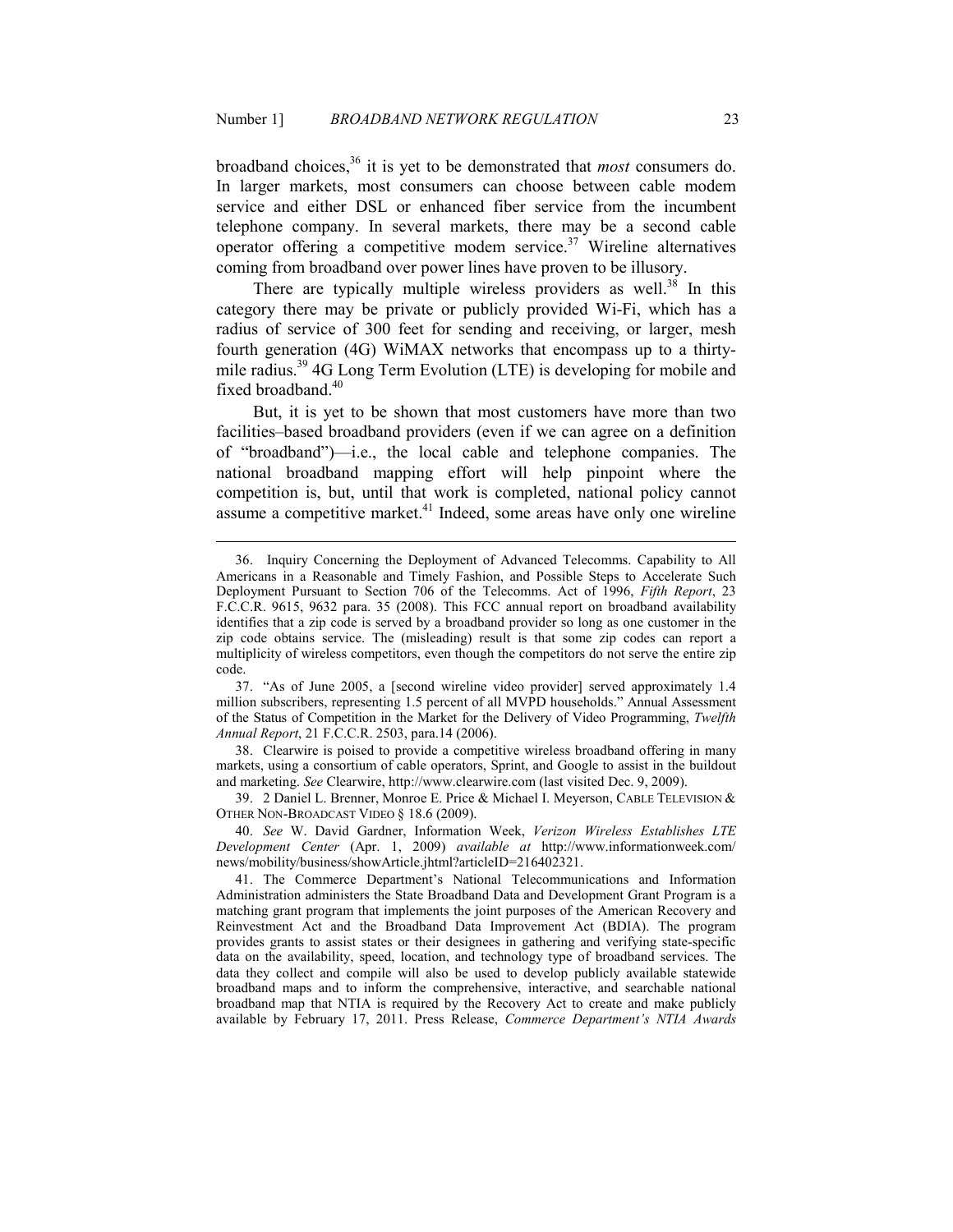provider (or none), and very rural customers have broadband only from satellite-based services using a satellite downstream and a telephone upstream (or return) path.<sup>42</sup> Funding through the American Recovery and Reinvestment Act of 2009 hopes to provide access to broadband to 100 percent of Americans. But funding is not directed to ensuring multiple providers to each location.<sup>43</sup>

So it is unlikely that the FCC or broadband networks can argue that facilities-based competition makes questions of network regulation moot. Moreover, when the FCC has forborne from regulation because of sufficient competition, it has done so around issues like price, entry, and exit regulation or issues of access to elements of a competitor's network.<sup>44</sup> It is not clear that competition among providers will produce management or pricing practices that will meet the standard of sufficient competition. Furthermore, network neutrality involves policies that do not necessarily translate to traditional measures of consumer surplus. For example, it may be more efficient to price by the amount of bits traveling upstream and downstream, but that is not how the "all you can eat" ISP works. Allowing ISPS to charge content providers for quality of service (QoS) might lower the costs of subscribing. Similarly, management practices that foster greater diversity may be preferred to those that maximize efficiency.

Consider this example: Suppose a significant population really does have three wireline ISPs and five wireless ISPs—pretty competitive in terms of how to connect to the Internet. But suppose that all of these providers adopt a business model that allows Web sites to pay for faster access to their Web sites (QoS) rather than the "best efforts" otherwise provided by each network provider. Web sites that cannot or will not pay for faster access will complain that this is not a competitive market for Web

 43. Congress charged the Department of Agriculture's Rural Utilities Service and the Department of Commerce's National Telecommunications and Information Administration with making grants and loans to expand broadband deployment and for other important broadband projects. Congress provided \$7.2 billion for this effort. American Recovery and Reinvestment Act of 2009, Pub. L. No. 111-5, 123 Stat. 115 (2009).

 44. 47 U.S.C. § 160 requires that the FCC forbear from Title II common carrier regulation where competition is sufficient.

*Grants For Broadband Mapping and Planning in Alabama, Idaho, Maryland, Massachusetts, Washington, Wisconsin, and Wyoming: Recovery Act Funding to Lay Groundwork for Enhanced Internet Services*, (Nov. 6, 2009) *available at*  http://www.ntia.doc.gov/press/2009/BBMappinggrants\_091106.html.

 <sup>42.</sup> Still, there is increased competition, at least as reflected in the FCC's Broadband Inquiry record. "Over 90% of U.S. households can choose from either a wireline or a cable broadband service and approximately four-fifths of U.S. households have access to both. In addition, mobile wireless broadband, from at last one of several providers, is available to more than 95% of U.S. households." *A National Broadband Plan for our Future*, Comments of the United States Telecom Ass'n, GN Docket No. 09-51 (filed June 8, 2009) at 3-4, *available at* http://fjallfoss.fcc.gov/prod/ecfs/retrieve.cgi?native\_or\_pdf=pdf&id document=6520220030.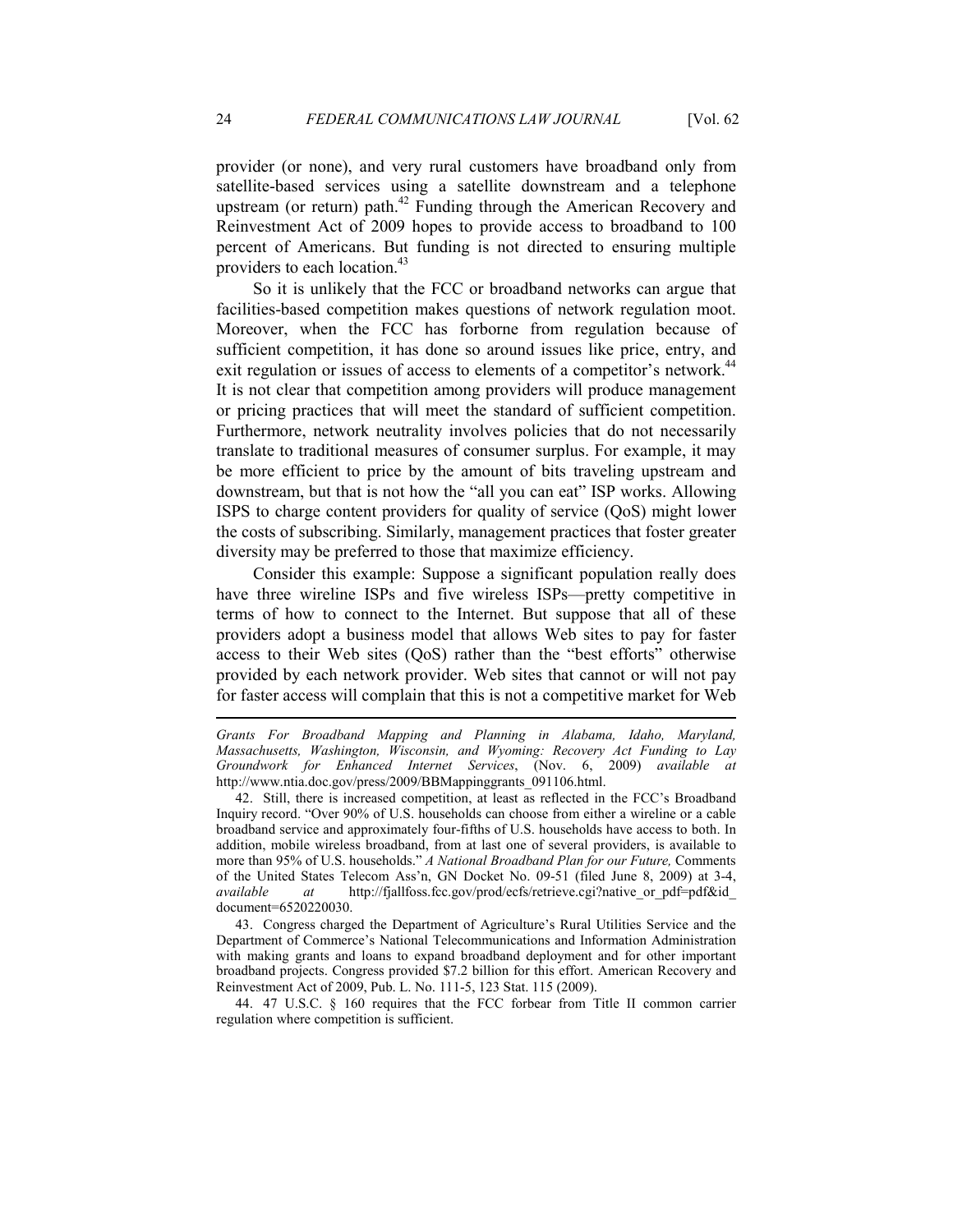sites, even if it is quite competitive for subscribers (or at least subscribers who do not care about whether ISPs charge for QoS.)

Or let us assume that the standard business model for all eight providers requires a customer to opt in to ISP tracking of Web visits as a condition of service so the ISP can develop an advertising profile of the customer for third parties. If no consumer could access the Internet without giving up this information, the generally anonymous Web surfing that has characterized the Internet for many would be lost. Competition theory would suggest that this condition would not last forever; if there was a significant market differentiation in offering customers a way to opt out of such tracking, it would emerge. But, until and unless it did, it would be hard to pin hopes on competition.

In any case, there are not markets with this many broadband ISP choices. If anything, policymakers aspire to insure that all Americans have access to at least one or perhaps two ISPs. And, apart from having access to broadband through market or government-subsidized deployment, there is still the task of getting greater adoption, which is the focus of the FCC's National Broadband Plan efforts. $45$  Congress has not concluded that the market is sufficiently competitive. Indeed, in the 1996 Act, Congress instructed the FCC to reduce regulation in order to spur more broadband deployment.<sup>46</sup>

So, while it would be desirable to leave broadband network practices to market forces (as we do with many other aspects of communications service choice), that conclusion is hard to reach here. There simply is insufficient intra and intermodal competition among broadband ISPs. But does an inadequate degree of competition leave the field open for the FCC to engage in broad regulation of network practices? Or does the "do no harm" admonition apply here?

 <sup>45.</sup> The American Recovery and Reinvestment Act of 2009, Pub. L. No. 111-5, 123 Stat. 115 (2009), charged the FCC to create a national broadband plan by February 2010 "to ensure that every American has access to broadband capability and establishes clear benchmarks for meeting that goal." A National Broadband Plan for Our Future, Gen. Docket<br>No. 09-51, FCC 09-31 (Apr. 8, 2009), *available at* No. 09-51, FCC 09-31 (Apr. 8, 2009), *available at* http://hraunfoss.fcc.gov/edocs\_public/attachmatch/FCC-09-31A1.pdf. The FCC convened dozens of workshops to consider various issues raised by its broad inquiry notice, including management questions raised in this Article.

 <sup>46.</sup> Section 706 of the 1996 Act, while sometimes used by the FCC as a jurisdictional hook to regulate cable, is really designed to urge deregulation if that is what it takes to increase broadband service. *See generally* 47 U.S.C. § 157 (2006).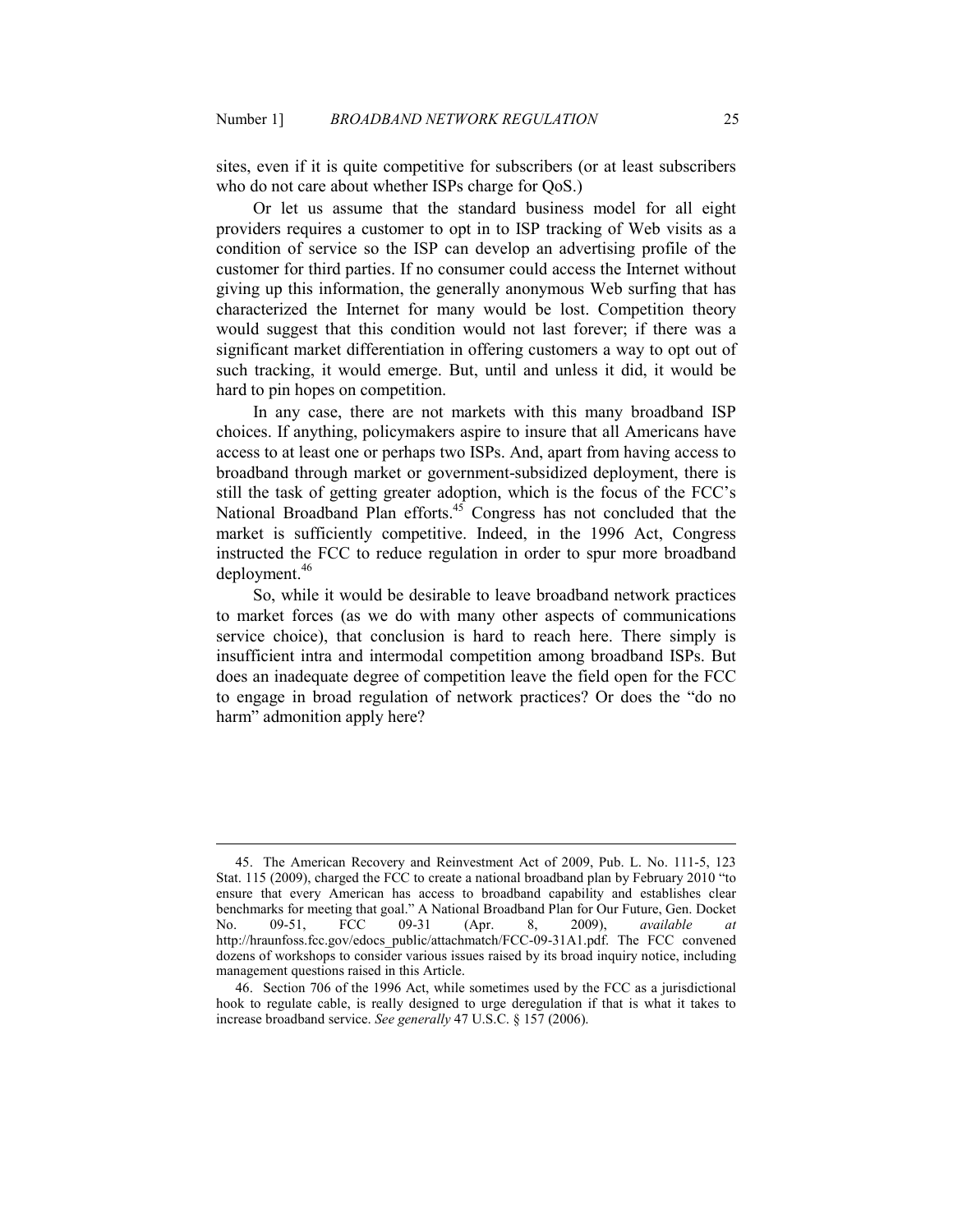## III. THE FCC'S EXPERIENCE WITH PRESCRIPTIVE RULES BODES POORLY FOR REGULATORY INTERVENTION

#### *A. The Origins of Prescriptive Rules—Radio Regulation*

When Congress established the FCC in the 1930s, it was amidst a Depression brought on partly by government's failure to regulate financial markets.<sup>47</sup> It was to be expected that the agency would develop rules to enforce exclusivity for radio frequencies, for example, so that a grant to one licensee would not interfere with another licensee. Over time, prescriptive, or ex ante, rules were adopted to flesh out the meaning of public-interest programming, especially where contests for radio and, later, television licenses required the development of comparative-licensing criteria to distinguish among applicants. Program content was one of the early criteria, but he FCC sought less subjective criteria over time.<sup>48</sup>

The idea that matters of this type—how to settle interference disputes or to grant a radio license—could be turned over to market forces was not part of any recorded thinking by the agency. Instead, nonmarket criteria like integration of ownership with management or local presence in the community (along with somewhat more defensible criteria, such as degree of media concentration)—determined who would be awarded a license if contested by two or more applicants.<sup>49</sup> It did not matter that the license could be transferred thirty-six months later or that the FCC never did check up on whether the licensees actually remained in the community.

Over time, the regulatory impulse was tempered and a more marketplace-oriented approach arrived, forced by Congress' 1997 decision to require that new stations be awarded based on competitive bidding,  $50$ eliminating the need for comparative criteria.<sup>51</sup> Although broadcasting

 <sup>47.</sup> *See generally* 1 ERIK BARNOUW, A TOWER IN BABEL (1966).

 <sup>48.</sup> The FCC's authority to consider programming was established in *Great Lakes Broadcasting Co.*, 3 F.R.C. Ann. Rep. 32 (1929), *aff'd in part and rev'd in part*, Great Lakes Broad. Co. v. Fed. Radio Comm'n, 37 F.2d 993 (D.C. Cir. 1930), *cert. dismissed*, 281 U.S. 706 (1930) (establishing programming service as one of the public interest criteria to be used in radio station renewals).

 <sup>49.</sup> *See* Policy Statement on Comparative Broadcast Hearings, *Memorandum Opinion and Order*, 1 F.C.C.2d 918 (1965); Policy Statement on Comparative Broadcast Hearings, *Public Notice*, 1 F.C.C.2d 393, 395 (1965) ("Diversification of control is a public good in a free society, and is additionally desirable where a government licensing system limits access by the public to the use of radio and television facilities.").

 <sup>50.</sup> Balanced Budget Act of 1997, § 3002(a), Pub. L. No. 105-33, 111 Stat. 251, 258 (1997), 47 U.S.C. § 309(j) (2006). *See also* 47 C.F.R. §§ 73.5000-5009 (2008).

 <sup>51.</sup> The Supreme Court had required that all similarly situated, mutually exclusive applications be accorded a comparative hearing. Ashbacker Radio Corp. v. FCC, 326 U.S. 327 (1945). Comparative criteria were spelled out in Policy Statement on Comparative Broadcast Hearings, *Public Notice*, 1 F.C.C.2d 393 (1965).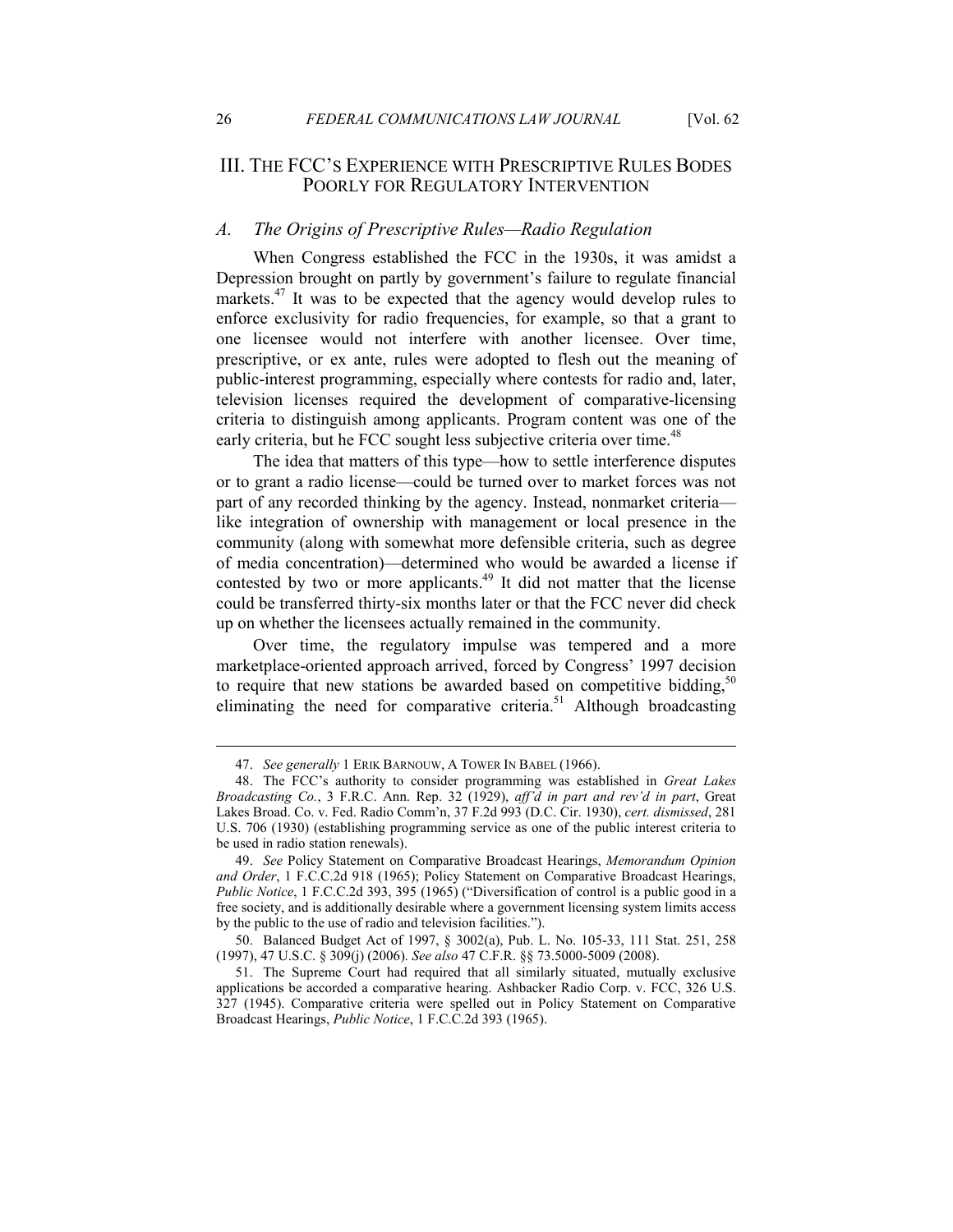remains content-regulated, perhaps best illustrated by cases concerning indecent content,<sup>52</sup> the use of content criteria is all but gone from broadcast license grants.

The point to be remembered is this: the agency's most visible activity, broadcast regulation, began as a highly prescriptive one in terms of licensing and content. Eventually, that impulse in licensing was throttled back. As academics recognized decades earlier,<sup>53</sup> and as Congress did by 1997, a highly regulatory approach to licensing was neither inevitable nor necessarily the best method of issuing licenses to use spectrum.

## *B. The FCC's Success with Laissez Faire Regulation in Creating*  **New Services**

Unlike other areas of federal regulation recently, the record of laissez faire FCC licensing regulation is a bright one if we accept as the criterion for success rapid development of an incipient technology. There have been different licensing approaches based on market demand. The FCC's auction authority permits spectrum demand to be met with market mechanisms.<sup>54</sup> But, even outside of auctions, the FCC succeeded in launching new services by *not* adopting a highly regulatory licensing scheme. Consider these four categories: domestic satellites, direct broadcast satellites, local/long-distance telephone entry, and broadband policy prior to the network neutrality debate.

## 1. Open Skies

<u>.</u>

A leading example of a successful network creation is the Open Skies policy<sup>55</sup> toward communications satellite launch and operation during the 1970s. These first domestic satellites (domsats) provided voice and video circuits to compete with AT&T long-haul trunk services and eventually led

 <sup>52.</sup> *See, e.g.*, Fox Television Stations, Inc. v. FCC, 489 F.3d 444 (2d Cir. 2007), *cert. granted,* 128 S.Ct. 1647 (2008), *rev'd*, 129 S.Ct. 1800 (2009).

 <sup>53.</sup> Coase, *supra* note 19, at 14; Leo Herzel*, "Public Interest" and the Market in Color Television Regulation*, 18 U. CHI. L. REV. 802 (1951).

 <sup>54.</sup> When the auction comes with nonmarket requirements, that mechanism can fail. The FCC conditioned auction of the so-called D block of frequencies in the 700 MHz range, on the winner building a network that interconnects with emergency communication equipment across the nation. Service Rules for the  $698-746$ ,  $747-762$ ,  $\& 777-792$  MHz Bands, *Second Report and Order*, 22 F.C.C.R. 15289 (2007). *See* Alejandro Valencia*, The FCC's Regulatory Mulligan: Exploring the Options in the Wake of a Failed D Block Auction*, 10 N.C. J.L. & TECH. 313 (2009).

<sup>55.</sup> Establishment of Domestic Communications-Satellite Facilities Nongovernmental Entities, *First Report and Order*, 22 F.C.C.2d 86 (1970); *Second Report and Order*, 35 F.C.C.2d 844 (1972), *aff'd sub nom.* Network Project v. FCC, 511 F.2d 786 (D.C. Cir. 1975).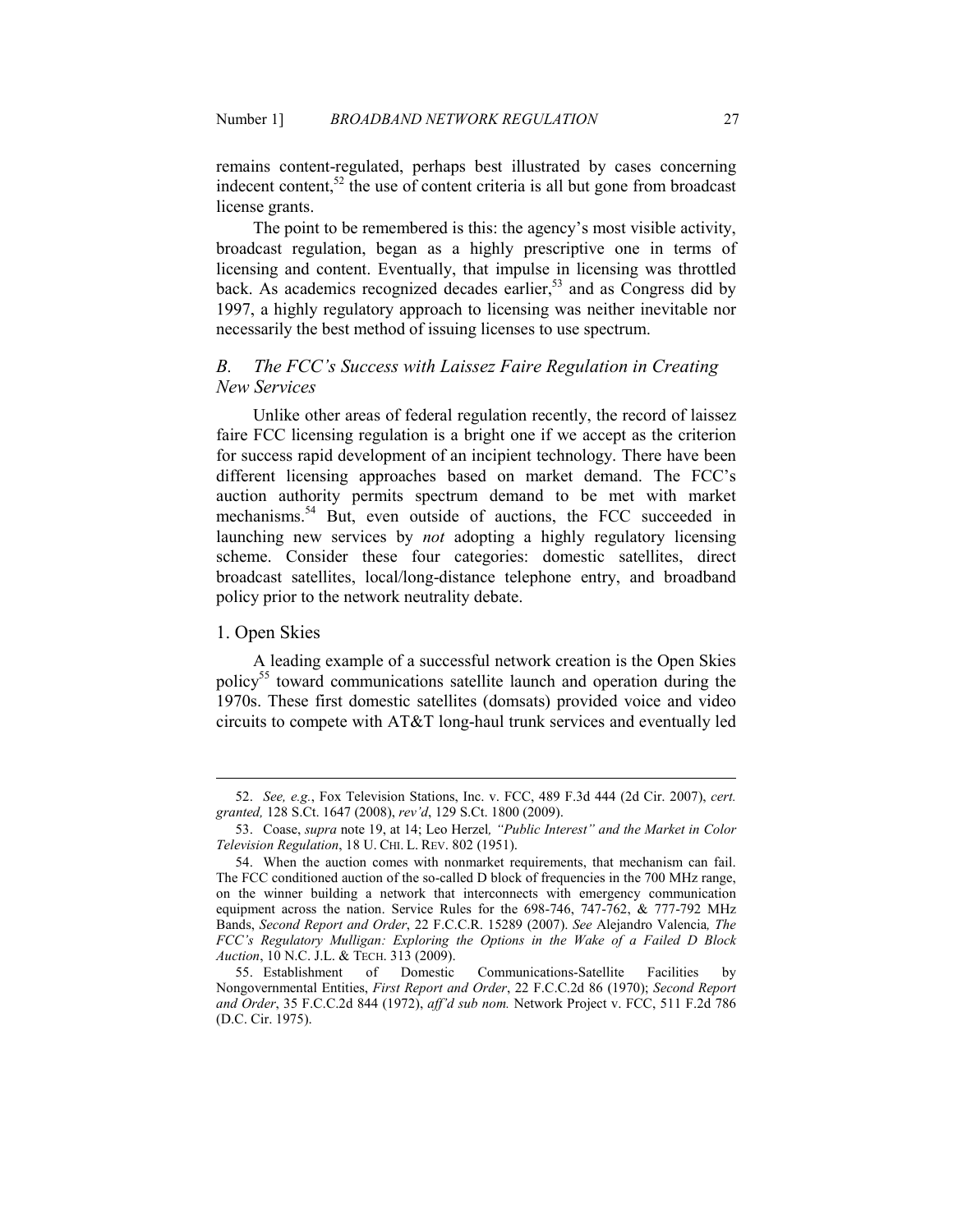to the widespread delivery of satellite-delivered, television-program networks.

The policy predates auction authority. The rule simply was "the first to file is first to be granted" so long as milestones were met and orbital arc space was available for the satellites. The FCC could have launched a proceeding to determine comparative criteria by which to award the satellite licenses, which was the system in place for selecting television and radio licensees.<sup>56</sup> Satellites, after all, use *radio* communications to and from earth and the satellite's transponders. But the FCC declined to adopt comparative criteria. Satellite companies avoided the regulatory uncertainty and delay that characterized the comparative licensing process used to assign broadcast licenses. When the FCC faced the opportunity to use comparative hearings to assess the merits of applicants in excess of what the marketplace and the satellite orbital arc could accommodate, it declined, ordering creation of a consortium instead.<sup>57</sup>

#### 2. Direct Broadcast Satellites

The FCC followed up this laissez faire approach in the next decade by adopting first-come, first-served rules for direct broadcast satellite (DBS) providers, who provide service directly to consumers rather than the variety of retail, wholesale, and commercial customers receiving domsat transmissions. And the FCC allowed DBS providers to choose their regulatory identity.<sup>58</sup> They could operate more like broadcasters, subject to the requirements of broadcast law, or they could hold themselves out as common carriers, offering their service on a tariffed basis. As with communications satellites, the available slots filled up quickly, although DBS took time to develop because of a lack of funding, a relatively tight grip on the subscription market by cable, and existing large-dish (so-called C-Band) satellite providers already prevalent in rural areas. And the FCC eventually replaced its first-come, first-served approach with an equally deregulatory auction regime in 1995.<sup>59</sup>

 <sup>56.</sup> *See supra* notes, 48-49.

 <sup>57.</sup> Amendment of Parts 2, 22, and 25 of the Comm'n's Rules to Allocate Spectrum for & to Establish Other Rules & Policies Pertaining to the Use of Radio Frequencies in a Land Mobile Satellite Serv. for the Provision of Various Common Carrier Servs., *Memorandum Opinion, Order, and Authorization*, 4 F.C.C.R. 6041 (1989), *rev'd*, Aeronautical Radio, Inc. v. FCC, 928 F.2d 428 (D.C. Cir. 1991), *on remand*, 7 F.C.C.R. 266 (1992).

 <sup>58.</sup> Inquiry into the Dev. of Reg. Policy in Regard to D.B.S. for the Period Following the 1983 Regional Admin. Radio Conf., *Report and Order*, 90 F.C.C.2d 676 para. 86 (1982), *vacated in part on other grounds sub nom.* Nat'l Ass'n of Broad. v. FCC, 740 F.2d 1190 (D.C. Cir. 1984).

 <sup>59.</sup> Revision of Rules & Policies for the D.B.S. Serv., *Report and Order*, 11 F.C.C.R. 9712 para. 7 (1995). The FCC took its action pursuant to auction authority created in 47 U.S.C. § 309(j).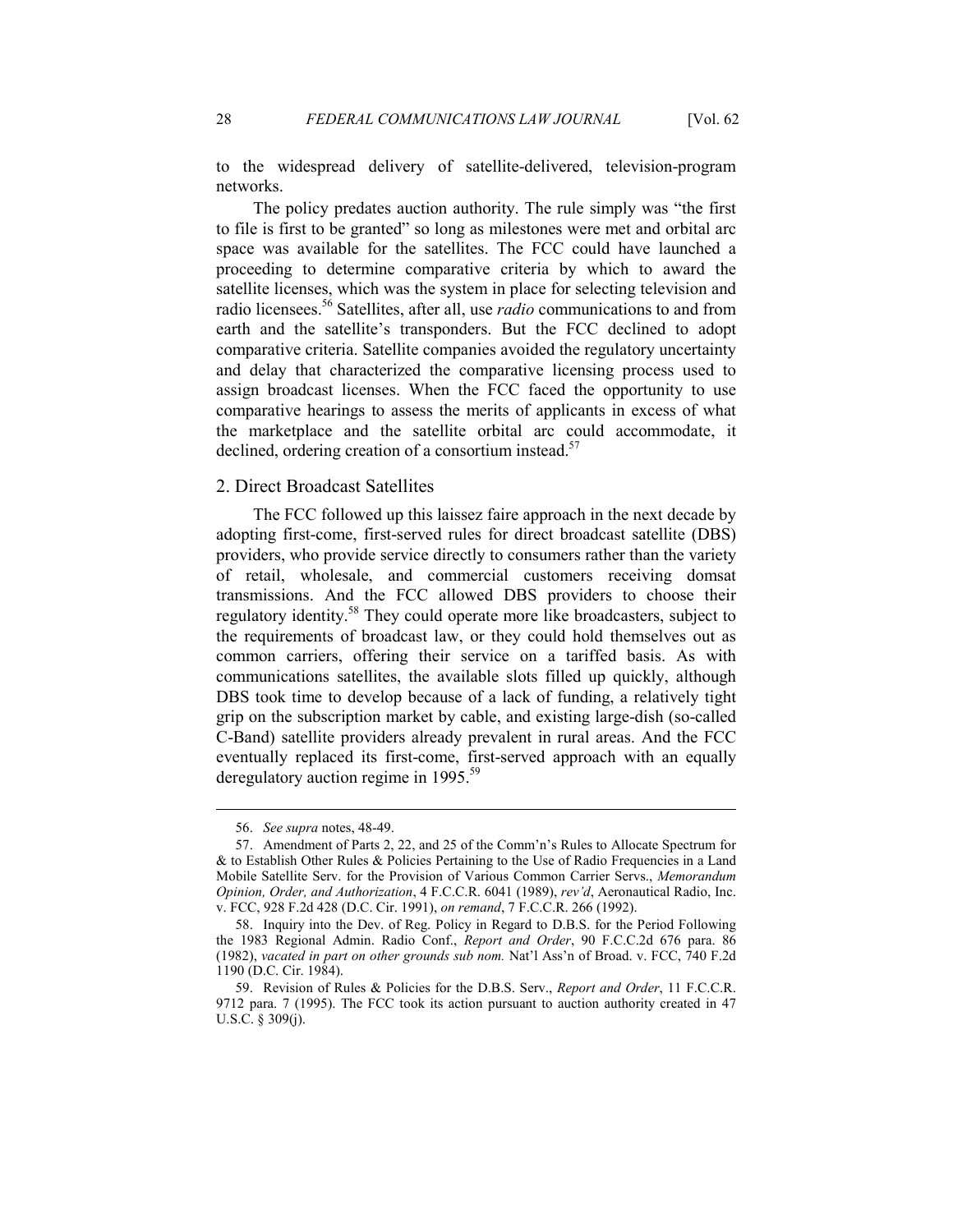While the economic model took time to develop, by the mid-1990s, DBS provided the first formidable challenge to the terrestrial cable providers. Today, its success as an alternative video network regime to cable is manifest: one in three customers of pay television (multichannel video programming distributors, in statutory parlance) take DBS, not  $cable.60$ 

## 3. Competitive Long-Distance and Local-Phone Competition

Another happy chapter where the FCC avoided excessive regulatory, network-licensing rules concerns competitive phone providers. As with satellites, the FCC's approach came amidst a technological development that spawned the new service—here, the use of low-cost microwave transmitters and receivers (and, eventually, satellite circuits) that provided a facilities-based alternative to AT&T's Long Line trunks. In what became known as the Competitive Carrier proceedings, the FCC, starting in 1980, and ending with a halt called by the courts five years later, deregulated emerging telecommunications carriers that possessed no market power.<sup>61</sup>

In hindsight, this approach seems obvious. Why regulate a new provider when a customer dissatisfied with its price or quality can revert to the regulated carrier? The FCC had to decide that either these new companies, like MCI and Sprint, were not carriers and, therefore, not subject to the unambiguous requirements to file tariffs, or forbear from regulating them as nondominant carriers. It chose forbearance, an agency prerogative that would not be codified until Section 10 was added in the 1996 Act. $62$  The result was the development of a robust competitive longdistance market by entrants who might otherwise have been slowed through attacks on their tariffs by entrenched incumbents.<sup>63</sup>

60. Annual Assessment of the Status of Competition in the Market for the Delivery of Video Programming, 24 F.C.C.R. 542, 546, para. 8 (2009).

 <sup>61.</sup> Policy & Rules Concerning Rates for Competitive Common Carrier Servs. & Facils. Authorizations, *First Report and Order*, 85 F.C.C.2d 1 para. 2 (1981); *Second Report and Order*, 91 F.C.C.2d 59 para. 1 (1982), *recon.*; 93 F.C.C.2d 54 para. 11; *Third Report and Order*, 48 Fed. Reg. 46791 para. 4 (Oct. 6); *Fourth Report and Order*, 95 F.C.C.2d 554 para. 6 (1983); *Fifth Report and Order*, 98 F.C.C.2d 1191 para. 5 (1984); *Sixth Report and Order*, 99 F.C.C.2d 1020 para. 11, *rev'd sub nom.* MCI Telecomms. Corp. v. FCC, 765 F.2d 1186 (D.C. Cir. 1985). The *Sixth Report and Order* went too far in the court's view; Section 203 requires carriers to file service charges in the form of tariffs and the FCC forbade nondominant carriers from filing. MCI's interest in appealing this apparent burden lifting may have been based on its desire to prevent AT&T from eventually getting the same relief. Were the FCC to do so, MCI would not have the benefit of devising favorable customer rates based on an examination of AT&T's tariffs weeks before it could become effective. 765 F.2d 1186.

 <sup>62. 47</sup> U.S.C. § 160.

 <sup>63.</sup> *See* FCC Industry Analysis & Technology Division, Wireline Competition Bureau, Statistics Of The Long Distance Telecommunications Industry (2003); FCC News, May 14,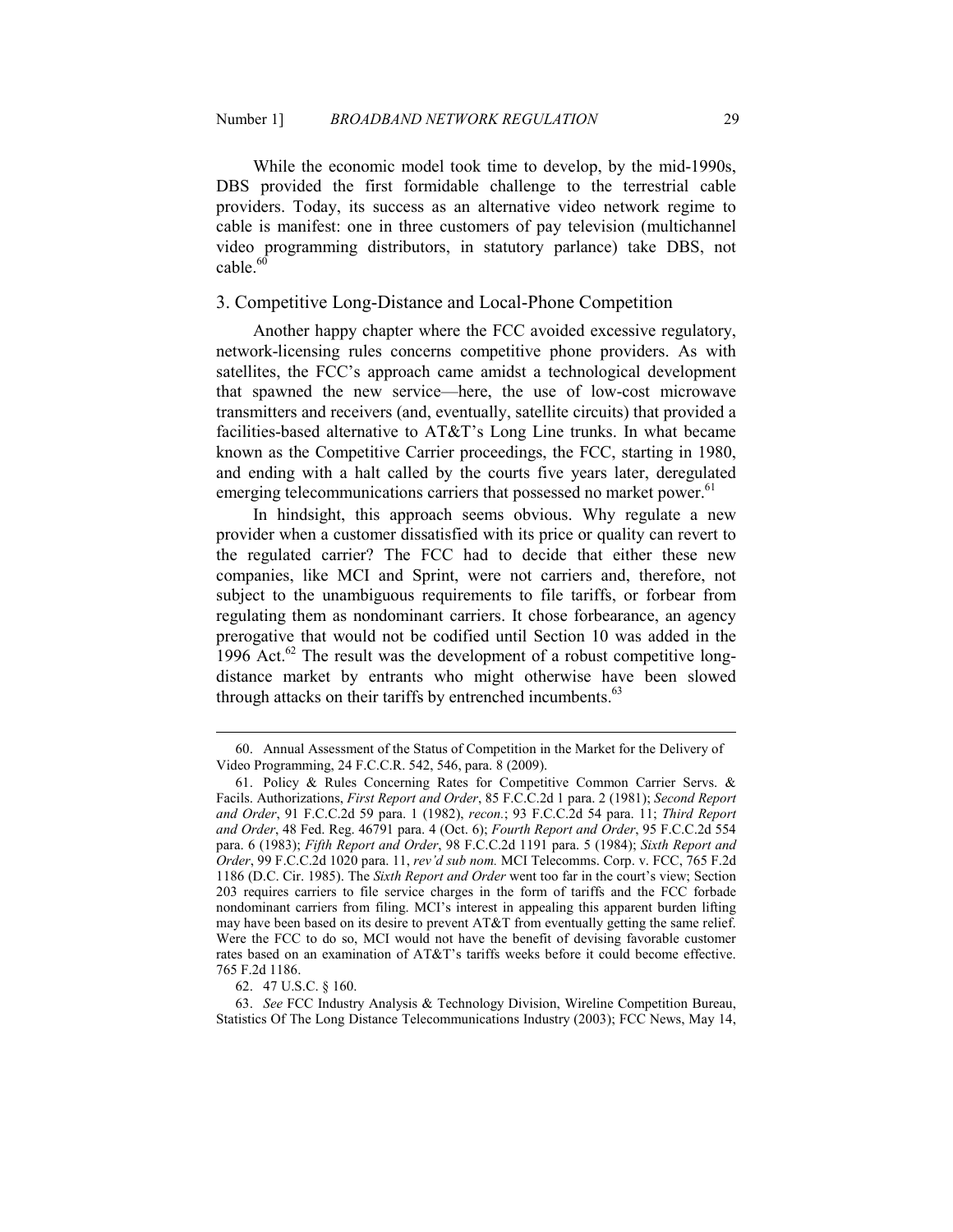#### 4. Broadband

The development of broadband itself has been an exercise in lessening the regulatory strictures on providers by the FCC and others, including Congress. As to the latter, the Internet Tax Freedom Act, first passed in 1998 for three years and extended since, $64$  has produced one of the longest tax holidays in U.S. history and made online retail a significant and sustained competitor to the catalog and bricks-and-mortar retailers.<sup>65</sup> While it did not preempt state or local sales taxes, it did restrict Internet-specific taxes, including taxes on broadband. Because it was not clear to whom a sales tax was owed, however, it often has not been collected.<sup>66</sup>

The FCC's approach to broadband had been deregulatory through much of the service's first decade. Three episodes of regulatory restraint have contributed to the development of residential broadband service. First, the FCC declined to require cable operators to provide access to unaffiliated ISPs, thereby avoiding a wholesale grafting of the dial-up Internet service model onto a platform that was entirely different.<sup>67</sup> Dial-up access requires a telephone line to connect to a modem that converts keystrokes transmitted over the phone line into impulses that are transmitted to an Internet point of presence, onto the Internet cloud, and finally to the sender's destination.<sup>68</sup> The phone company could not require the dial-up user to direct her Internet traffic to its modem bank anymore

<sup>2003,</sup> *available at* http://www.fcc.gov/Bureaus/Common\_Carrier/Reports/FCC-State\_Link/IAD/ldrpt103.pdf ("In 1984, AT&T's market share was about 90% of the toll revenues reported by carriers that identify themselves as primarily long distance carriers. By 2001, AT&T's market share had declined to slightly less than 38%, MCI's share was almost 24%, Sprint's was 9%, the regional Bell operating company (RBOC) long distance affiliates had over 6%, and more than 1,000 other long distance carriers had almost 24% of the remaining market.").

 <sup>64.</sup> Internet Tax Freedom Act Amendments Act of 2007, Pub. L. No. 110-108, 121 Stat. 1024 (2007) (codified as amended at 47 U.S.C § 151).

 <sup>65.</sup> See Center on Budget and Policy Priorities, "A Five-Year Extension of The Internet Tax Moratorium Would Further Erode The Tax Base of States And Localities" (2001), *available at* http://www.cbpp.org/cms/?fa=view&id=351 ("An extension of the moratorium in its current form for a period longer than two years is likely to affect adversely the ability of state and local governments to reach and implement a solution that would allow Internet sellers and Main Street sellers to be treated fairly with respect to sales tax collections.").

 <sup>66.</sup> *See* Quill Corp. v. North Dakota, 504 U.S. 298 (1992), which held that a state cannot require an out-of-state merchant to charge sales tax to the state's residents unless the seller has a physical presence, such as a warehouse or call center, within the state's borders. Even if the merchant is not required to charge the tax, the purchaser is legally obligated to self-remit the tax to the state revenue department. Of course, many purchasers are unaware of this requirement or choose to ignore it.

 <sup>67.</sup> CABLE SERVICES BUREAU, FCC, BROADBAND TODAY 8 (1999) *available at*  http://www.fcc.gov/Bureaus/Cable/Reports/broadbandtoday.pdf.

 <sup>68.</sup> How the Internet Works: A Dialup Example, http://telecom.tbi.net/how-dial.htm (last visited Dec. 9, 2009).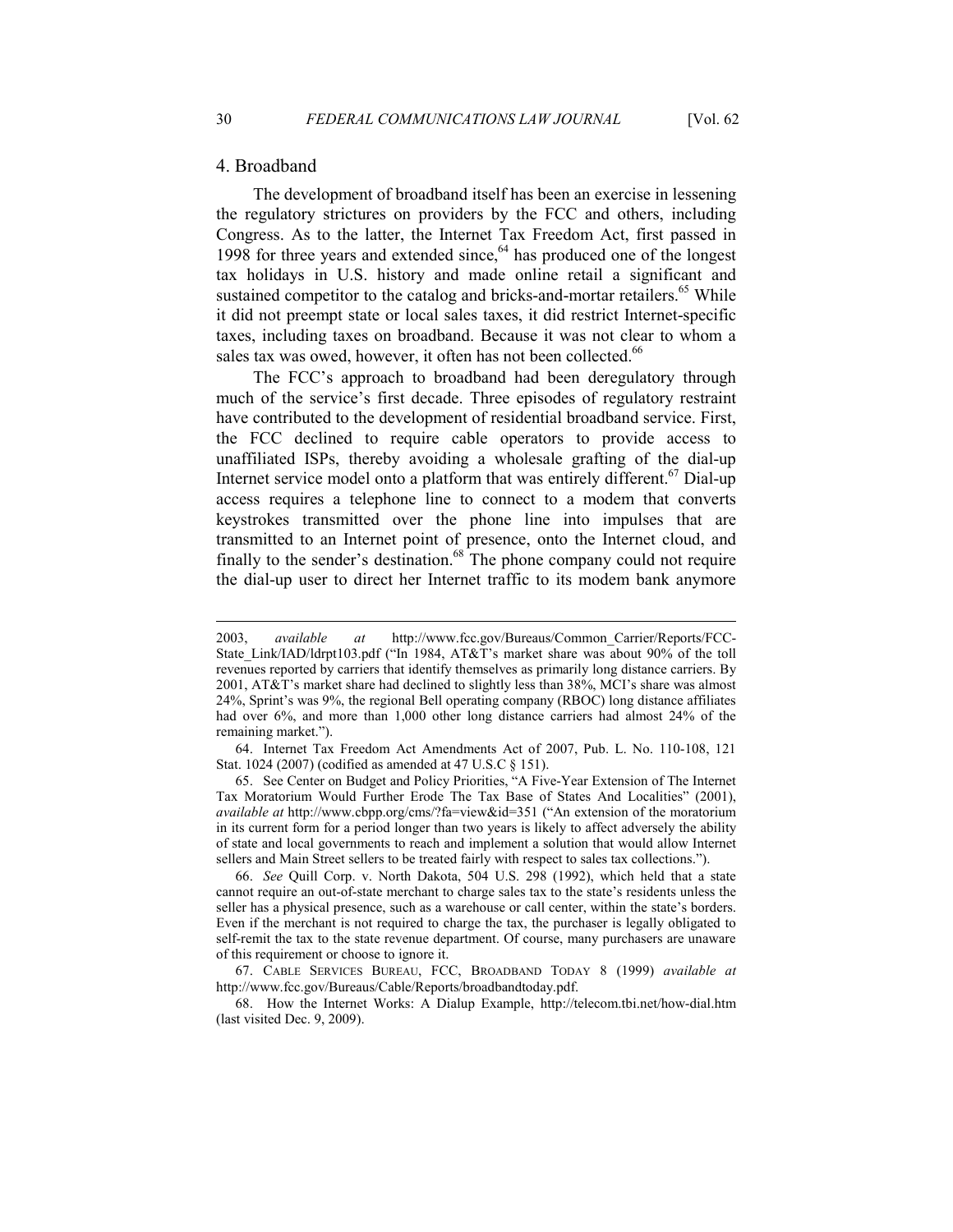than it could require every fax transmission to one of its own fax machines. This ability to dial up any modem bank triggered the creation of thousands of ISPs, often local, because the customer could call a local number under a flat–rate residential phone plan and stay online for hours.

National dial-up ISPs, led by AOL and its thousands of local, phonenumber modem banks, led the charge for a physical accommodation on the cable-modem plant. Cable's vastly larger upstream and downstream capacity makes dial-up unacceptable for many bit-rich applications. While some accommodations were done to placate competition regulators in the context of merger approvals,<sup>69</sup> the FCC, correctly, refused to force cable operators to recreate the dial-up architecture. This refusal made sense because the architecture was so different.<sup>70</sup> There was no telephone call to make comparable to the one that occurs in dial up. There was no need to make the pass off to the Internet through a cheaper, local telephone connection (the cable modem connection is always on). And there was no unaffiliated modem bank that could compete with a telephone company's modem bank. But many of the most vociferous network neutrality advocates were certain that a failure to recreate the dial-up model for broadband would be destructive of Internet freedom.<sup>71</sup>

Just the opposite occurred. Applications that could not have developed by dial up arose due to an increasing residential broadband market. Download services, like YouTube, would have developed more slowly without broadband development because, as consumer services, they rely on widespread, residential broadband.

The FCC dubbed its approach "vigilant restraint," and even went so far as to avoide deciding the regulatory classification of the service until

 <sup>69.</sup> In 2000, the FTC imposed ISP access as a condition for approving the Time Warner-AOL merger. America Online, Inc. and Time Warner, Inc., *Agreement Containing Consent Orders*; *Decision and Order*, FTC Dkt No. C-3989, 2000 WL 1843019 at para. II.A.2 (Dec. 14, 2000).

 <sup>70.</sup> *See* JONATHAN E. NUECHTERLEIN & PHILIP J. WEISER, DIGITAL CROSSROADS 161 (2005):

<sup>&</sup>quot;Opening" a cable network to independent ISPs becomes somewhat more complicated if access means more than merely allowing them to serve as a user's default home page. The basic challenge lies in the fact that—unlike telephone networks, with their dedicated loops to each end user—cable networks employ an Ethernet-type (or "bus") configuration similar to that used in office LANs.

 <sup>71.</sup> The research director of the Consumer Federation of America, Mark Cooper, said the absence of mandated access is "bad policy because it will destroy the Internet." Jerri Stroud, *FCC Ruling Will Produce Lower Bills for Users of Cable Modems*, *ST. LOUIS POST-*DISPATCH, Mar. 15, 2002, at C8. *See also* BROADBAND TODAY, *supra* note 67, at 11 ("Among the supporters of 'open access' are coalitions of ISPs, led by America Online (AOL), MindSpring Enterprises (MindSpring) and other ISP companies. ISP advocates are concerned that the owners of a closed networks will be able to exercise control over the content and navigational services that the Internet offers.").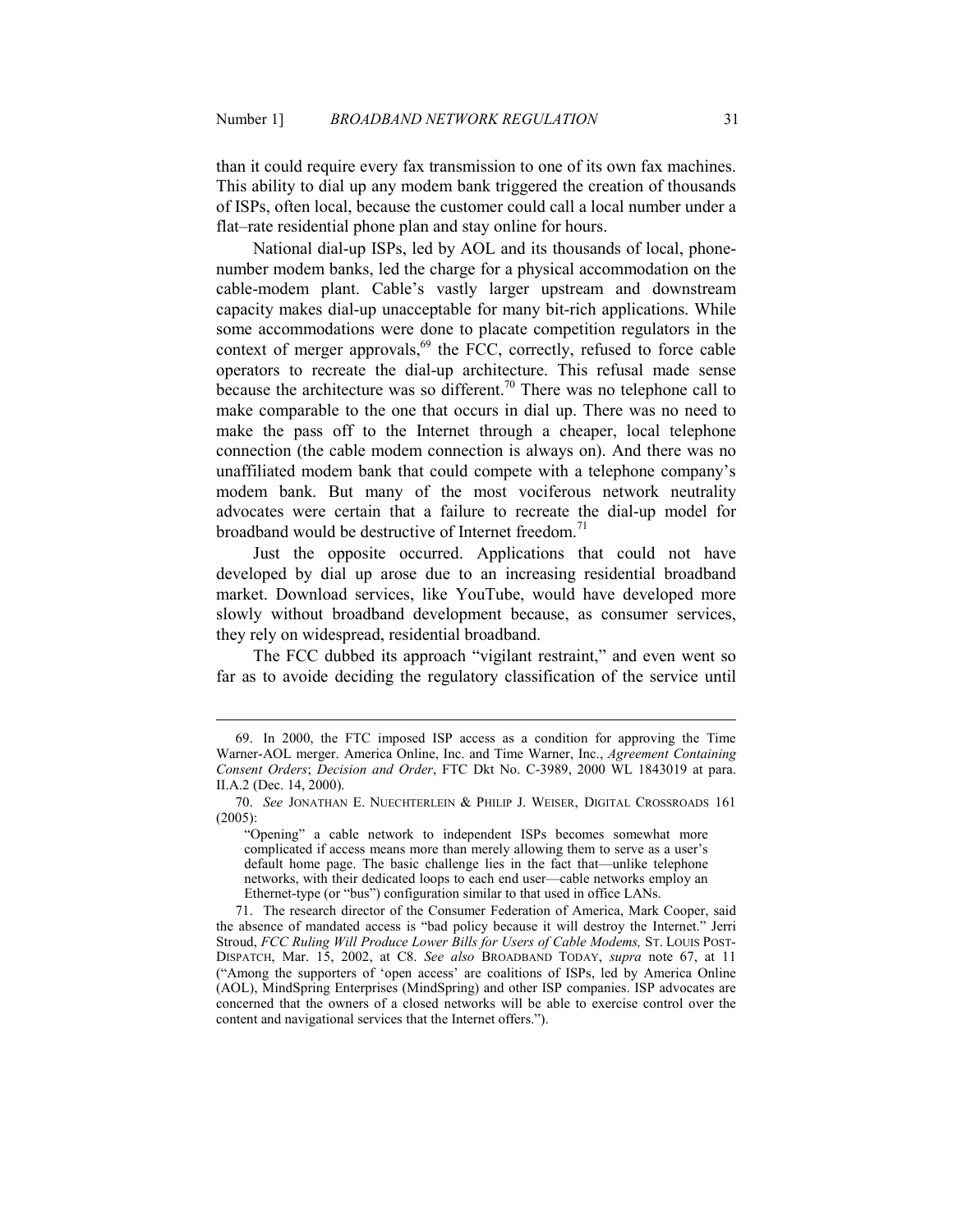court cases placed the question directly to the agency.<sup>72</sup> The FCC formalized the lightly regulated status of cable-modem service by declaring it an interstate information service as opposed to a more highly regulated category of either a telecommunications service or a cable service. This latter classification might have placed it under the control of local franchising authorities, who sought the classification at the time.

The FCC proceeded to reclassify the telephone companies' digital subscriber line (DSL) and wireless services as "information services," which removed any obligation (but not the voluntary ability) to offer wholesale transmission to unaffiliated ISPs.<sup>73</sup> But the dial-up model ill fit these technologies as well, and build-out and adoption of broadband soared as cable and telephone companies competed (and continue to compete today) on service, speed, and price.

## *C. On the Other Hand: The Failure of Prescriptive Ex Ante*  **Network Design**

In the cases of satellites, competitive phone services, and broadband cable, the FCC took a regulatory laissez faire approach to authorization and operation, with success stories in terms of launching new services and promoting intermodal competition. It is difficult to prove conclusively that the light-touch regulatory approach caused the success of these newtechnology services. The correlation is strong, though. In the examples that follow, one finds failure, not success, when the agency tried to establish a comprehensive regulatory scheme to dictate network-services development.

#### 1. Video Dialtone

<u>.</u>

Perhaps the FCC's most blatant attempt to define network rules is in its creation of a video dialtone service, which led to absolutely no sustainable competition to cable.<sup>74</sup> This all-but-forgotten service was

 <sup>72.</sup> AT&T Corp. v. City of Portland, 216 F.3d 871, 877-78 (9th Cir. 2000) (holding that the ISP service offered by cable operators under the "@Home" brand was a telecommunications service). This led to the FCC decision that the service was a Title I "information service," a conclusion affirmed in Nat'l Cable & Telecomms. Ass'n v. Brand X Internet Servs., 545 U.S. 967, 974 (2005).

 <sup>73.</sup> Appropriate Framework for Broadband Access to the Internet over Wireline Facilities, *Report and Order and Notice of Proposed Rulemaking*, 20 F.C.C.R. 14853 para. 2-3 (2005), *aff'd sub nom. Time Warner Telecom, Inc. v. FCC*, 507 F.3d 205, 208 (3d Cir. 2007).

 <sup>74.</sup> *See* Tel. Co.-Cable TV Cross-Ownership Rules, Sec. 63.54-63.58, *Further otice of*  Proposed Rulemaking, First Report and Order, and Second Further Notice of Inquiry, 7 F.C.C.R. 300, para. 1 (1991), *recon.*, 7 F.C.C.R. 5069, para. 1 (1992), *aff'd*, Nat'l Cable & Telecomms. Ass'n v. FCC, 33 F.3d 66, 68 (D.C. Cir. 1994); *Second Report and Order, Recommendation to Congress, and Second Further Notice of Proposed Rulemaking, 7* F.C.C.R. 5781, para. 1 (1992). The rules are discussed in Tel. Co.-Cable TV Cross-Ownership Rules, Sec. 63.54-63.58, *Memorandum Opinion and Order on Reconsideration*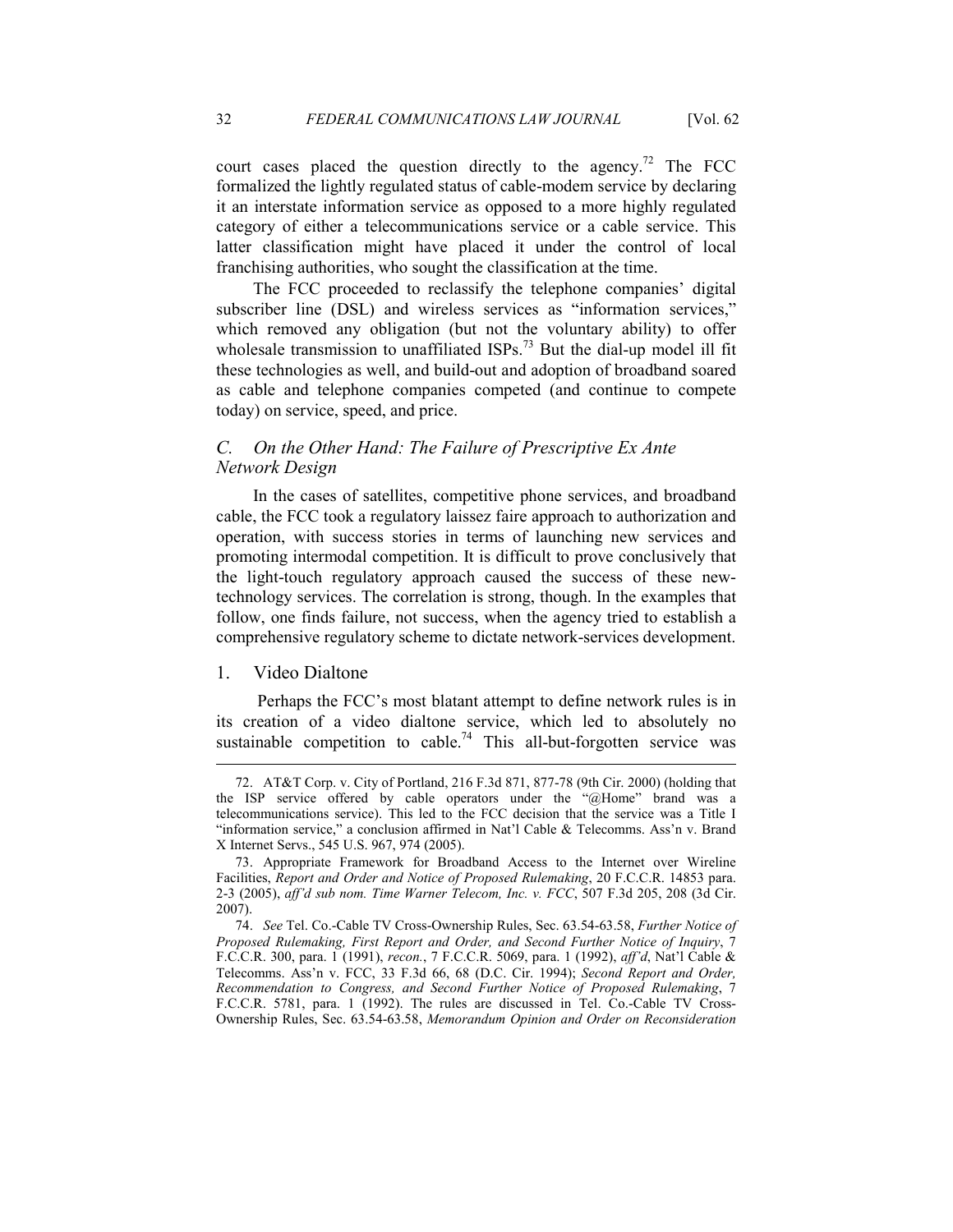designed so telephone companies (who were forbidden by cross-ownership prohibitions from operating cable systems at the time) could offer competitive video. Under video dialtone rules, a telephone company was permitted to offer, on a nondiscriminatory basis, a common carrier video delivery platform that would accommodate multiple video programmers and expand as demand increased. It could also enter into non-ownership relationships with video programmers to provide unregulated "gateways" to help customers select and receive video from those programmers. Telephone companies could also acquire up to a five percent financial interest in a programmer.

What would have made the most sense (and which Congress eventually authorized) was direct entry into video by telephone companies, which, in fairness, the FCC also recommended at the time it promulgated its video dialtone order. Nevertheless, instead of leaving it at that legislative recommendation, the FCC believed it could define and architect a service to facilitate new entry on plant that existing telephone networks would build. Service never materialized in part because of challenges to whether the telco had lawfully separated the video and telephone plant. Without proper separation, the rules allowed for the possibility of crosssubsidies from phone customers to pay for construction of the video network, which engendered a separate set of regulatory battles that slowed down whatever momentum telcos had to introduce the new service.<sup>75</sup>

## 2. Open Video Systems

<u>.</u>

A subsequent attempt to design a successor service to video dialtone arose with Congress' creation of the "open video system" (OVS) architecture in the 1996 Act. Congress did not subject companies applying to operate OVS to the sweep of telephone-company regulation under Title II. Indeed, the goal of the service was to subject providers to "reduced regulatory burdens."<sup>76</sup> Nevertheless, it created a structure for OVS that failed in the market. Like video dialtone, the OVS operator has to provide capacity for unaffiliated program packagers to offer a package of channels. Unlike video dialtone, and hoping to make OVS more successful than its

and Third Further Notice of Proposed Rulemaking, 10 F.C.C.R. 244 (1994). By 1996, Congress had ordered the FCC to shut video dialtone down. Telecommunications Act of 1996 § 302(b), Pub. L. No. 104-104, 110 Stat. 124 (1996) ("The Commission's regulations and policies with respect to video dialtone requirements . . . shall cease to be effective on the date of enactment of this Act.").

 <sup>75.</sup> *See* Amendment of the Comm'n's Rules to Establish Competitive Serv. Safeguards for LEC Provision of Commercial Mobile Radio Servs., *Notice of Proposed Rulemaking*, *Order on Remand, and Waiver Order*, 11 F.C.C.R. 16639, 16707, n.21 (1996).

 <sup>76. 47</sup> U.S.C. § 573(c) (2006). Congress ordered the FCC to terminate video dialtone, delete its regulations from its rulebook, *see* 47 C.F.R. §§ 63.54-.58 (1995), and replace the service with OVS.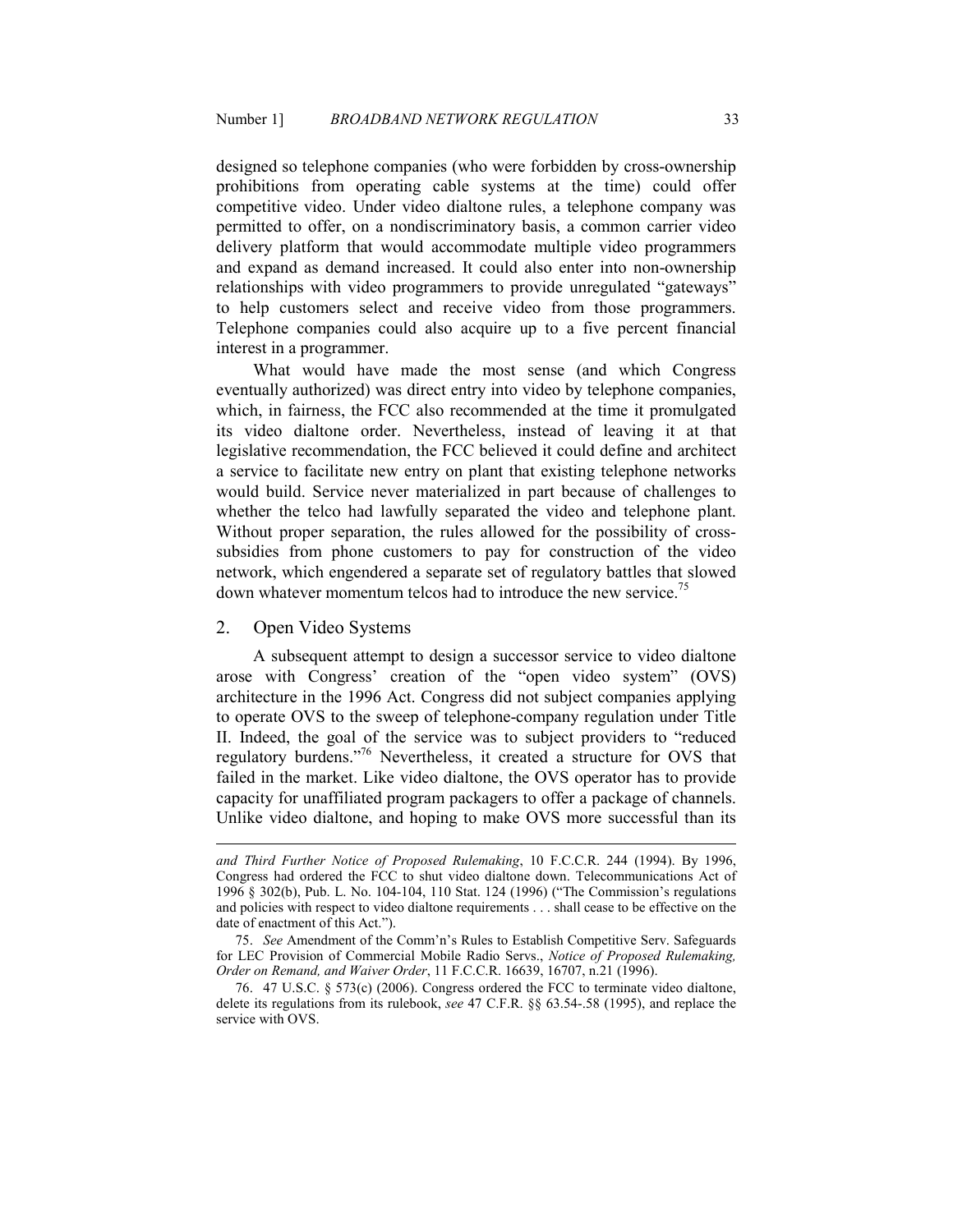predecessor service, the OVS operator may offer its own programming packages on the network.

The OVS operator does not have complete freedom to operate its network, even after it meets the requirement to provide capacity to others. For instance, the law prohibits an OVS operator from providing itself and its affiliates with a marketing advantage vis-à-vis other video programming providers on the system in the way it distributes material or information for purposes of program selection.<sup>77</sup> Rates charged to users are presumptively valid so long as the OVS provider follows a Rube Goldberg-like condition: at least one unaffiliated program provider must occupy capacity on the OVS system equal to the lesser of one-third of the system capacity of that occupied by the OVS operator and its affiliates *and* the rate must not be higher than the average of the rates paid by all unaffiliated providers. If these conditions are met, the burden shifts to the complainant to demonstrate that the rate is not just and reasonable.<sup>78</sup>

And, when demand for capacity exceeds supply, the FCC was required by statute to bar the OVS network from "selecting" video programming services on more than one-third of channel capacity.<sup>79</sup> But, because the price of the service also has to be nondiscriminatory under Section  $653(b)$ , <sup>80</sup> it is quite possible that demand could exceed supply; whereas, a price-discriminatory treatment would allow demand to equal supply and avoid a false shortage. The OVS operator would be capped on its channel usage under these terms.

While many companies filed for OVS authorization—the FCC has a streamlined system for issuing certificates within ten working days of filing—by 2006, not one programmer had come forward to pay for carriage; the model of network sharing had failed.<sup>81</sup> As a model for thirdparty access to the OVS platform, the scheme did not bring on competition in the form government had devised.

 <sup>77. 47</sup> U.S.C. § 573(b)(1)(E)(i) (2006). For restrictions applied to navigational devices, guides, and menus used by the subscriber in active program selection, *see* Implementation of Sec. 302 of the Telecomm. Act of 1996, *Order on Remand*, 14 F.C.C.R. 19700 (1999).

 <sup>78.</sup> Implementation of Section 302 of the Telecomm. Act of 1996, *Order on Remand*, 11 F.C.C.R. 20227, para. 77 (1996), *rev'd in part and remanded*, City of Dallas v. FCC, 165 F.3d 341 (5th Cir. 1999).

 <sup>79. 47</sup> U.S.C. § 573(b)(1)(B) (2006).

 <sup>80.</sup> Communications Act of 1934 § 653(b), 47 U.S.C. § 573(b) (2006).

 <sup>81.</sup> Annual Assessment of the Status of Competition in the Mkt. for the Delivery of Video Programming, *Twelfth Annual Report*, 21 F.C.C.R. 2503, para. 88 n.334 (2006) ("We are not aware of any OVS operator carrying programming offered by an unaffiliated program packager."**);** Ted Hearn, *'Open Video Systems' a Turn Off*, MULTICHANNEL NEWS, Feb. 27, 2006, at 45, *available at* http://www.multichannel.com/article/122277- Open Video Systems A Turn Off.php.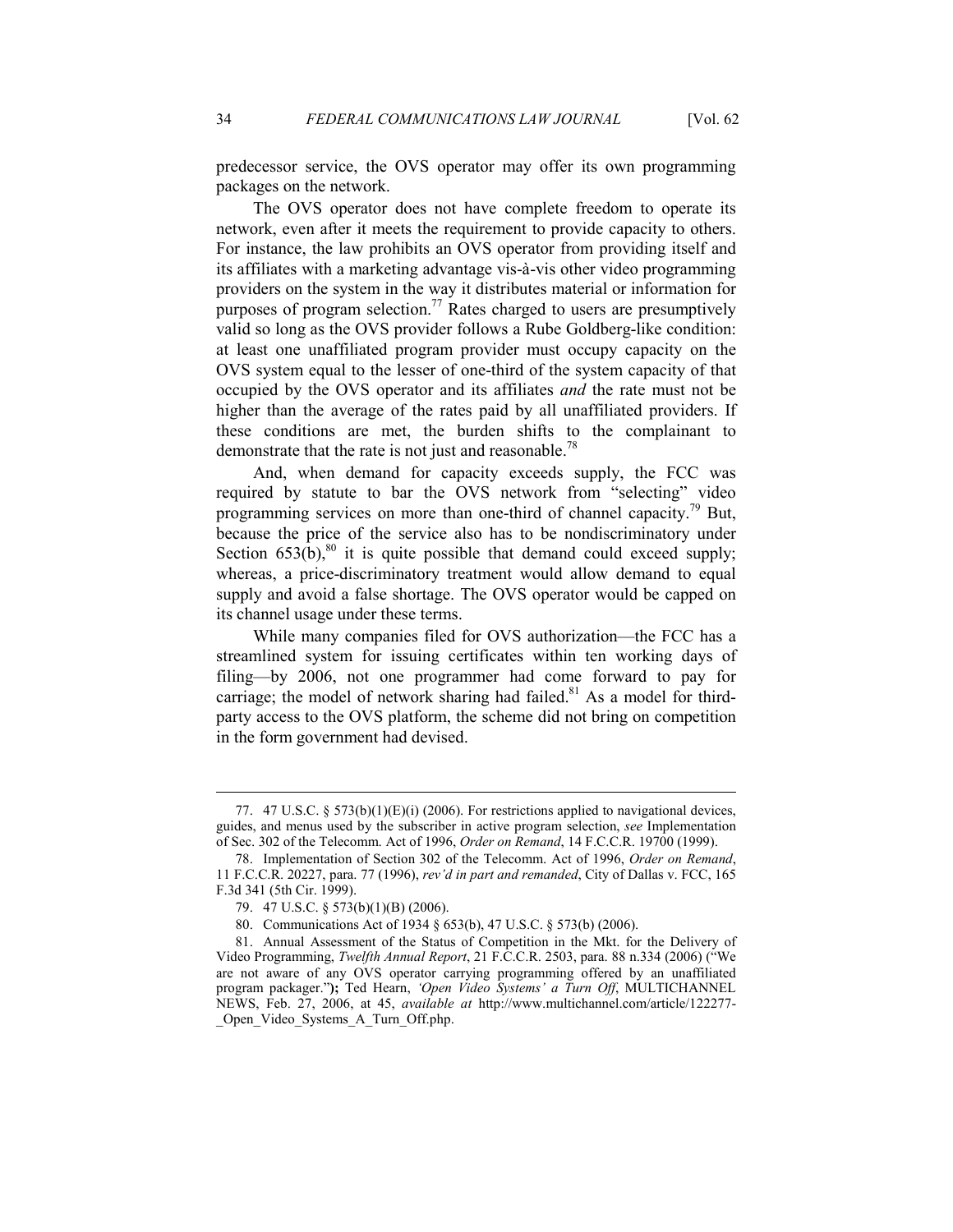#### 3. Advanced Instant Messaging

A last example of the FCC's failure to anticipate a viable network architecture arose in the context of the (ill-fated) AOL-Time Warner merger in 2001.<sup>82</sup> The FTC had imposed ISP open-access conditions in approving the merger. The FCC imposed access conditions on the merged company's "advanced Instant Messaging," even though the "advanced" technology did not even exist.<sup>83</sup> AOL's Instant Messaging dominance dissipated when the feature was duplicated by Microsoft and others, and the advanced technology dreamed up by the FCC actually emerged as an edge-provided service (i.e., Twitter and its competitors). The FCC quietly rescinded its advanced messaging requirement in 2003.<sup>84</sup>

#### *D. Summary*

The foregoing examples show a pattern of regulatory success when the FCC left network technologies alone. They show a pattern of regulatory failure when the FCC tried to anticipate how network services would develop and defined a network framework. It suggests that the FCC is a poor draftsman in designing networks or contemplating add ons. In the next Section, this Article will explore why the FCC can be expected to do little better in developing access or management regimes for existing networks.

## IV. DETERMINING "REASONABLE" NETWORK REGULATION IS HARD TO DO IF YOU DO NOT ACTUALLY CONTROL THE **NETWORK**

#### *A. The Problem of Sufficient Information*

Network neutrality advocates turn to the FCC because the agency enjoys a reputation for expertise. And, as an independent agency, it fills a less political role in self-government that differs from the processes of the executive or legislative branches.<sup>85</sup> To exercise expertise in the network context—for instance, to establish network rules ex ante to determine what constitutes reasonable behavior by the network operator—a knowledge

 <sup>82.</sup> App'ns for Consent to the Transfer of Control of Licenses and Section 214 Authorizations by Time Warner Inc. and America Online, Inc., Transferors, to AOL Time Warner Inc., Transferee, *Memorandum Opinion and Order*, 16 F.C.C.R. 6547 paras. 191- 200 (2001).

 <sup>83.</sup> *Id*.

 <sup>84.</sup> App'ns for Consent to the Transfer of Control of Licenses and Section 214 Authorizations by Time Warner Inc. and America Online, Inc., Transferors, to AOL Time Warner Inc., Transferee; Petition of AOL Time Warner Inc. for Relief From the Condition Restricting Streaming Video AIHS, *Memorandum Opinion and Order*, 18 F.C.C.R. 16835 (2003).

 <sup>85.</sup> *See* JAMES M. LANDIS, THE ADMINISTRATIVE PROCESS (1938).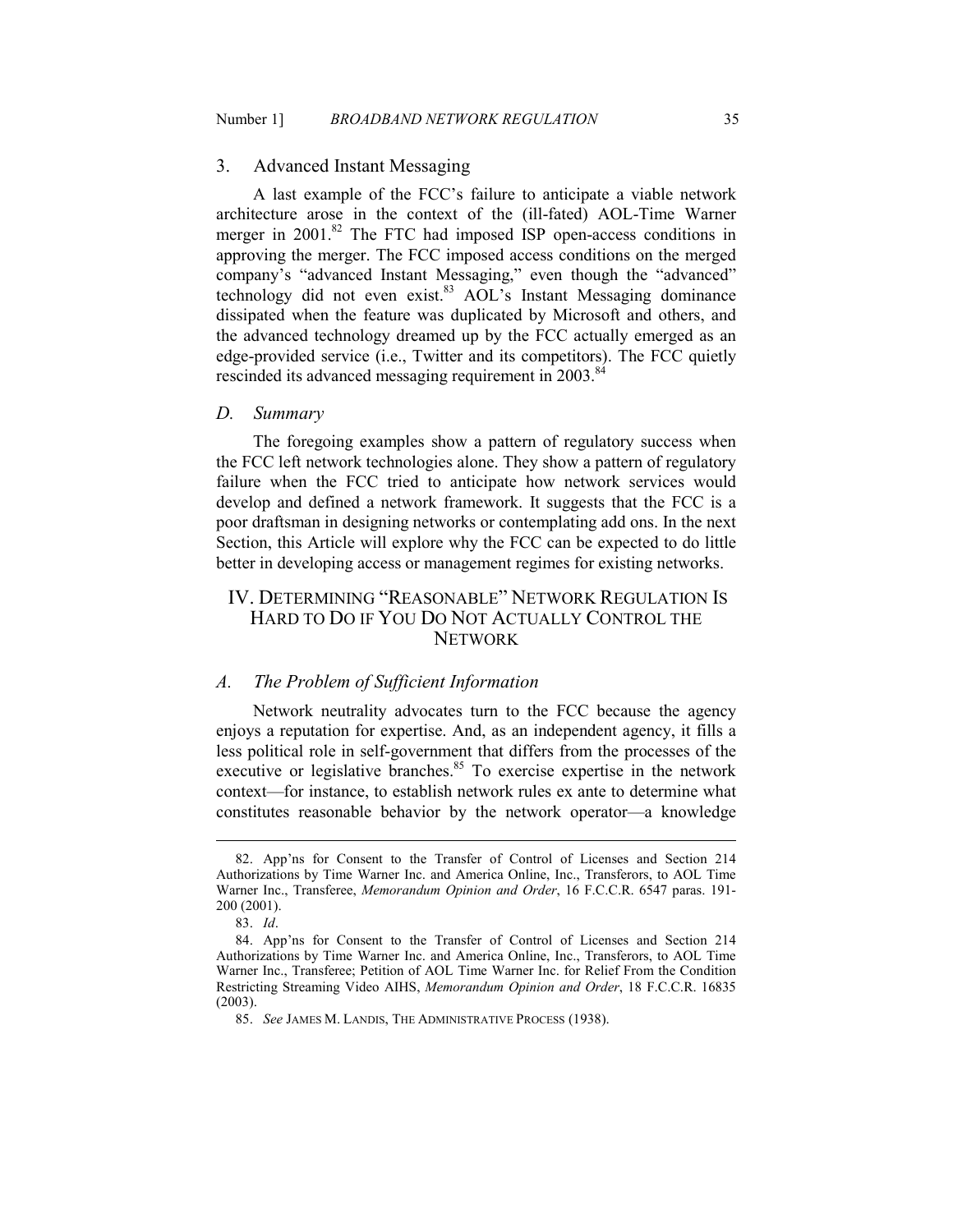base must be assumed. It is critical to have a fairly precise view of the network, from how it was designed to how it operates to what tools the network operator has at its disposal for managing its business.

In the United States, it has been difficult for the FCC to match the knowledge about privately constructed communications networks that their operators possess. Networks are designed primarily to operate efficiently, not to provide transparency to regulators. In this respect, other governments' regulators may enjoy an advantage. That is because in most countries, telephone networks (and even some cable networks, such as Germany) were constructed by the state telecommunications authority. The architects and planners were the regulators to a significant degree. In the United States, phone and cable networks have been almost entirely constructed by private entities. The FCC built none of them.

So, the FCC is perpetually the outsider looking in whenever it tries to fully understand the constituent parts of communications networks or why networks evolved the way they have. This dim visibility applies especially for networks that were built entirely with private capital, as cable and wireless networks have been. The FCC may establish certain construction rules—for example, ensuring that any radio frequencies involved in systems do not interfere with other radio frequency users.<sup>86</sup> But there are many aspects, especially the choice of equipment used to provide and manage the service, $87$  that are unregulated. Indeed, the construction of broadband Internet connectivity on cable networks occurred absent any regulatory mandates.<sup>88</sup>

Even during the heyday of overseeing telephone rates, the FCC had difficulty determining whether the networks were built without excessive investment and, therefore, producing for AT&T an improper return on that investment. This was not for lack of trying, however.

 <sup>86.</sup> Aeronautical frequencies share bandwidth with cable, and rules require plant shielding to avoid interference with stiff penalties for violations. *Amendment of Part 76 of the Commission's Rules to Add Frequency Channeling Requirements and Restrictions and to Require Monitoring for Signal Leakage form Cable Television Systems,* 99 F.C.C.2d 512 (1984)*, modified,* 101 F.C.C.2d 117 (1985).

 <sup>87.</sup> Formal Complaint of Free Press and Pub. Knowledge Against Comcast Corp. for Secretly Degrading Peer-to-Peer Applications, *supra* note 3. *One* of the issues in the Comcast complaint was the choice of equipment used to throttle traffic. *Id.* Companies like Cisco and Sandvine offer services that may turn out to be unacceptable network management practices. But unless the FCC is going to start approving ex ante which suppliers may be contained in a network, it cannot know all the features that a network operator may be able to deploy.

 <sup>88.</sup> For a history of how cable modem service began, see ROUZBEH YASSINI, PLANET BROADBAND 39-40 (2004) (describing how a cable engineer in 1993 demonstrated access to one of six known Web sites on the planet.).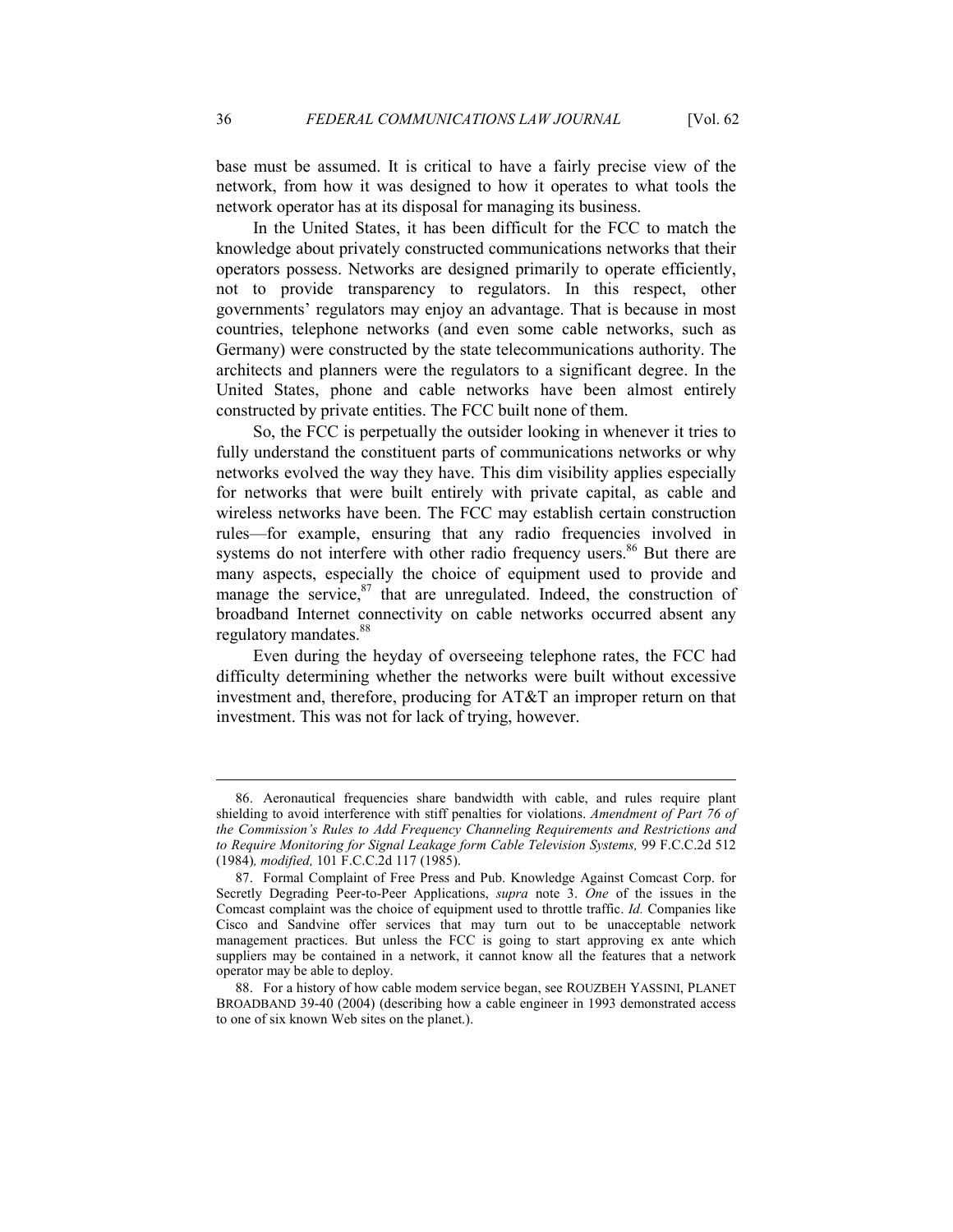The Communications Act requires that "charges" for certain telecommunications services be "just and reasonable."<sup>89</sup> Rather than auditing charges directly, regulators look at the constituent parts of the provider's rate base, particularly at how much is spent on capital investments and ongoing expenses.<sup>90</sup> During the era of the "continuing" surveillance" of price regulation of the AT&T telephone monopoly, the FCC was thus required to determine whether capital expenditures and annual expenses were reasonable. The FCC expended considerable multiyear resources in the 1930s on the belief that a thorough examination would show that AT&T was "gold plating" its network to boost its returns and had excessive expenses. The FCC concluded that was not the case.<sup>91</sup> While this may be true, its task was exceedingly difficult. The FCC had to master networks whose architecture, nomenclature, and functionality were and are designed for purposes that have nothing to do with providing regulatory transparency. And, in a rate-regulated context, obscuring the network architecture may have advantages to the regulated entity's return.

In short, the FCC staff, and even more likely, its five politically appointed commissioners, cannot be expected to know the ins and outs of a communications network, even if under our administrative system the FCC is the likeliest branch of government to be tasked with knowing about such things. And, unless the FCC actually operates the network, it is often left in the position of second-guessing the judgments of the operator.

 <sup>89. 47</sup> U.S.C. § 201(b) (2006).

 <sup>90.</sup> A carrier's annual revenue requirement (RR) (from which the list of charges, or tariff, is created) is established by allowing a return  $(r)$  on capital investment  $(V)$ , plus reasonable expenses (E), plus taxes (T) and interest payments for the cost of capital (I). Thus,  $RR = rV + E + T + I$ . *See* Competitive Carrier, *Further Notice of Proposed Rulemaking,* 84 F.C.C.2d 445 n.13 (1981).

 <sup>91.</sup> Policy and Rules Concerning Rates for Dominant Carriers, *First Report and Order*, 4 F.C.C.R. 2873, para. 20 (1989):

During the period when the "continuing surveillance" policy was in effect, a voice occasionally was raised in complaint that the Bell System's costs and rates might be too high, but only once during this period did this Commission initiate a comprehensive investigation of such matters. This inquiry in the late 1930s cost millions of dollars and occupied approximately 300 researchers for several years. The staff's efforts culminated in the preparation of a voluminous report on Bell System costs and operations, but allegations of inflated costs and rates —and substantial cost shifting between unregulated Western Electric and regulated telephone company operations—were never documented to the Commission's satisfaction. Ultimately, no action was taken on the report's major recommendations, and the investigation produced no significant changes in Commission or Bell System procedures.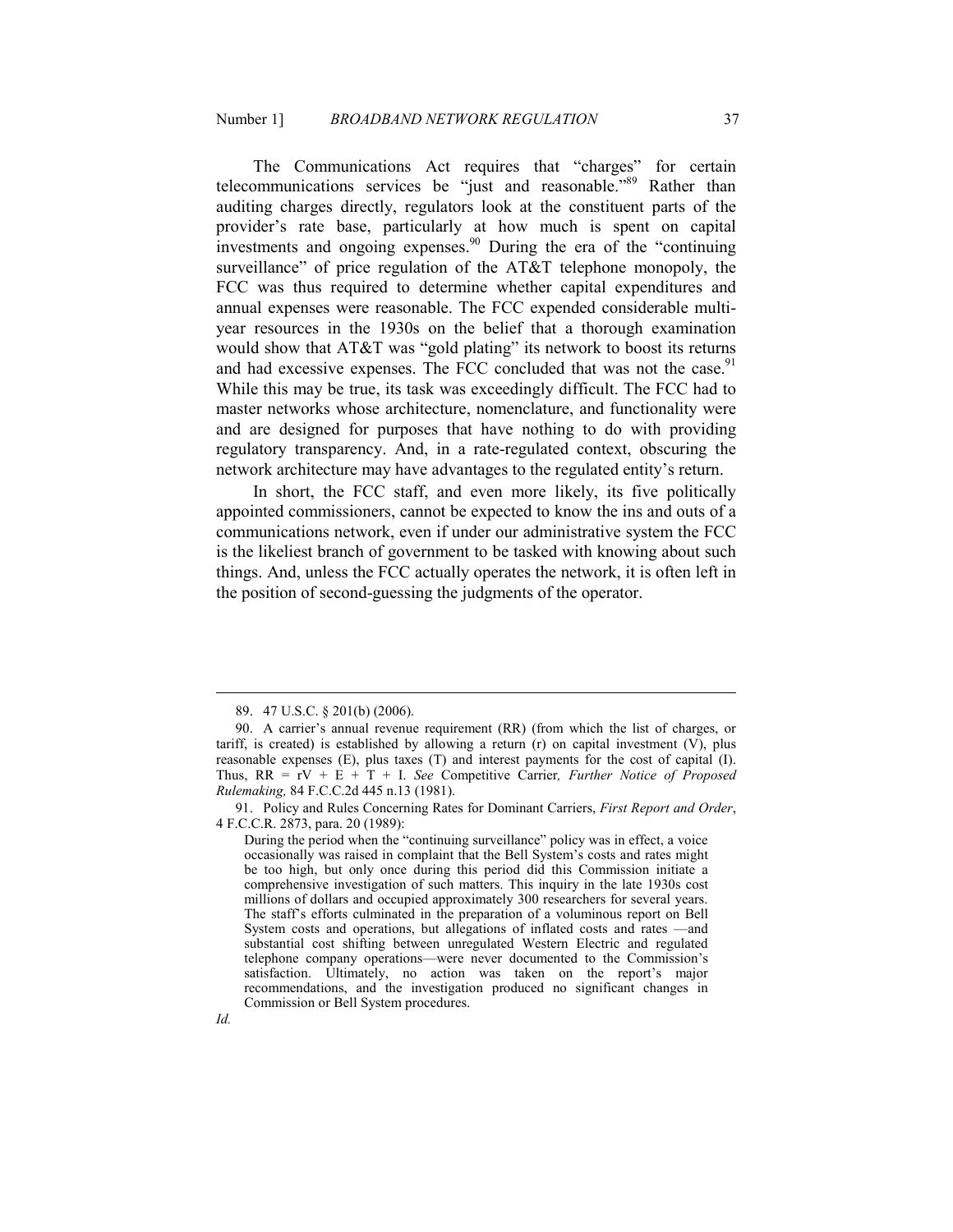The FCC's current mantra to be data driven in decision making is a broad recognition that the FCC needs data from outside sources; it does not possess the data itself.<sup>92</sup>

## **B.** The Problem of Devising Solutions to Perceived Network *Problems*

As the "advanced Instant Messaging" condition of the AOL-Time Warner merger demonstrated, the FCC can be wildly off base in dictating network conditions based on an erroneous prediction about the market.<sup>93</sup> But let us assume the market conditions suggest that competition would be enhanced by creating a regulatory access scheme. It turns out that *implementing* successful regulations is an enormous undertaking. In the FCC's history, this challenge arose in different contexts.

 Among the most significant examples of trying to establish network access were the *Computer Inquiries* and implementation of the 1996 Act's requirement to provide its own network elements to competitors. These are worth studying, at least briefly, to see how the FCC has dealt with regulating networks. In the first case, the incumbent wanted to expand into services beyond mere transmission and had to promise access to unaffiliated parties if allowed. In the second, an unaffiliated party needed access to the incumbent's facilities to launch its own competitive transmission service.

## 1. The *Computer Inquiry* Proceedings

The *Computer Inquiry* proceedings arose out of a desire on the part of AT&T to expand beyond providing transport of voice or data between point A and point B and offer some data processing capacity. Under the terms of a 1956 settlement to the Department of Justice's antitrust action against AT&T, AT&T agreed to steer clear of computing services of the type IBM then offered and stick to transmission. $94$  As time progressed and

 94. United States v. Western Elec. Co., 1956 Trade Cases (CCH) ¶68,246 (D.N.J. 1956). The agreement settled the federal governments 1949 antitrust suit alleging attempted

<sup>92</sup>. "This will be a deeply fact-based and data-driven process. We're bringing experts in-house and reaching out to external academic partners." Statement of Chairman Julius Genachowski, Federal Communications Commission, All-Hands Meeting on Broadband Workshops, August 5, 2009, *available at* http://hraunfoss.fcc.gov/edocs\_public/attach match/DOC-292583A1.pdf.

 <sup>93.</sup> To that, one could add another condition of the merger, requiring Time Warner Cable to provide third-party access to unaffiliated ISPs. In practice, the requirement was not a network-access condition, but really a requirement to allow ISPs like EarthLink (and AOL) to market and resell Time Warner Cable's broadband service under its own name. All of the ISP network functions continued to be furnished by Time Warner Cable. Am. Online Inc., & Time Warner Inc., *Decision and Order*, FTC Docket No. C-3989 (2000), *available at* http://www2.ftc.gov/os/2000/12/aoldando.pdf.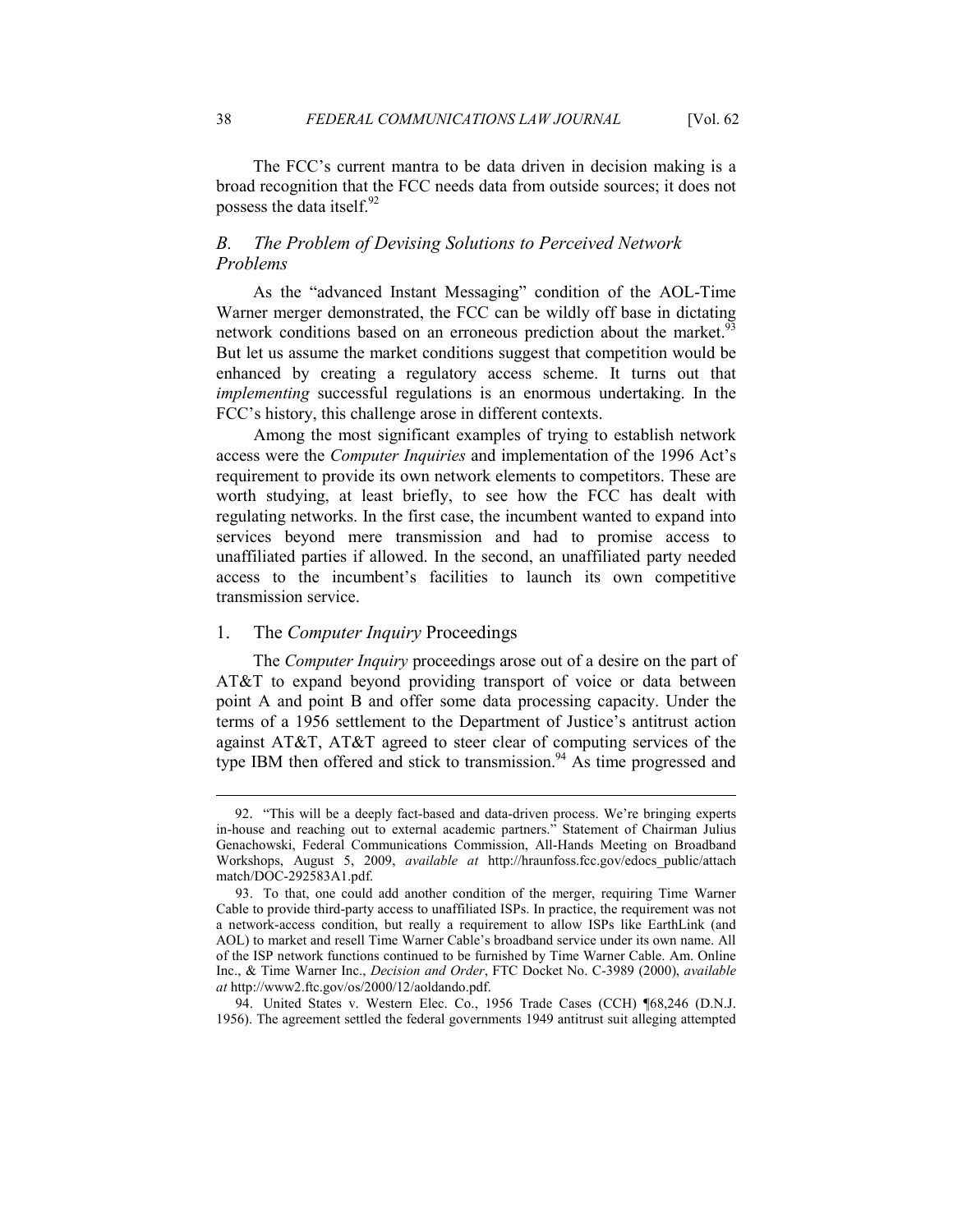computing merged with communications, AT&T had aspirations beyond being a "dumb pipe." It sought a regulatory solution that, with sufficient safeguards, would permit it to provide enhanced services, such as voicemail and what came to be the most significant enhanced service, ISP access to the Internet.<sup>95</sup>

In *Computer II*, the FCC authorized AT&T and other telephone companies to enter the enhanced-services market subject to two wellintentioned conditions.<sup>96</sup> First, the FCC imposed structural separation: the largest telephone companies (AT&T and GTE) could provide enhanced services only through a separate corporate subsidiary. Second, a telephone company wanting to offer enhanced service had to offer its transmission service to all unaffiliated ISPs requesting it on a tariffed basis. The enhanced-service side of the telco had to purchase transmission service itself as if it were an arms-length distance from the transmission company. The goal was to prevent AT&T's ownership of its transmission capacity from giving it an unfair advantage—through cross-subsidy or discriminatory treatment—as it entered the enhanced services market.<sup>97</sup> *Computer II*'s concept of unbundling can be credited with one significant success: the creation of separate ISPs as a class of enhanced services that could count on the unbundled availability of the telcos' transmission service. It also carried the concept of unbundling to customer-premises equipment, which led to the innovation and reduced cost for telephone handsets, answering machines, and other equipment.<sup>98</sup> And, conceptually, it helped regulators recognize how the transport layer differed from the applications riding upon it.

monopolization of telecommunications equipment and services through the manner in which the Bell System obtained and licensed its patents.

 <sup>95.</sup> In addition to seeking relief through the *Computer Inquiries*, AT&T obtained modification of the 1956 decree, titled Modification of Final Judgment (MFJ), United States v. AT&T, 552 F. Supp. 131,226-234 (D.D.C. 1982), *cert. denied,* 460 U.S. 1001 (1983). The modification also settled a 1974 antitrust suit brought by the federal government alleging monopolization of both long-distance service and manufacture of telecommunications equipment.

 <sup>96.</sup> Amendment of Section 64.702 of the Comm'n's Rules and Regs., *Tentative Decision and Further Notice of Inquiry and Rulemaking*, 72 F.C.C.2d 358 (1979), *Final Decision*, 77 F.C.C.2d 384 (1980), *reconsidered in, Memorandum Opinion and Order* 84 FCC 2d 50 (1980), *further reconsidered in*, *Memorandum Opinion and Order on Further Reconsideration*, 88 F.C.C. 2d 512 (1981), *aff'd sub nom.* Computer and Comm'n's Indus. Ass'n v. FCC 693 F.2d 198 (D.C.Cir. 1982).

 <sup>97.</sup> *See* Robert Cannon, *The Legacy of the Federal Communications Commission's Computer Inquiries*, 55 FED. COMM. L. J. 167, 195 (2003).

 <sup>98.</sup> Computer and Comm'ns Indus. Ass'n, 693 F.2d 198 (boosting the importance of the FCC's Part 68 rules, established in 1975, 47 C.F.R. § 68, which created technical standards by which any manufacturer could sell equipment to the public and insist on AT&T's cooperation in allowing customers to attach to the network).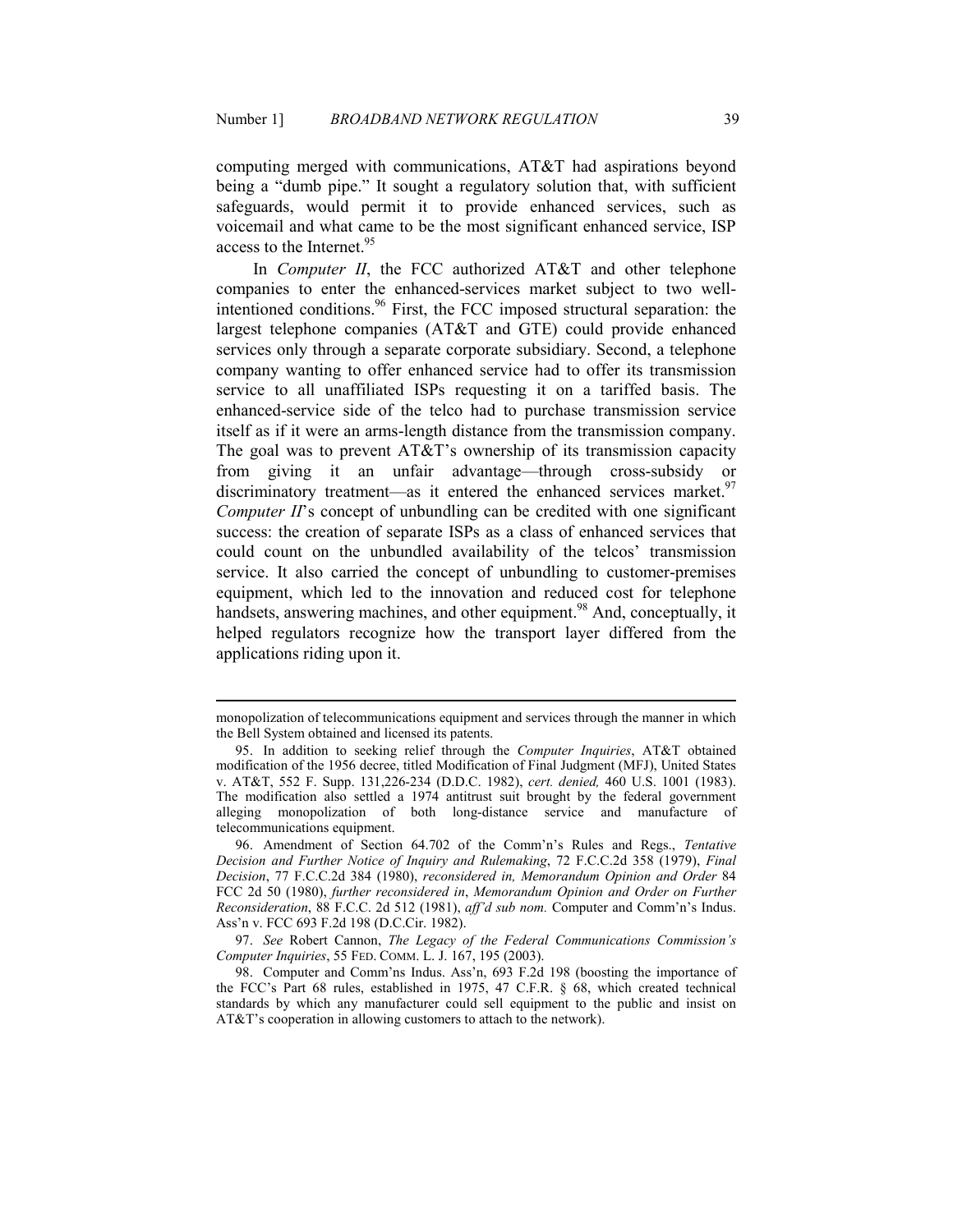But its implementation raised problems; structural separation was short lived.<sup>99</sup> AT&T convinced the FCC that the costs of structural separation exceeded their benefits, which led to *Computer III.* The FCC created "non-structural" safeguards that added enormous complexity to how the network was viewed by both regulators and parties seeking to access it. Networks had to define their "open network architecture" (ONA) so that competing, enhanced-service providers could know the following: the configuration of the telephone's infrastructure, basic service elements (BSEs) that would define the network's building blocks; and comparatively efficient interconnection (CEI) so that outsiders could attach to essential facilities as easily as the network owner did. $100$ 

The FCC encountered considerable difficulty in sustaining its position both legally and practically.<sup>101</sup> ONA plans were submitted and resubmitted.<sup>102</sup> There is little evidence that the scheme actually led to the blueprint model for access that the FCC envisioned.

The 1996 Act's interconnection and unbundled network element (UNE) requirements essentially put the telephone companies out of their ONA/CEI misery.<sup>103</sup> It is hard to find a single example where the *Computer III* non-structural safeguards process led to a transparent and successful enhanced market for unaffiliated parties. Instead, it led to a battle over the sufficiency of the network's ONA showing, a process reminiscent of what may arise were regulators to try to develop ex ante rules of network behavior in broadband.

## 2. Unbundled Network Elements

While the 1996 Act did not repeal the *Computer Inquiry III* rules (as it did for video dialtone), the rules ceased to be competitively significant. Instead, the Act focused on providing elements of an incumbent's network

 <sup>99.</sup> NUECHTERLEIN & WEISER, *supra* note 70, at 154. "The short life of the structural separation requirement reflected both the deregulatory climate of the mid-1980s and, more generally, an abiding ambivalence about how to balance the efficiencies of vertical integration against the potential dangers." *Id.* 

 <sup>100.</sup> Amendment of Sections 64.702 of the Comm'ns Rules and Regs., *Report and Order*, 104 F.C.C.2d 958 (1986), *rev'd sub nom*. California v. FCC, 905 F.2d 1217, 1228-29 (9th Cir. 1990) (holding that the FCC had failed to explain satisfactorily how circumstances had changed to justify substituting nonstructural for structural separation requirements). The FCC reaffirmed its intention to impose ONA. *See* Filing and Review of Open Network Architecture Plans*, Memorandum Opinion and Order*, 5 F.C.C.R. 3103 (1990).

 <sup>101.</sup> *See* California v. FCC, 39 F.3d 919 (9th Cir. 1994).

<sup>102.</sup> *See, e.g.*, BellSouth Open Network Architecture Plan Amendment, *Memorandum Opinion and Order*, 18 F.C.C.R. 5092 (2003).

 <sup>103.</sup> *See* Valencia, *supra* note 54.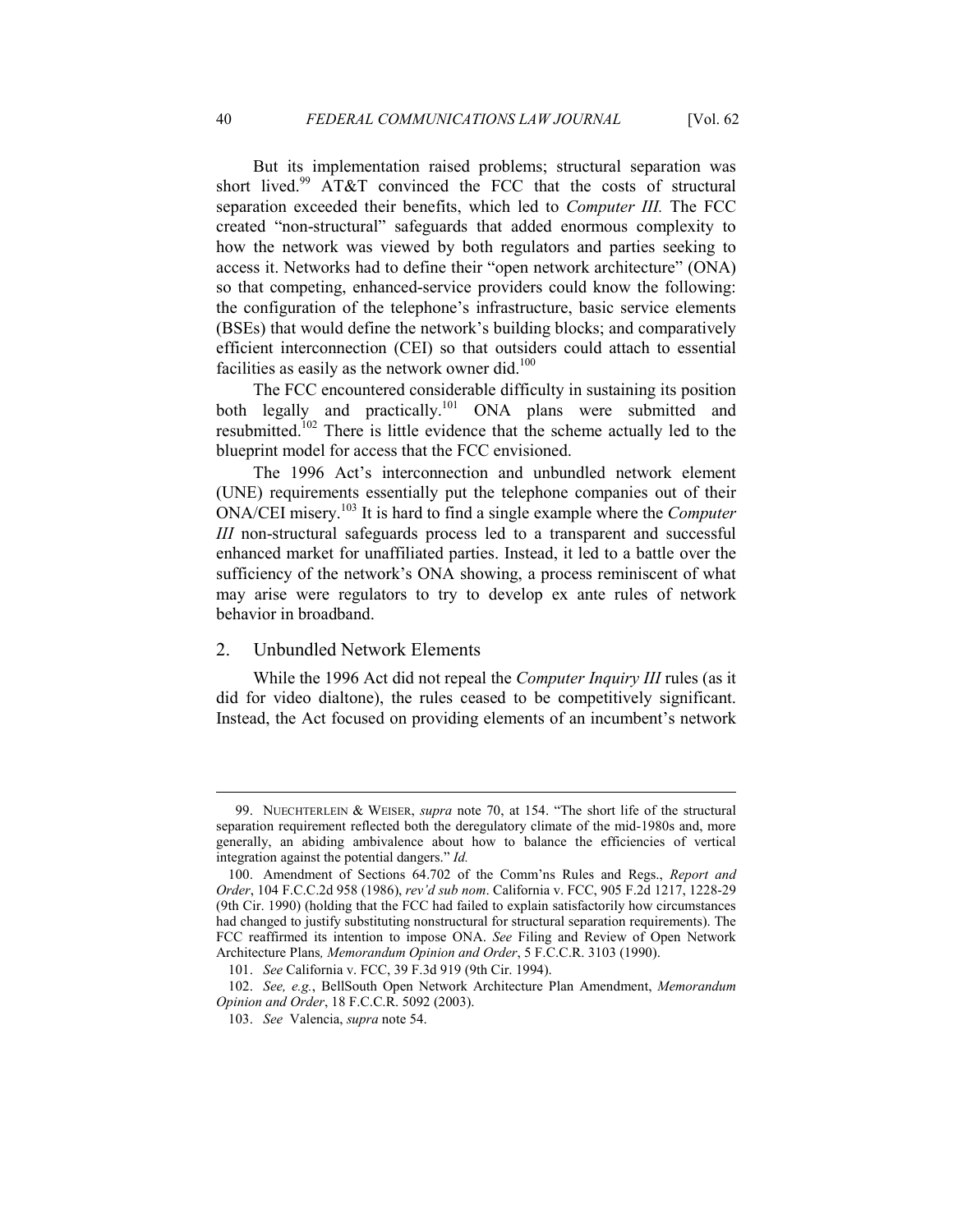for use by competitive telephone providers.<sup>104</sup> With flourishing competitive, last-mile telephone connections, ONA blueprints allowed enhanced-service providers (rechristened "information service" providers by the Act)<sup>105</sup> to worry less about how open the incumbent's platform was; competitive transport would, in theory, check the incumbent's penchant to behave in a discriminatory manner. To achieve competitive entry, however, Congress directed the FCC to identify network elements that incumbent telephone companies would have to provide on an unbundled basis, socalled  $UNEs<sup>106</sup>$  or, as a group platform, UNE-P.

In 1996, the FCC established the list of  $UNEs<sup>107</sup>$  and an accompanying very low-cost price formula for leasing these UNEs (socalled TELRIC).<sup>108</sup> These decisions triggered nearly a decade of unparalleled contention at the FCC as to whether the statute required the pricing and availability that the FCC had granted competitors to incumbent networks.<sup>109</sup> Incumbents derided UNE-P as synthetic competition created by law, which would never lead to facilities-based competition and, instead, acted as a disincentive to build facilities by offering them at bargain-basement, government-enforced rates. Competitors who took advantage of UNE-P (such as MCI and the 1990s-era AT&T, when both were trying to create local service to complement their long-distance offerings) saw it as, at the worst, an interim step. As their businesses built, these and other competitors could switch from leasing the incumbent's facilities to building their own. In the meantime, there would be some measure of retail competition where, otherwise, there was none.

Let us put aside the merits of each side. For our purposes, we should focus on the ability of the FCC to achieve a legally sustainable consensus

<u>.</u>

 109. The legal fights between the incumbents and competitors began with the question of the FCC's authority to set pricing terms, resolved in AT&T v. Iowa Utilities Board, 525 U.S. 366 (1999), *rev'g* 120 F.3d 753 (8<sup>th</sup> Cir. 1997), which found FCC authority, reversing an Eighth Circuit view coming out the opposite way.

 <sup>104.</sup> The emphasis is found in the requirements of 47 U.S.C. §§ 251-52, spelling out the duties of incumbent and competitive local exchange carriers.

 <sup>105. 47</sup> U.S.C. § 153(20) (2006).

 <sup>106. 47</sup> U.S.C. §§ 251(c)(3), 252(d)(1). *See also* 47 U.S.C. § 153(29) (defining "network element").

 <sup>107.</sup> Implementation of the Local Competition Provisions of the Telecommunications Act of 1996, *First Report and Order*, 11 F.C.C.R. 15499 para. 366 (1996).

 <sup>108.</sup> *See* 47 C.F.R. § 51.505(b) (2008). "Total element long-run incremental cost (TELRIC)" focuses relentlessly on forward looking, not historical costs. It instructs state agencies, which are to price the UNEs, to base the cost of the elements to the competitor on what it would cost a hypothetical "most efficient" carrier to build the network. *Id.* The standard was upheld in *Verizon Commun'ns Inc. v. FCC*. 535 U.S. 467 (2002). While there was considerable dispute over whether the FCC or the state regulators were in charge of establishing these rules, federal authority was ultimately established by the Supreme Court. AT&T v. Iowa Utils. Bd., 525 U.S. 366 (1999). The debate is reminiscent of the question of federal authority over broadband network providers.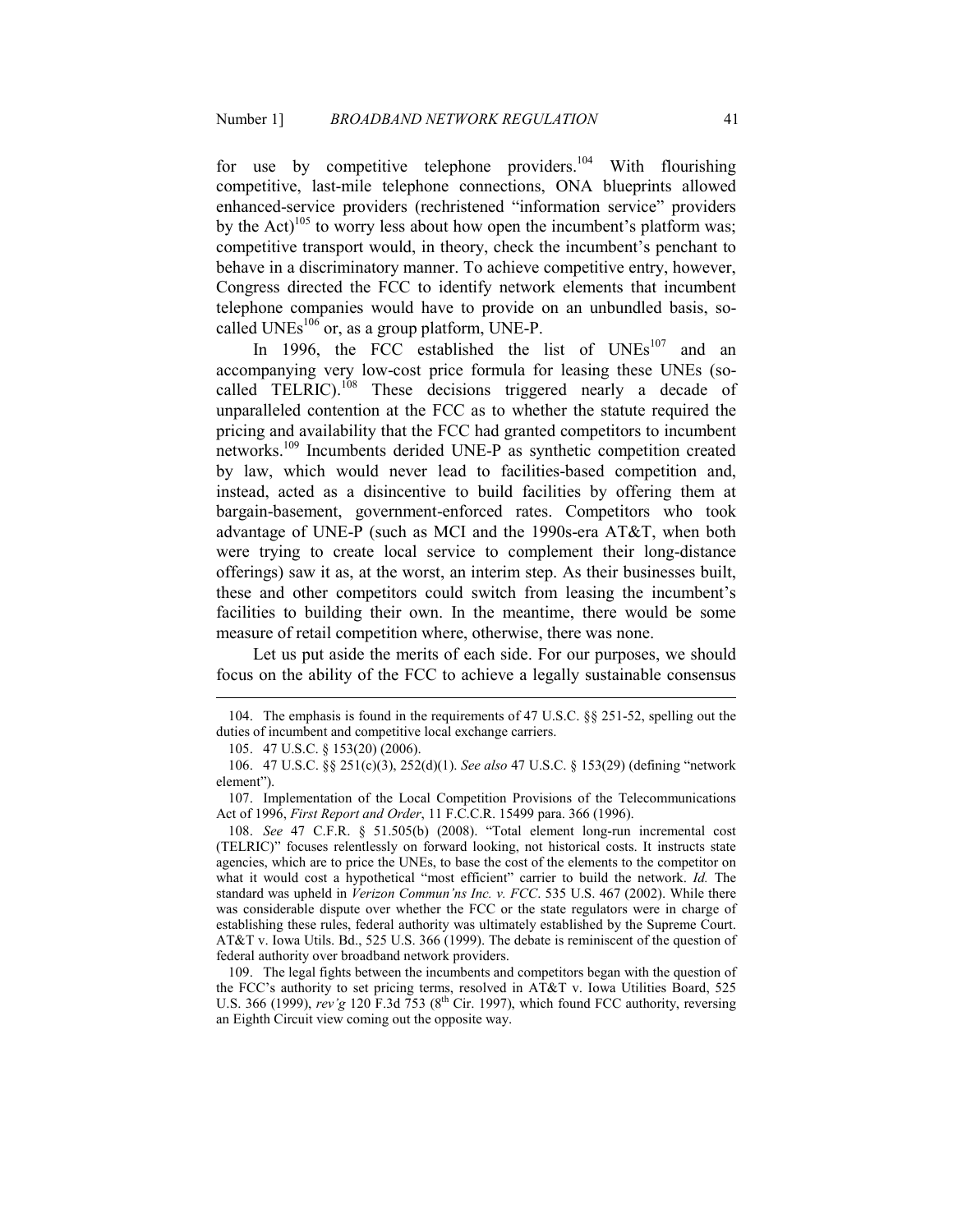on the issues of access to UNEs and pricing. It started the task in 1996 and ended it in 2005, when competitors generally lost the right to get UNE-P at TELRIC prices. The last attempt, in 2003, after numerous court reversals, was a 3-2 decision spanning 485 pages and 2,447 footnotes, with the Chairman in dissent to the majority's plan to preserve UNE-P.<sup>110</sup> The appellate court reversed this last version, $11$  and the government sought no further appeal. Even with individually approved authority to engage in the process of identifying elements and pricing them, the FCC failed to develop a sustainable regime.

Part of the fault may lie with Congress' failure to specify, in the 1996 Act, what elements should have been included and how they might be ordered to be combined.<sup>112</sup> But the multiple losses by the FCC on review by the courts<sup>113</sup> evidence that the task posed by the statute—separating, recombining, and pricing of network elements—did not translate into viable regulation. Even if the policy made as much sense in 2004 as it did at the outset in 1996, the agency never achieved much beyond a "prolonged period of uncertainty."<sup>114</sup>

#### *C. The Problem of Technology as an Independent Variable*

As the foregoing demonstrates, regulatory agencies seeking to place controls on networks face the challenge of not knowing enough about network architecture and not being able to draw sustainable lines within the network even when they think they do. Satisfying the former does not always solve the latter. The failure of *Computer III* may have been the result of the regulator's inability to draw ONA plans itself. The UNE-P regime failed, however, not over what constituted a network element, but whether the FCC could fashion a lasting regime to determine when (and for how long) they should be provided at wholesale prices to competitors who would package and resell them. In both cases, regulation failed.

 <sup>110.</sup> *See* Review of the Section 251 Unbundling Obligations of Incumbent Local Exchange Carriers, *Report and Order and Order on Remand and Further Notice of Proposed Rulemaking*, 18 FCC Rcd 16978 (2003); Review of the Section 251 Unbundling Obligations of Incumbent Local Exchange Carriers, *Errata*, 18 F.C.C.R. 19020 (2003).

 <sup>111.</sup> *See* United States Telecom Ass'n v. FCC, 359 F.3d 554 (D.C. Cir. 2004).

 <sup>112.</sup> Nuechterlein and Weiser concluded that "the telecommunications world could remain in this regulatory limbo for so long" because of the "exceptionally lawyer-driven nature of this industry." NUECHTERLEIN & WEISER, *supra* note 70, at 99. They add, "[W]hatever its substantive merit, the [2003] *Order* was not the FCC's finest moment as an institution." *Id.* at 107.

 <sup>113.</sup> The FCC's first 1996 attempt was rebuffed in *AT&T v. Iowa Utilities Board*. 525 U.S. 366, 387-88 (1999). The second effort was invalidated in *United States Telecom Ass'n v. FCC*. 290 F.3d 415 (D.C. Cir. 2002).

 <sup>114.</sup> NUECHTERLEIN & WEISER, *supra* note 70, at 99.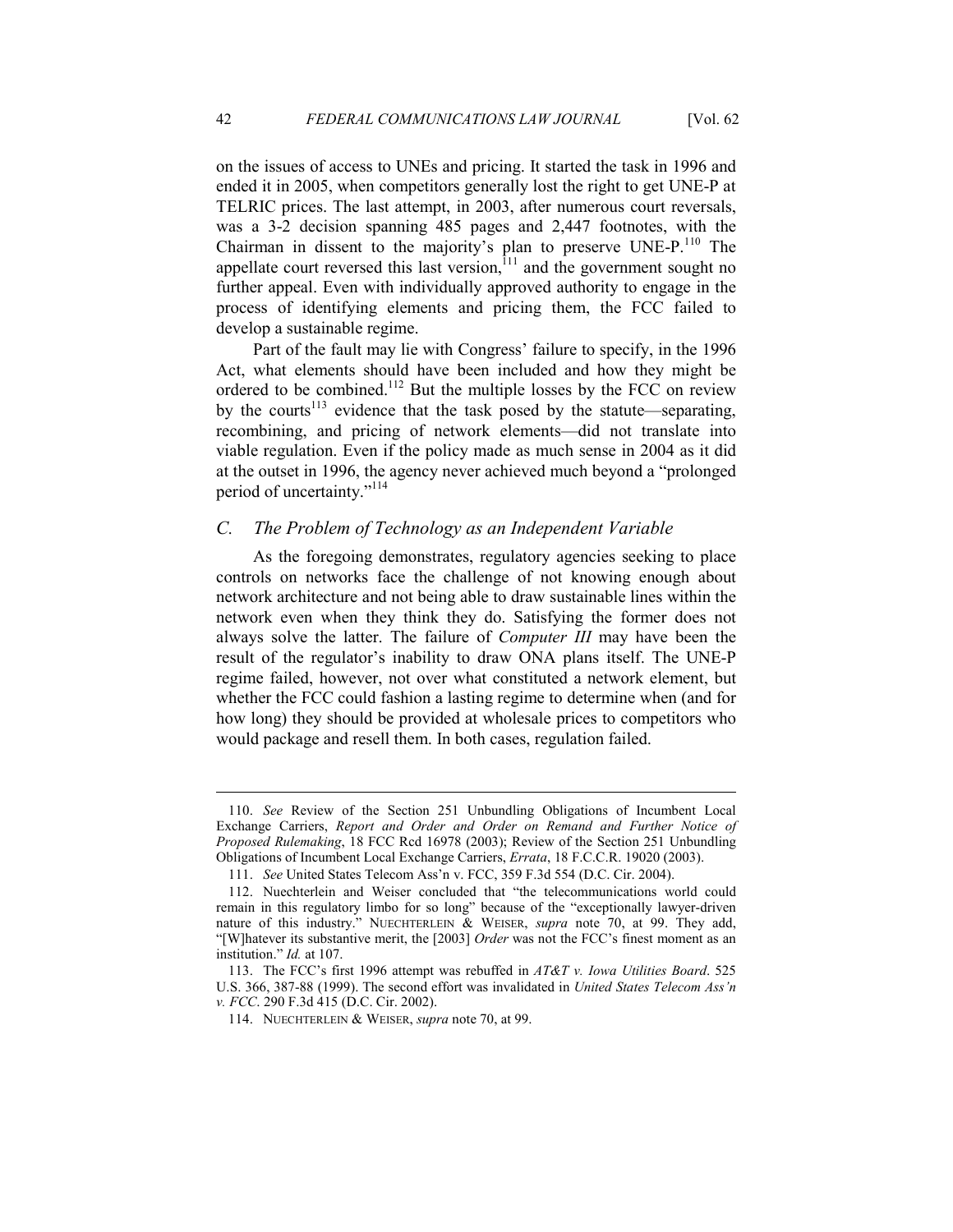Nevertheless, just as UNE-P was being dismantled, competitive *facilities-based* service developed—VoIP, both on telephone DSL lines and, significantly for intermodal competition, on cable broadband. Not only did unaffiliated companies like Vonage and Skype provided service, but also, eventually, the cable broadband providers themselves offered telephone service.<sup>115</sup>

In retrospect, it is clear that, while the gargantuan legal fights over UNE-P consumed the attention of the FCC, a technology solution was developing. an Internet-protocol-based telephone service. Voice over Internet protocol (VoIP) offered by cable companies (and over-the-top providers like Vonage via a broadband connection) constituted a facilitiesbased competitor, and a market-based answer to a situation that was tying regulators in knots. The FCC was at the mercy of the obligations imposed on it by the 1996 Act and could not easily bow out once the disputes started. But the policy goal of retail telephone competition was indisputably achieved through technological development occurring *independently* of the regulator, not through the agency's management of an incumbent's network.

Because technology is an independent vector, the regulation of networks can distort how technology develops. Such efforts may not only misdirect agency resources toward a futile end, but they can also impede technological progress; the regulated entity focuses on what will satisfy the federal agency, not on what works best. Such misdirection on the company's end frustrates innovation at the physical network layer and inviting regulation at other, previously unregulated layers.<sup>116</sup>

 <sup>115.</sup> The first cable, Internet-protocol phone service was offered by Time Warner Cable; the industry's largest company, Comcast, did not begin to offer service until two years later. Vonage, an "over-the-top" provider, began service earlier than either cable company. *See* Vonage and VoIP: A Look At Their History, http://ezinearticles.com/?Vonage-And-VoIP--- A-Look-At-Their-History&id=286276 (last viewed Dec. 9, 2009); *see also* Press Release, Time Warner, Time Warner Cable Creates Unit To Handle Residential Telephone Business (Jan. 22, 2004) *available at* http://www.timewarner.com/corp/newsroom/pr/ 0,20812,670217,00.htm**l.**

 <sup>116.</sup> The FCC added a question in its network neutrality rulemaking as to how its Internet Policy Statement might extend to content and application providers. Preserving The Open Internet, *Notice of Proposed Rulemaking*, 2009 WL 3413028, at para. 101 (F.C.C.), October 22, 2009; a*nd see* COMM. DAILY, Nov. 24, 2009 (2009 WLNR 24027034):

Google, unlike America's ISPs, is a company with market dominance in Internet search and a business model that involves content management. . . . To suggest that companies operating in a highly competitive market are more able to operate as 'gatekeepers' on the Internet, and thus more appropriate targets for government regulation, than accompany like Google, which has clear market dominance, is to turn logic on its head.

*Id.* (statement of (AT&T Sr. Exec. Vice President Jim Cicconi).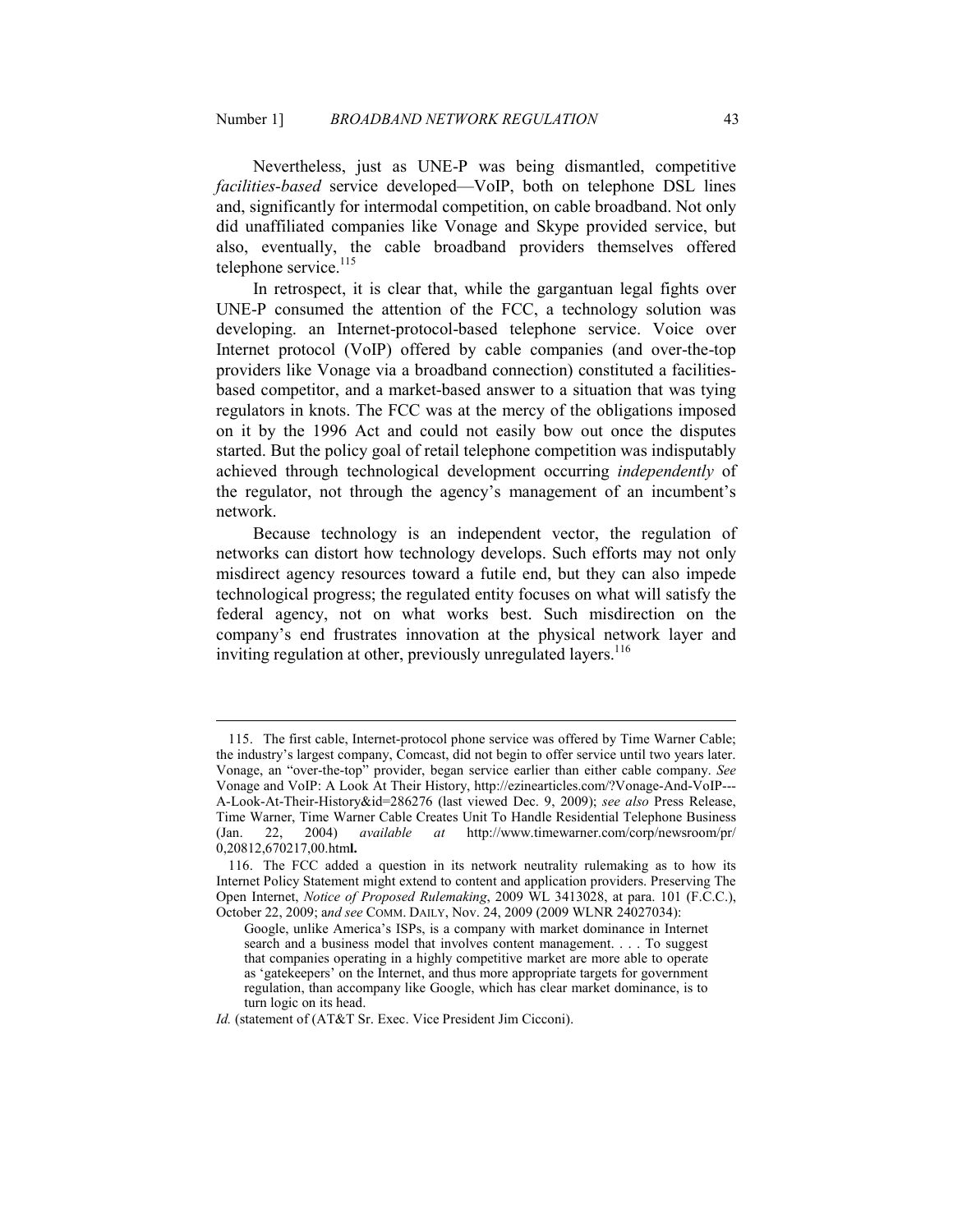#### 1. Loss of Innovation at the Physical Network Layer

The *Computer Inquiry* proceedings were an effort to unleash innovation at the network layer of the telephone network circa the 1980s. As it became clear that communications and computing would converge indeed, it already had, inasmuch as network switches were themselves computers at that point—a consensus emerged that AT&T should be allowed to offer enhanced services.<sup>117</sup>

The Internet's development was mapped out in a layer approach not unlike the view presented in *Computer Inquiry*: the enhanced layer operated above and relied upon the transmission layer.<sup>118</sup> In computers, a similar layer approach is familiar. A user may use one operating system (say, Microsoft's Windows) upon which both affiliated and unaffiliated applications run (say Microsoft's Word but also Corel's WordPerfect). In l978, a seven-layer "open systems interconnection" model was established to describe hierarchies in digital environments.<sup>119</sup> Variations of the layering architecture have been advanced, but, generally, there is a differentiation among these four: the (1) physical layer, where the wired network and modem reside; (2) the logical layer, where the protocol resides (e.g., TCP/IP); (3) the applications layer (e.g., World Wide Web); and (4) the content layer (e.g., Web sites, Google).

The layers approach is helpful as a description of the Internet. It is less helpful when it becomes a form of legal determinism, used to control where particular providers belong as a legal matter. Participants above the physical layer benefit if the physical layer remains a regulated input on which others can innovate. Strict nondiscrimination at the physical layer ensures reliability for what follows above it.

Yet, time and again, participants at one layer, free of strictures, can move up or down and innovate; for example, Google's move into operating-system space (Chrome) and Microsoft's assault on the search space (Bing). Innovation that occurs because of the use of market power at another layer is one thing; such was the complaint against Microsoft and its Internet Explorer browser in the  $1990s$ .<sup>120</sup> But, by limiting a market participant by regulation to occupy one layer only, innovation is stymied.

 <sup>117.</sup> Amendment of Section 64.702 of the Commission's Rules and Regulations (Second Computer Inquiry), *Final Decision*, 77 F.C.C.2d 384, 428 at para. 115 (May 2, 1980).

 <sup>118.</sup> *Id.* at 417-418.

 <sup>119.</sup> It was established by the International Standards Organization. *See* Kevin Werbach, *A Layered Model for Internet Policy,* 1 J. TELECOMM. & HIGH TECH. 37, 59 (2002).

<sup>120.</sup> The Department of Justice sued Microsoft in 1998 over Microsoft's decision to bundle its flagship Internet Explorer (IE) Web browser software with its Windows operating system. Bundling them was alleged to have been responsible for Microsoft's victory in displacing Netscape as the dominant browser. The case was eventually settled in 2001. Press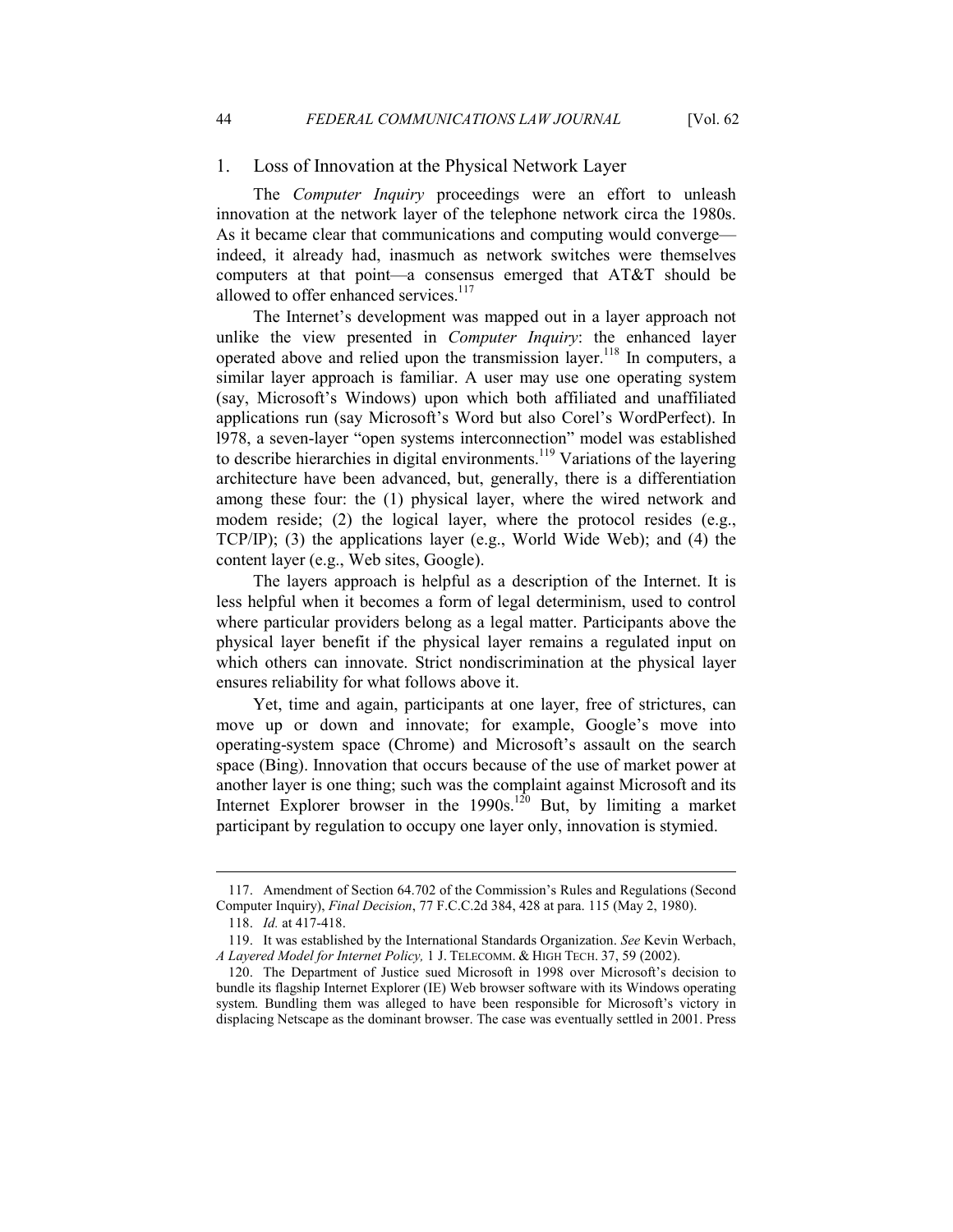The debate over whether innovation occurs at the edge of the network or in the network is three decades old. Edge providers—content players like Google or Yahoo! in the Internet context—fear an unrestrained network will foreclose their opportunities because of anticompetitive conduct. They may also fear that the network will be configured or operate to favor network-owned applications. As this Article will discuss in Section V, competition laws can and should protect against anticompetitive behavior by networks.

But there is significant loss to innovation if the layer approach disallows those who provide the physical layer from providing services higher up the chain. Opportunity for innovation is lost if the physical layer can adopt only one form of operation as a nondiscriminatory common carrier. And a dumb-pipe mantra runs counter to the innovation-rich policy concerns of layer advocates, even while it is believed to protect innovation of the Internet's edge.

It is one of the continuing ironies of the network neutrality debate that some of the most vociferous advocates for government intervention are those who claim closest proximity to the mantle of Internet freedom. Ex ante Internet network regulation by a federal authority is really a statement of freedom for some, not all, Internet participants. Advocating that networks behave like rate-regulated common carriers—on which all innovation is built by other, value-adding players—is a nice assumption to build one kind of network. But it assumes away a lot of reality as to how broadband got built and how the Internet can and should develop. It holds constant a variable—the network providers—whose contributions to Internet innovation have been quite significant. And it assumes the case for denying further investment in certain types of innovation by this layer of the Internet.

Consider the FCC's view in its groundbreaking enforcement action against Comcast Corporation.<sup>121</sup> There, the agency determined that a cable operator had engaged in unreasonable network management by its throttling of particular peer-to-peer applications (P2P) (e.g., BitTorrent) as a way, the company claimed, of dealing with congestion. Even though the FCC "found" that Comcast had engaged in unreasonable networkmanagement practices, it ordered Comcast to explain what it had done and to propose another means of managing network congestion. It did not explain what "reasonable" management would entail. But it decided Comcast's behavior was wide of the mark. In doing so, the FCC opined

Release, Department of Justice (Nov. 2, 2001), *available at* http://www.justice.gov/opa/p r/2001/November/01\_at\_569.htm.

 <sup>121.</sup> Formal Complaint of Free Press and Pub. Knowledge Against Comcast Corp. for Secretly Degrading Peer-to-Peer Applications, *supra* note 3.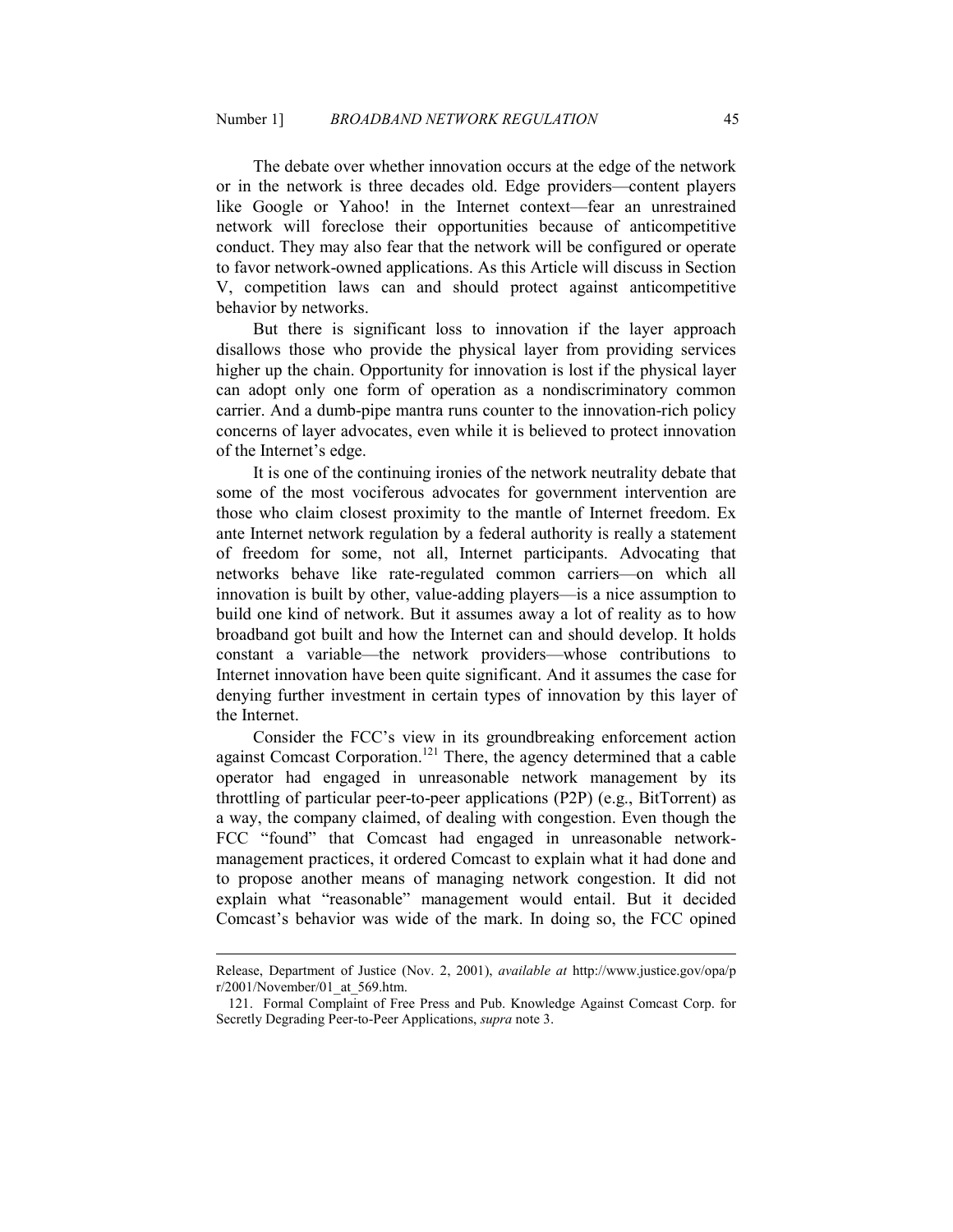that certain network surveillance to prohibit child pornography and illegal downloads would be permitted, but it did not address whether other types of discrimination to rein in offensive behavior (say, defamatory or hate speech) was permitted.

 The case raises many jurisdictional and factual issues and demonstrates what ex ante rules might look like. For the purposes of the argument here, it is worth exploring how agency regulation may limit network-technology development. Just as Lawrence Lessig identified a privately developed software Code as capable of limiting innovation,<sup>122</sup> government regulation of networks can stifle other innovation.

#### 2. Impeding Innovation at Other Layers

Advocates of dumb-pipe architecture for the network assume that, once that layer is commoditized, there will be the opportunity for innovation. This view accepts a static picture of the Internet. It ignores the reality that the Internet's "center of the universe" turns out to be quite a bit evolutionary, to the consternation of owners of shares in Prodigy, CompuServe, @Home, AOL, and Yahoo!. Each of these entities, at one time or another, held sway as the fulcrum of the Internet. Prodigy and CompuServe were the original "walled garden" providers.<sup>123</sup> @Home was a failed consortium of cable-modem service providers.<sup>124</sup> AOL dominated ISPs until dial up was replaced by broadband. And content aggregator Yahoo! was eclipsed by search engines like Google until it too renewed its focus on search.<sup>125</sup> Facebook and Twitter may challenge Google's dominance in search.<sup>126</sup>

While none of these entities comprised only the "physical laver" occupied by broadband network providers, their preeminence, at one time or another, in the Internet's development was no less significant than the wireline networks of today. One could imagine the claims of discrimination

 <sup>122.</sup> Lawrence Lessig, CODE AND OTHER LAWS OF CYBERSPACE 4-5 (1999).

 <sup>123.</sup> *See* Prodigy (online services) http://en.wikipedia.org/wiki/Prodigy\_(online\_service) (last visited Dec. 9, 2009) ("Despite losing subscribers, Prodigy stuck with its graphical interface, its proprietary content, and its traditional policies while other services embraced open standards and grew faster.").

 <sup>124.</sup> *See* @Home Network, http://en.wikipedia.org/wiki/@Home\_Network (last visited Dec. 9, 2009).

 <sup>125.</sup> Nor is Google the *ne plus ultra* necessarily. "It is a mistake to think of the Web browser as the apex of the PC's evolution, especially as new peer-to-peer applications show that PCs can be used to ease network traffic congestion and to allow people directly to interact in new ways." JONATHAN ZITTRAIN, THE FUTURE OF THE INTERNET––AND HOW TO STOP IT 125 (2008).

<sup>126.</sup> Associated Press, *Microsoft redesigns MSN, adds Twitter, Facebook*, AP PRESS, (Nov. 3, 2009), *available at* http://www.google.com/hostednews/ap/article/

ALeqM5hlgabZ8VLqXi57QWhGx-SXzKOziAD9BOGLPG1.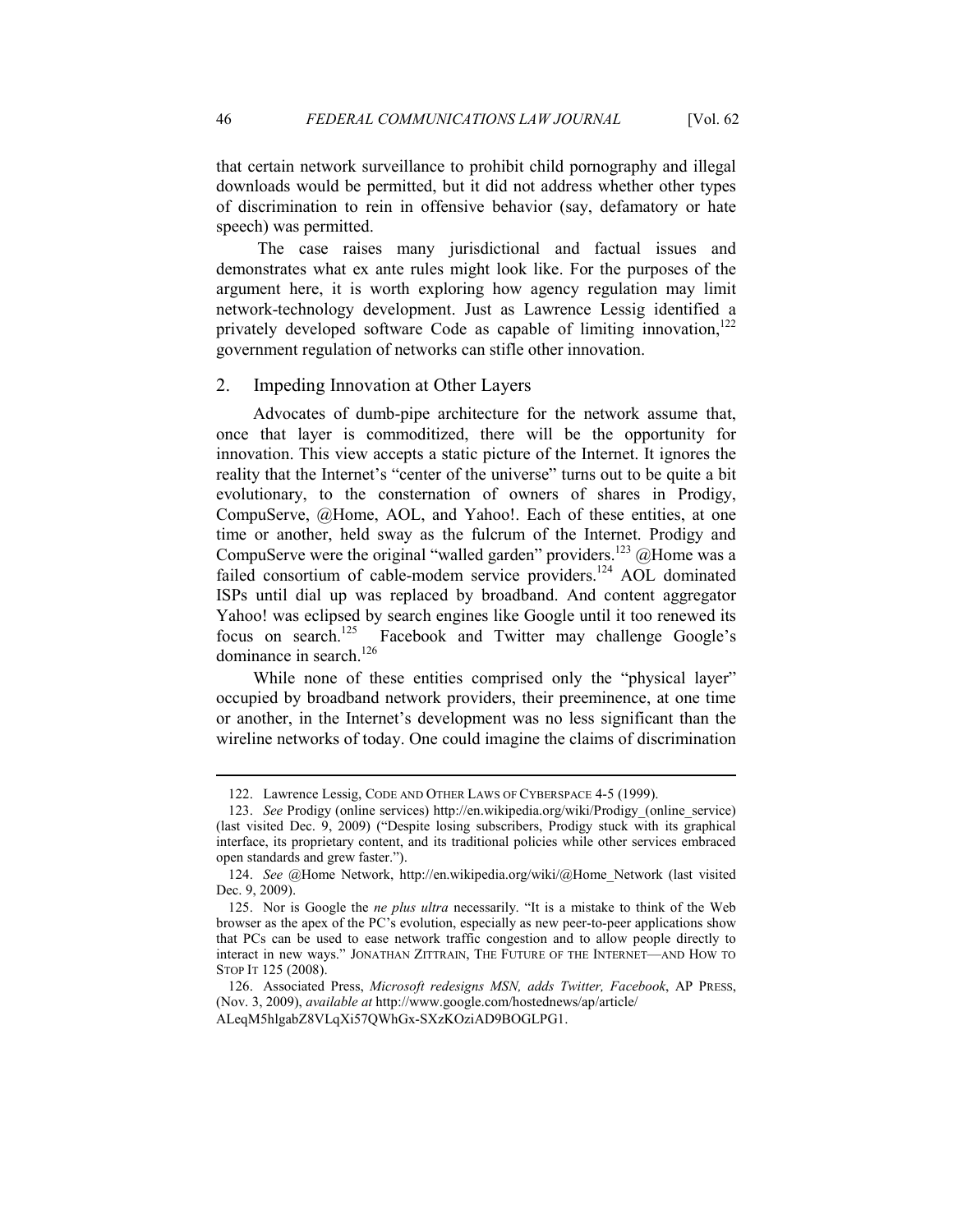against each leader, during its reign. Prodigy only had buttons for its providers. AOL charged huge fees to be a preferred subject-matter provider on its home page.<sup>127</sup> Google, the dominant search engine, does not disclose its search algorithm so that many businesses that depend on its fairness can verify how it operates as to them.<sup>128</sup>

Government has wisely resisted examining discrimination by Edge providers.<sup>129</sup> This hands-off treatment is consistent with the established government policies favoring less regulation of the Internet. The physical network layer may receive more attention because parts of it—those parts of the incumbent telco networks built by revenues from rate of return regulation—were historically regulated as carrier networks. But that legacy does not apply to cable-modem networks, new-fiber replacements, telephone-company networks, or, for the most part, any wireless network.

These changes in the Internet's center of gravity occurred through technological innovation. Browsers overtook walled gardens; broadband overtook dial up; Google overtook slower, less dynamic or reliable search engines like AltaVista. In a fast-changing technological environment, it is difficult to maintain that the physical layer, and it alone, must be regulated so that actors in other parts of the Internet may have the freedom to innovate. This view not only ignores innovation at that level; it also assumes that participants at other layers will exert less control over the Internet's destiny. Thus, insisting on network regulation invites scrutiny of whatever may be the center of Internet gravity today, likely Google. But given the FCC's spotty record regulating changing technologies, ex ante initiatives are liable to rob the future of the "generative" benefits that providers at *all* levels bring to the Internet.<sup>130</sup>

## V. THE OLD AND NEW INSTITUTIONAL PROBLEMS OF THE FCC

Critics of the FCC, both within and without, have been around almost as long as the agency itself. One irate commissioner in the 1960s described

 <sup>127.</sup> In one famous contract revealing the excesses of the Internet bubble, DrKoop.com paid \$89 million to be the preferred health provider for AOL customers. Todd Woody, *The Drkoop.com Deathwatch*, THE INDUSTRY STANDARD, May 5, 2000, *available at* http://www.thestandard.com/article/0,1902,14615,00.html.

 <sup>128.</sup> The algorithm is patented. Google's Web site states: "We use more than 200 signals, including our patented PageRank™ algorithm, to examine the entire link structure of the web and determine which pages are most important." Corporate Information: Technology Overview, http://www.google.com/corporate/tech.html (last visited Dec. 9, 2009).

 <sup>129.</sup> *See* Vishesh Kumar & Christopher Rhoads, *Google Wants Its Own Fast Track on the Web*, WALL ST. J., Dec. 15, 2008, at A1, *available at* http://online.wsj.com/article/SB122929270127905065.html. Google was reportedly seeking a "fast lane for its own content" from cable and telephone companies. *Id.* 

 <sup>130.</sup> *See* JONATHAN ZITTRAIN, *supra* note 125, at 179-80.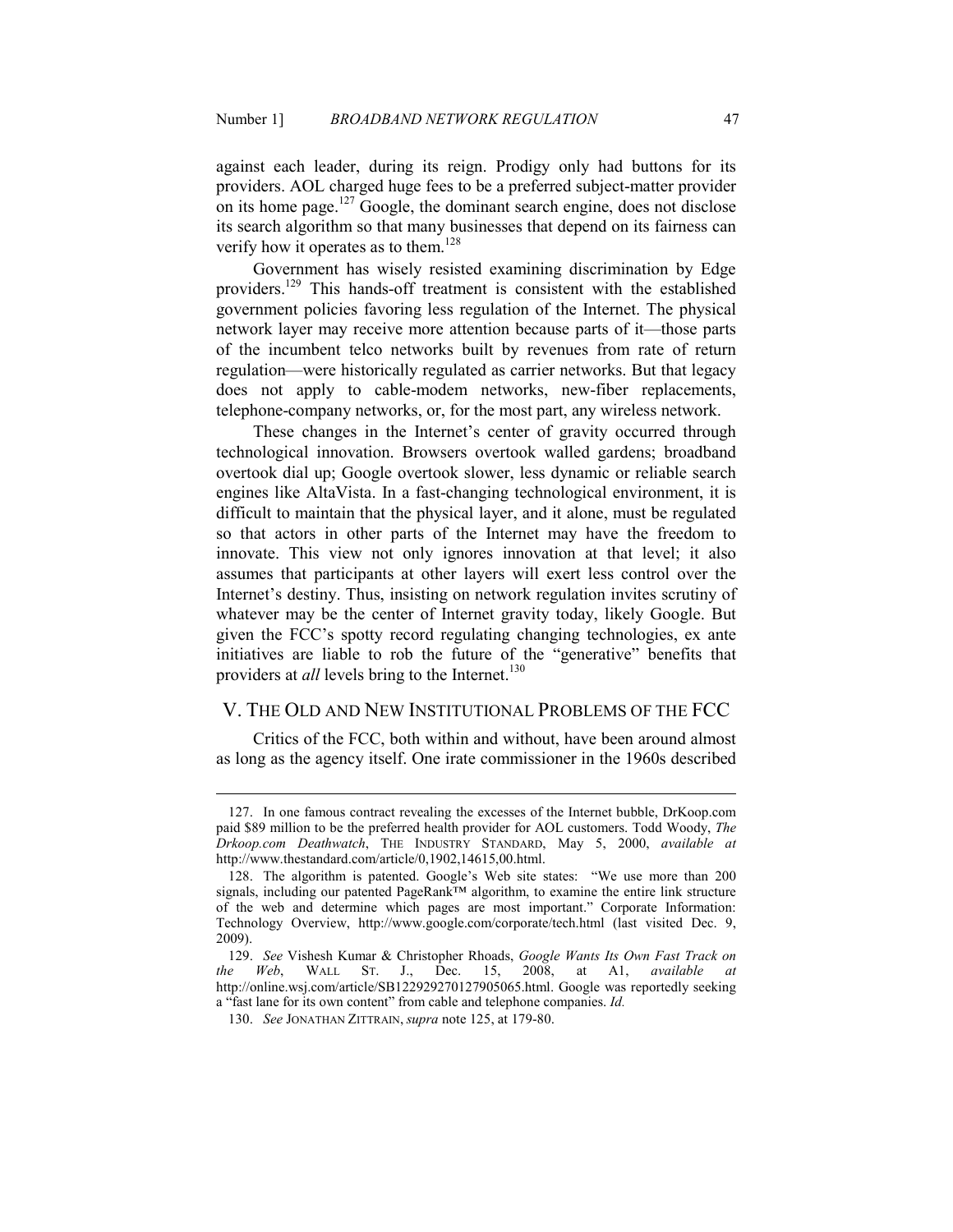an FCC Bureau as worse than a pig pen.<sup>131</sup> Another authored a treatise on how the public interest could be met only by citizens awakening the FCC to new action.<sup>132</sup> Some members of the current FCC, apparently dissatisfied with the sufficiency of notice-and-comment filings common to administrative process, hit the road to conduct "field hearings" where citizens could speak directly for a few minutes on issues of broadcast diversity.<sup>133</sup> And Congress recently undertook oversight of the FCC's management processes,<sup>134</sup> resulting in a majority House committee report highly critical of the agency's management.<sup>135</sup>

When it comes to possessing and maintaining the expertise to regulate networks, the FCC suffers from two main shortcomings: (1) an adequate knowledge base on the staff for making decisions and (2) an adequate level of expertise on the part of the voting members. The result is an environment that can result in the wildly off-the-mark results like the FCC's video dialtone regime or a wrong call in regard to how a network should be regulated. To develop this theme, it is useful to examine the strengths and weaknesses of the agency.

#### *A. The Internal and External FCC Resources*

#### 1. The Agency's Ability to Understand Networks

The FCC, each year, processes applications to provide service, decides how rules should apply to particular circumstances, resolves disputes among parties, and commences and completes rulemakings and studies. These decisions easily reach annually into the thousands.<sup>136</sup> While

 <sup>131.</sup> Edith Efron, *He Has Seen Pig Pens Better Run*, TV GUIDE, July 3, 1965, at 15, 16 (statement of FCC Commissioner Lee Loevinger, named by President Kennedy as replacement to Newton Minow) ("I've seen *pig pens* better run than the [FCC] Broadcast Bureau!") (emphasis in original).

 <sup>132.</sup> NICHOLAS JOHNSON, HOW TO TALK BACK TO YOUR TELEVISION SET (1970).

 <sup>133.</sup> The FCC held six public hearings on media ownership in geographically diverse locations around the country in 2007-08. *See* Public Hearings on Media Ownership Issues, http://www.fcc.gov/ownership/hearings.html (last visited Dec. 9, 2009).

 <sup>134.</sup> *See* John Eggerton, *House Launches FCC Investigation; Warns Against Destroying Documents*, BROADCASTING & CABLE, Jan. 8, 2008, http://www.broadcastingcable.com/ article/CA6518202.html (last visited Dec. 9, 2009).

 <sup>135.</sup> House Commerce Comm., Majority Staff, *Deception and Distrust: The FCC Under Chairman Kevin Martin* (Dec. 2008), *available at* http://energycommerce.house.gov/

images/stories/Documents/PDF/Newsroom/fcc%20majority%20staff%20report%20081209. pdf.

 <sup>136.</sup> One way to measure the FCC's annual output is to follow the number of individual documents issued by each Bureau and the FCC as a whole. For 2007, there were a total of 8,223 released documents by the whole agency and 1,850 documents released by the Media Bureau alone. These tabulations are made by using the FCC's EDOCS Search engine and populating the date fields with the entire year, EDOCS Advance Search,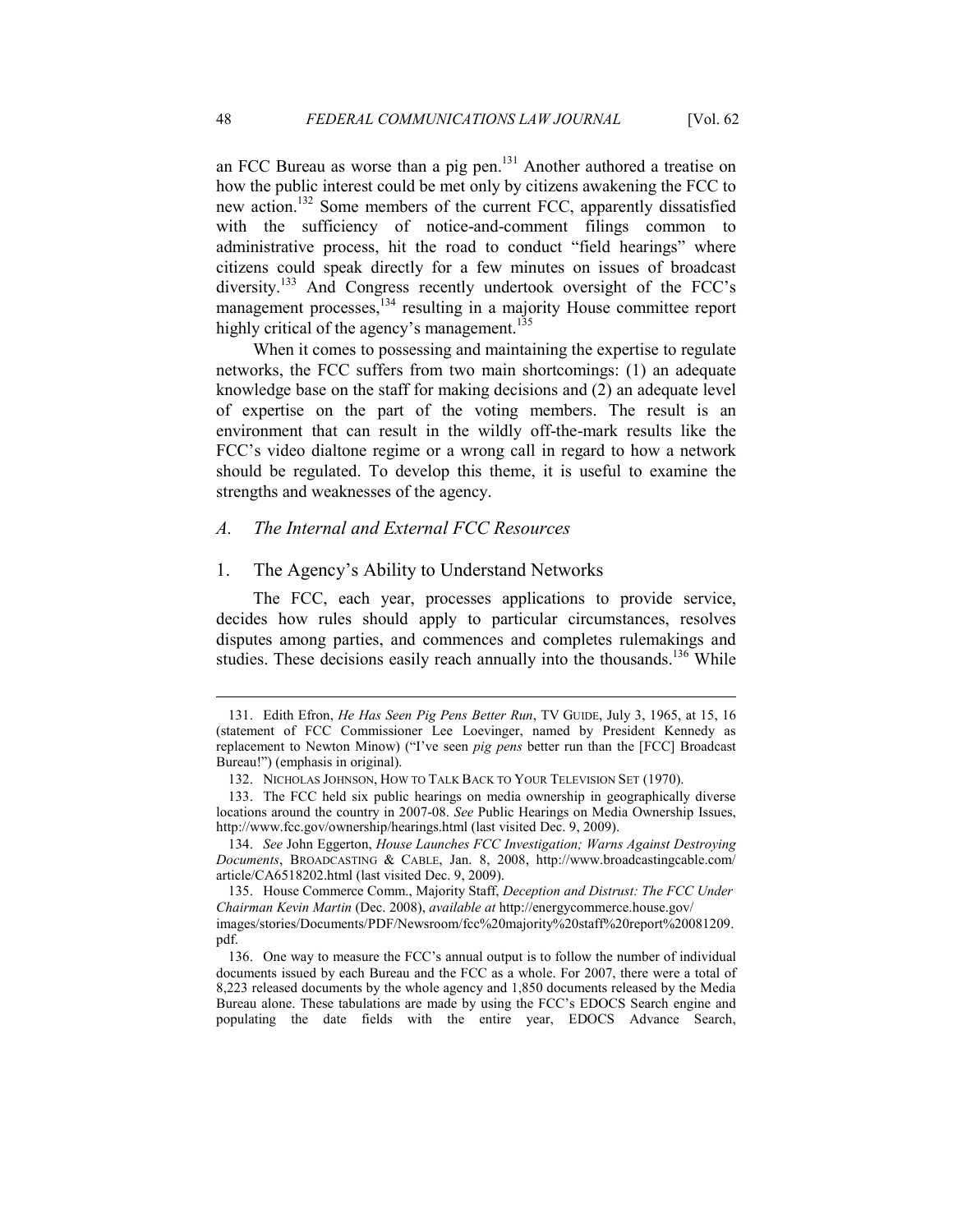more routine matters are handled on delegated authority, the FCC commissioners themselves review and vote on hundreds of decisions.

For many routine licensing matters involving radio frequencies, the FCC possesses sufficient engineering expertise. Through its own laboratories<sup>137</sup> and field studies, it can review claims of interference or conduct measurements of its own. Even with the objectivity of actual or predicted interference measurements, the policies that get made based on those measurements are not uniformly the stuff of white-coated expertise.<sup>138</sup> And, in 2008, the FCC abnegated its own satellite-radio licensing policies, which had mandated two separate companies, not one, when it allowed the Sirius-XM combination. This decision reflects the subjectivity that affects spectrum policy decision.

When analyzing networks, the FCC's expertise depends on both a starting-point knowledge of the network involved and an updated view accounting for changes. For broadband networks, these requirements make it difficult to defer to FCC expertise. For one, the initial knowledge of a network—whether the public-switched telephone network or a cable network—depends, to a significant degree, on the willingness and ability of the network to reveal itself in ways pertinent to the regulator's understanding. There is little reason for network operators to be too overt with the regulator. Robust openness with government regulators, at any level, is hardly the norm for most enterprises.

 A regulated industry may have nothing to hide. But it may not be too anxious for the regulator to know its business architecture, unless that knowledge serves to further a business advantage or must be disclosed for safety or health reasons. In addition, network architecture and procedures are a form of trade secret that, once revealed to the regulator, run the risk of falling into the hands of competitors.

http://hraunfoss.fcc.gov/edocs\_public/edocsLink.do?mode=advance&type=n (last visited Dec. 9, 2009).

 <sup>137.</sup> The FCC maintains a testing laboratory in Columbia, Maryland. *See* Federal Communications Commission, Equipment Authorization, http://www.fcc.gov/oet/ea/ (last visited Dec. 9, 2009) (describing laboratory activity).

 <sup>138.</sup> For instance, in analyzing interference from unregulated devices in so-called white spaces (i.e., spaces unoccupied by broadcast signals), there was little dispute about the accuracy of the FCC's measurements, although there was considerable controversy over what policy conclusions to draw from the interference levels. See Unlicensed Operation in the TV Broadcast Bands, *Second Report and Order and Memorandum Opinion and Order*, 23 F.C.C.R. 16807 (2008). In addition, the FCC simply failed to consider the studies before declaring that interference from broadband-over-power lines would not interfere with ham radio operator transmissions. See Am. Radio Relay League v. FCC, 524 F.3d 227 (D.C. Cir. 2008). Even there, however, the court allowed the FCC's interference rules to continue while the case was remanded to the agency. *Id.*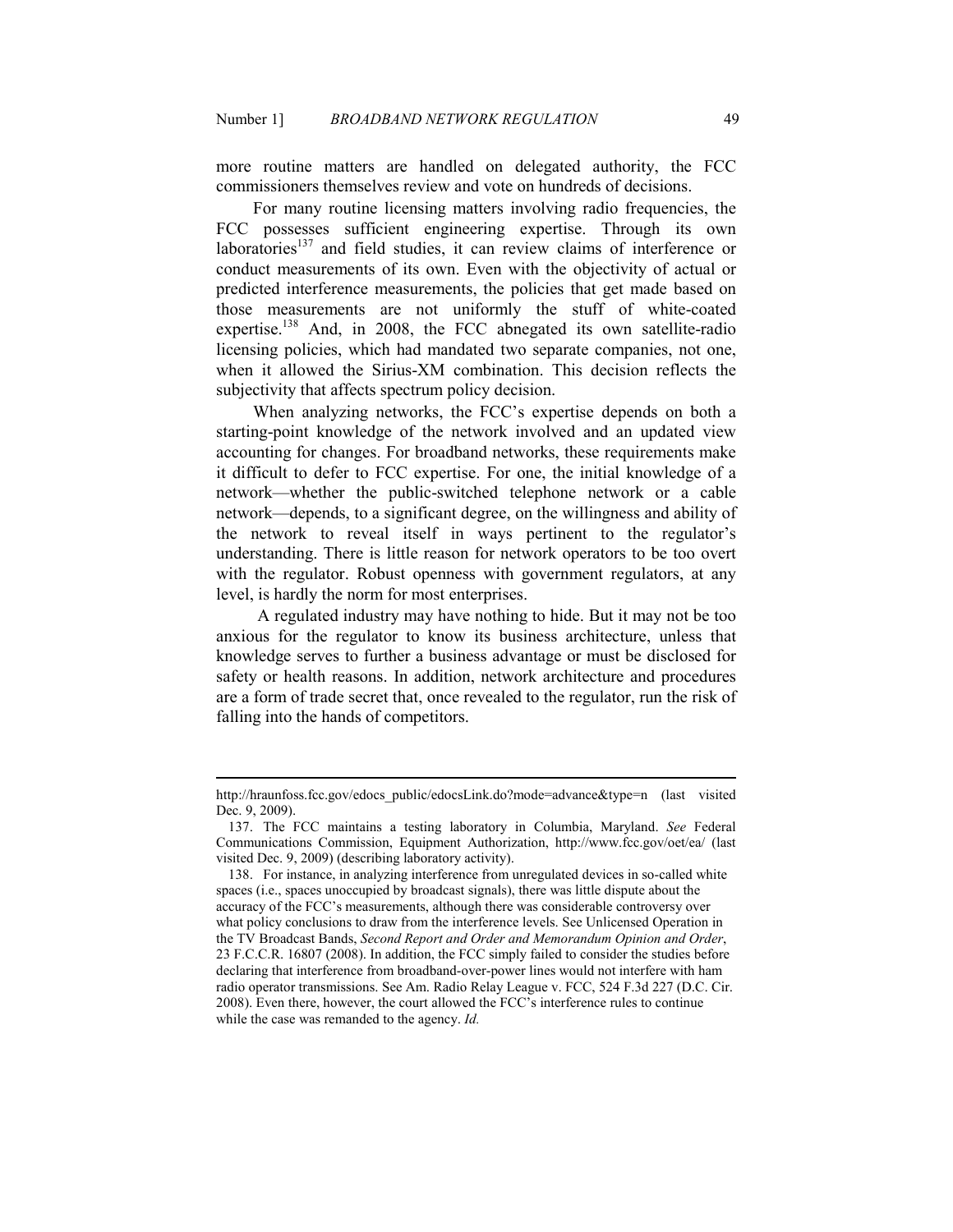Furthermore, the network can change, and frequently does, as in the case of emerging broadband networks, where upload and download speeds have dramatically increased in the space of a few years. Switching out and upgrading network gear is commonplace on modern networks.<sup>139</sup> Updating the FCC on every such equipment switch would be costly and might inhibit desirable network improvements.<sup>140</sup>

The agency could also obtain needed expertise by hiring professionals from the regulated industries who could share their knowledge of network practices, subject to the limitations of past assurances of confidentiality to former employers. As a practical matter, the FCC's revolving door sees an exodus of experts from the government to industry (or elsewhere), generally not the reverse.<sup>141</sup> And, even when industry professionals are recruited, their knowledge of network practices in a fast-moving area, like broadband, ages quickly. Left to gain an understanding of network developments from reports in the trade press or from carefully drafted industry submissions, the staff seldom possesses a level of expertise comparable to other areas, where its own laboratory can recreate field conditions and reproduce results of sufficient scientific reliability. The FCC's 2009 roundtables, used to develop a record for its national broadband policy statement, was an effort to bridge this inevitable gap.<sup>142</sup>

And, when a process is so dependent on outside industry for an accurate picture, a form of industry capture can develop.<sup>143</sup> Capture can lead either to capitulating to the industry's formulation (as was often the case during the monopoly AT&T days) or ignoring what industry has presented out of fear of an incomplete picture (lacking the means or desire to complete it).

 <sup>139.</sup> *See, e.g.*, WALTER CICIORA ET AL., MODERN CABLE TELEVISION TECHNOLOGY 28-29 (1999) (discussing introduction of digital-video compression into cable plant).

 <sup>140.</sup> For example, the Comcast response to the FCC's Order to provide a new networkmanagement plan ran nineteen pages and included detailed specifications of equipment from three different vendors. *See* Letter from Kathryn A. Zachem, Vice President, Regulatory Affairs, Comcast Corporation, to Marlene H. Dortch, Secretary, Federal Communications Commission (Sept. 19, 2009) *available at* http://fjallfoss.fcc.gov/ prod/ecfs/retrieve.cgi?native\_or\_pdf=pdf&id\_document=6520169715.

 <sup>141.</sup> *See generally* MARK GREEN, SELLING OUT (2002).

 <sup>142.</sup> The nearly two dozen workshops sought a wide variety of speakers and greater public participation. A Web site was established to reach all interested parties. *See* Broadband.gov, Workshops, http://www.broadband.gov/workshops.html (last visited Dec. 9, 2009).

 <sup>143.</sup> Industry capture theory developed to explain how regulators become so reliant on information provided by the industry itself, or become corrupted because of excessive contact, improper gifts, or excessive reliance on interested parties. *See* George Stigler, *The Theory of Economic Regulation*, 2 BELL J. ECON. 3 (1971). *See also* Jean-Jacques Laffont & Jean Tirole, *The Politics of Government Decision-Making: A Theory of Regulatory Capture*, 106 Q. J. ECON 1089 (1991).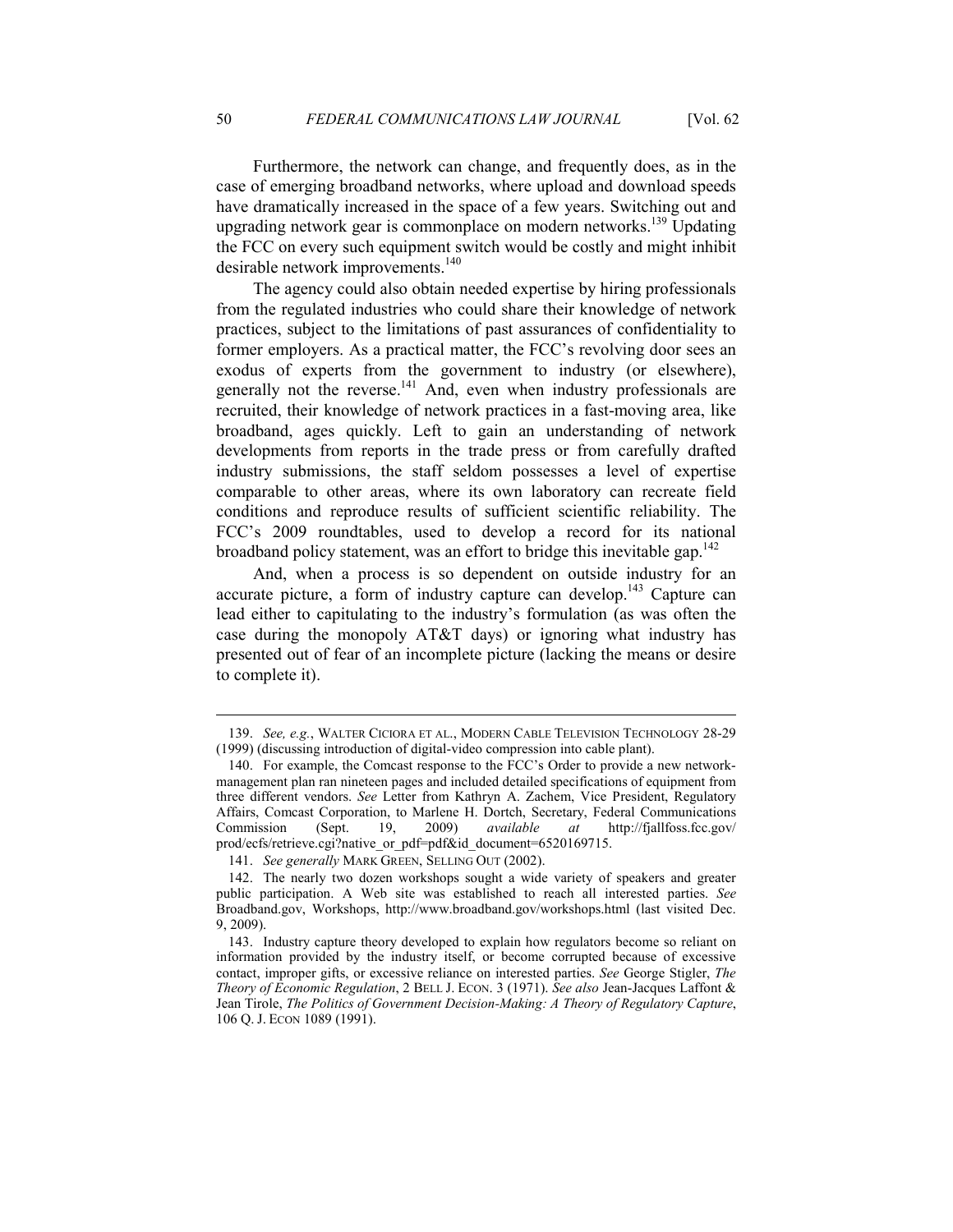This characterization is by no means a denigration of the integrity of the FCC staff or of their efforts. They are not unlike most scholars trying to critique network regulation; we all must rely on an observer's understanding of the technology.

But administrative law assumes deference to a regulatory agency because of a supposed expertise and sustains judgments made on that expertise in interpreting its own rules or ambiguous statutory mandates.<sup>144</sup> Where the staff has neither worked in nor designed a network, judgments about how best to operate should be approached with regulatory humility and reviewed with a degree of skepticism, not strong deference.

## 2. The Commissioners' Own Expertise

-

The FCC has grown in importance because the industries over which it exercises jurisdiction—explicit, implied, or presumed—have loomed larger in the U.S. economy. The nation moved to a services and information economy. Internet-related industry has become an indispensable part of much of modern life. Minutes of telephone usage continue to increase (even while much of the traffic is transferred from wireline to wireless).<sup>145</sup> Despite the growth of the Internet for recreational uses, household television viewing has not significantly ebbed.<sup>146</sup> And we are at the threshold of mobile broadband use, which will combine the musthave wireless device with the must-have content of the Internet.

The FCC lies at the intersection of these social and business trends. An understanding of physical and electrical engineering principles would seem to be a much-needed qualification. A facility with economics and an ability to invoke economic theory in shaping policy would seem, too, to be a must for such a deliberative body. The ability to understand and apply the nation's communications laws would also be critical. And, when it comes to understanding the effect of regulation on networks, the combination of engineering and economics appears indispensable.<sup>147</sup>

 <sup>144.</sup> Chevron U.S.A. v. Nat'l Res. Def. Council, Inc., 467 U.S. 837, 842-44 (1984).

 <sup>145.</sup> FCC Wireline Competition Bureau, Industry Analysis and Technology Division, Trends in Telephone Service 11-6 (2008), *available at*  http://hraunfoss.fcc.gov/edocs\_public/attachmatch/DOC-284932A1.pdf.

 <sup>146. &</sup>quot;Nielsen's findings show that screen time of the average American continues to increase with TV users watching more TV than ever before (127 hrs, 15 min per month), while also spending 9% more time using the Internet (26 hrs, 26 min per month) from last year." News Release, The Nielsen Company, Nielsen Reports TV, Internet and Mobile Usage Among Americans (July 8, 2008), http://en-us.nielsen.com/main/news/news\_ releases/2008/july/nielsen\_reports\_tv (to download, click on PDF under "Related Links").

 <sup>147.</sup> The problem of sufficient agency expertise is not confined to the FCC. The Food and Drug Administration has been criticized as being unable to "fulfill its mission because its scientific base has eroded and its scientific organizational structure is weak." SUBCOMMITTEE ON SCIENCE AND TECHNOLOGY, FDA SCIENCE AND MISSION AT RISK 3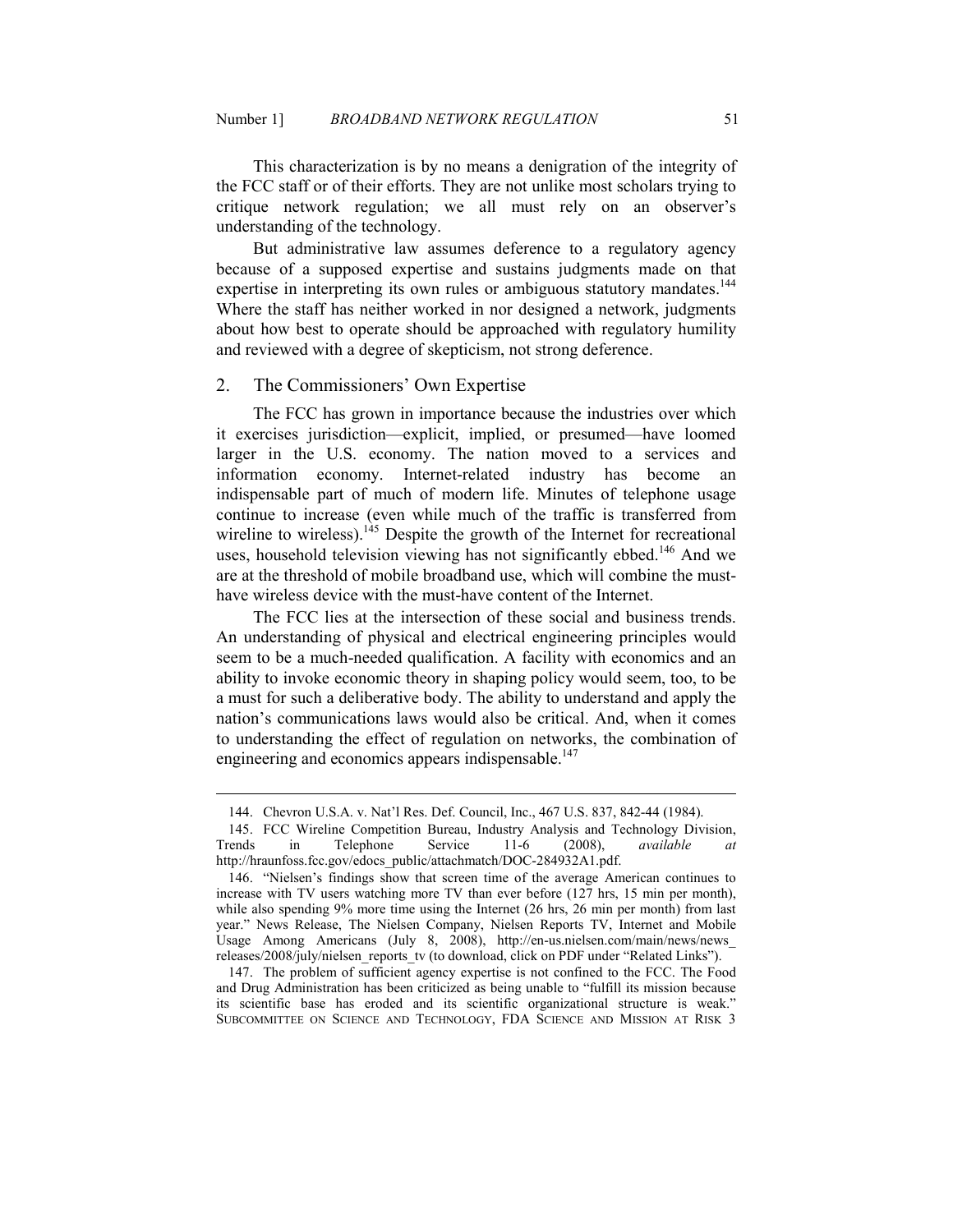Surprisingly, since 1960, the FCC has never had an experienced engineer, scientist, or technologist as a commissioner. Only one trained, Ph.D. economist has served on the FCC. Lawyers have been appointed to the FCC but, in the last thirty years, few have been versed in federal communications law.<sup>148</sup> Instead, like many presidential appointments, the chief qualification of the incumbents to these positions has often been a connection to an influential senator or congressman or to the administration (up to and including the president, who, in addition to nominating proposed commissioners, designates the one who will serve as chair). For an expert agency, there is no vetting as is done by the American Bar Association for federal judicial appointments.<sup>149</sup>

Appointments to the FCC do not appear to have the qualificationladen attributes of many, though certainly not all, who serve on the Securities and Exchange Commission or the FTC. As noted, although there are radio-spectrum issues that arise, the science may go one way, the policy another. And issues of broadcasting, cable, and the Internet, or matters like universal-service funding, are not decided on the procedural or liabilityassignment policies of securities law or economic analysis of FTC Competition Bureau matters. Generalists can, and do, get appointed; wellconnected Hill staffers have been frequent appointees for this reason.

And even the most qualified will face the competing pressures of having to answer to both the president and Congress, leading to constraints on the flexibility of agencies to develop policies that do not comply with one branch or another. In addition, because all commissioners are named by the president, Congress will build in protections against undue White House influence.<sup>150</sup>

<sup>(2007),</sup> *available at* http://www.fda.gov/ohrms/dockets/ac/07/briefing/2007- 4329b\_02\_01\_FDA%20Report%20on%20Science%20and%20Technology.pdf. *See also* Terry Carter, *The Pre-emption Prescription*, A.B.A. J., Nov. 2008, at 42, 46.

 <sup>148.</sup> Of the twenty-nine commissioners who have served on the FCC since 1980, twentytwo were lawyers, three were nonlawyer government employees, one was an economist, one served in industry (as a local broadcast executive), and one had a bachelor's degree in engineering but served as a lawyer in government. *See* Federal Communications Commission, Previous FCC Commissioners, http://www.fcc.gov/commissioners/ previouscommish.html (last visited Dec. 9, 2009). And *see* FCC Comm'r Robert McDowell, "Questions To Ask Regarding Internet Regulation", Nov. 12, 2009, *available at* http://hraunfoss.fcc.gov/edocs\_public/attachmatch/DOC-294631A1.pdf ("I have the highest regard for each of my four colleagues on the Commission, but not one of us is an engineer. Do you really want us making these highly technical decisions?").

 <sup>149.</sup> *Se*e Terry Carter, Do-Over: After an Eight-year Pause, the ABA Is Again Vetting Possible Federal Bench Nominee (May 1, 2009), *available at*  http://www.abajournal.com/magazine/article/do-over/.

 <sup>150.</sup> Matthew D. McCubbins, Roger G. Noll & Barry R. Weingast, Structure and Process, Politics and Policy: Administrative Arrangements and the Political Control of Agencies, 75 VA. L. REV. 431, 435 (1989).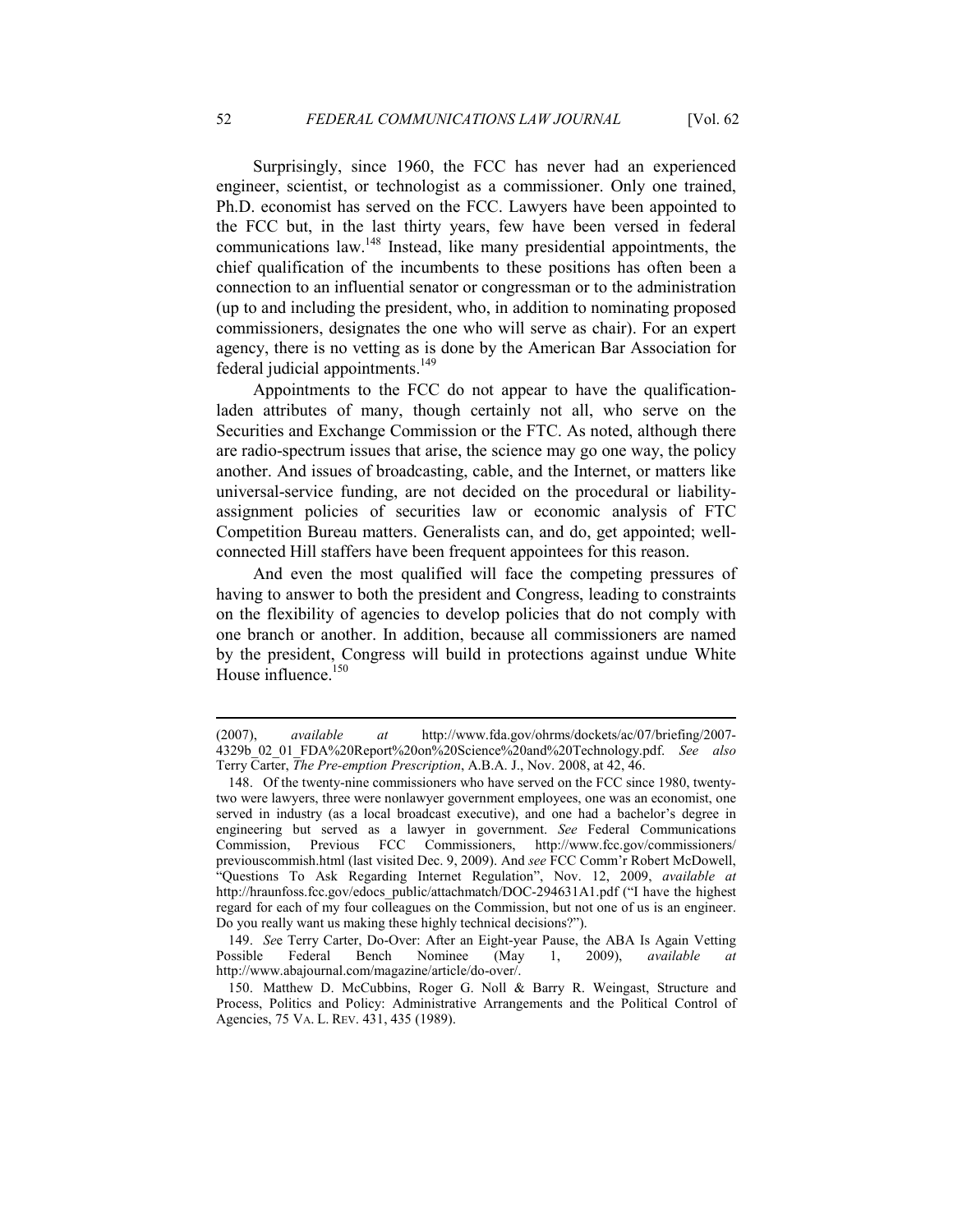Expert arguments—by economic or engineering consultants—are frequently filed at the FCC. But the process is increasingly more open to the layperson. Consider change in the way interested parties comment on proposed rules or other matters. Much is to the good. Gone are the days of complicated filing and service requirements if one wanted to file an informal comment in an FCC rulemaking proceeding. Anyone can file comments via the Internet, and even formal comments are expected to be filed electronically.<sup>151</sup> Ten years ago, the only way to review what was filed in a proceeding was to visit the file room of the agency in person and review papers in the docket. This is no longer the case; parties can retrieve all filings in a docket online, including formal comments and studies, informal comments, and after-comment period ex parte filings.

The result is a far more open process. But because of its openness, the process takes on aspects of a legislative, rather than an administrative, proceeding. The FCC has conducted legislative-type hearings, akin to a city-council hearing, where panels present and citizens get the opportunity to present short speeches.<sup>152</sup> Partisans on one side of a controversial issue are urged to e-file with the FCC. In the pre-Internet days, these calls to action meant hundreds of thousands of postcards directed at the FCC. One years-long campaign was directed at a nonexistent petition supposedly filed by atheist Madeline Murray O'Hare to prohibit radio licenses to religious entities.<sup>153</sup> Another postcard campaign arose in the early 1980s to register opposition to an announcement that the ABC Television network was going to air a romantic comedy about two men, "Adam and Yves."<sup>154</sup>

These postcard campaigns led to no FCC decisions and may have been designed as much by their promoters as straw man, fund-raising tools than as a way to register citizen reaction with federal authorities. But the campaigns could not be ignored by the FCC; millions were watching what it did (or did not do).

 <sup>151.</sup> *See* Federal Communications Commission, FCC Electronic Comment Filing System, http://www.fcc.gov/cgb/ecfs/ (last visited Dec. 9, 2009).

 <sup>152.</sup> Broadcast localism hearings are reviewed on the FCC Web site at fcc.gov/localism.

 <sup>153.</sup> Multiple Ownership *et al.*, *See Memorandum Opinion and Order*, 54 F.C.C.2d 941, 941-42 (1975). See also FCC, Excerpts from Multiple Ownership *et al.*, *available at* http://www.fcc.gov/ftp/Bureaus/Mass\_Media/Databases/documents\_collection/75-946.html (last visited Oct. 6, 2009), which states the following:

The rumor that the FCC has before it a proposal to not issue licenses to religious broadcasters still continues to circulate, more than 30 years after the Commission denied that request. The FCC's policy toward religious broadcasters remains unchanged in that no special provisions or restrictions are applied to religious stations or licensees, nor are any changes to that policy contemplated.

*Id.* 

 <sup>154.</sup> This is my recollection while serving as legal advisor to the FCC chair in the early 1980s. The source was a proposed story idea that ran in some newspapers, leading to a backlash from anti-gay groups.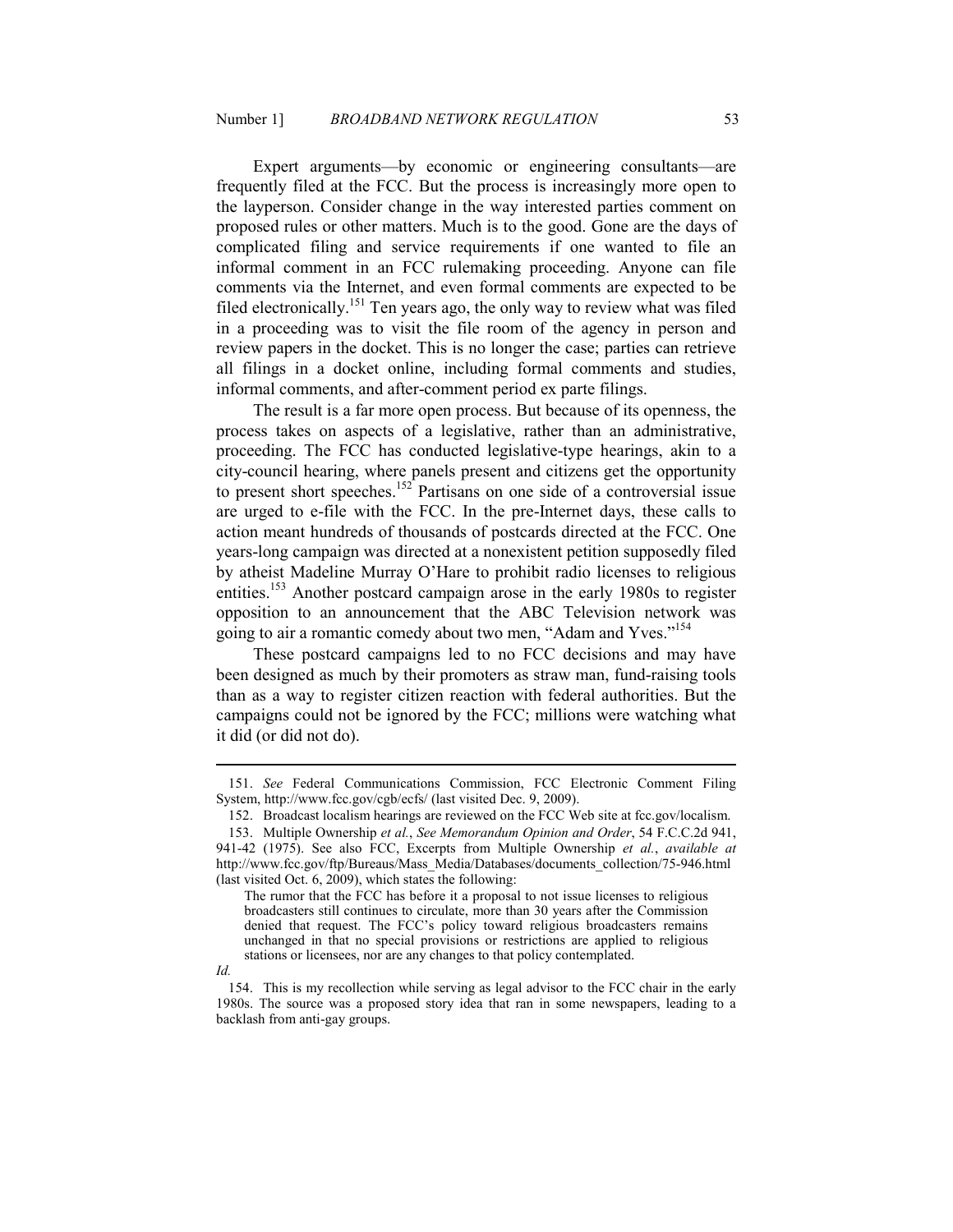The e-filings of the twenty-first century possess a similar populist ring. They present a version of "reverse regulatory capture." Instead of the agency decision makers being limited in their knowledge base by the control of industry lobbying, they can be influenced by the ability of populist or corporate movements to rally the base.<sup>155</sup> Fact-based analysis gets replaced by political-campaign-style practices.<sup>156</sup> FCC members are increasingly comfortable with the legislative process, and the exercise of expert judgment morphs into a plebiscite. This possibility was predicted by McCubbins, Noll, and Weingast a decade before the e-filing.<sup>157</sup>

Those filing in this manner can exert additional influence because a vote "against" a large citizen constituency can also lead to creating public opposition to reappointment. Initial or reappointment confirmation, even after full vetting by an administration, has proved difficult in the last twenty years, even when qualifications have nothing to do with the delay.<sup>158</sup> Issues like network neutrality have generated a political force with which commissioners desirous of reappointment must reckon.

 <sup>155.</sup> In the campaign to obtain rules for unlicensed devices in the broadcasting "White Spaces," Google pointed to over 20,000 comments in favor of such licensing that had been filed in the FCC docket examining the proposal, Unlicensed Operation in the TV Broadcast Bands, *Second Report and Order and Memorandum Opinion and Order*, 23 F.C.C.R. 16807, 16903 (2008): "And, thanks to the more than 20,000 of you who took a stand on this issue through our Free the Airwaves campaign, the FCC heard a clear message from consumers: these airwaves can bring wireless Internet to everyone everywhere." Posting of Larry Page to The Official Google Blog, http://googleblog.blogspot.com/2008/11/vote-forbroadband-in-white-spaces.html (Nov. 4, 2008, 14:46 PST).

 <sup>156.</sup> Mathew Lasar, *Interview: Laying it on the line with FCC Chair Kevin Martin*, ARS TECHNICA, Oct. 6 2008, http://arstechnica.com/articles/culture/fcc-interview-kevinmartin.ars/2. Lasar wrote the following:

The post-Dot Bomb Internet fueled and propelled this experience through the Bush years. Blogs, social networks, and most importantly, on-line [sic] Web forums became a kind of organic extension of the FCC's Web site, www.fcc.gov, allowing groups to deluge the agency with hitherto untold numbers of comments, complaints, petitions, and filings. Access to the Commission's online database of filings also allowed an army of nobodies (like me) to become instant commentators on the agency's internal doings. *Id.* 

 <sup>157.</sup> McCubbins, Noll & Weingast, *supra* note 150, at 440-41:

An agency that has sufficient resources to generate its own information about the consequences of its decisions, available funds to subsidize the participation in its processes of various poorly organized interests, and a relatively lenient standard for judicial review of its actions (for example, arbitrary and capricious), will be far less dependent on highly organized, well-represented interests than an agency that lacks resources and faces a high standard for upholding its decisions in court.

<sup>158.</sup> See Ted Hearn, *Politics Hold Up Ness Reappointment*, MULTICHANNEL NEWS, Mar. 27, 2000, at 38, *available at* http://findarticles.com/p/articles/mi\_hb4895/is\_200003/ai\_ n17985431.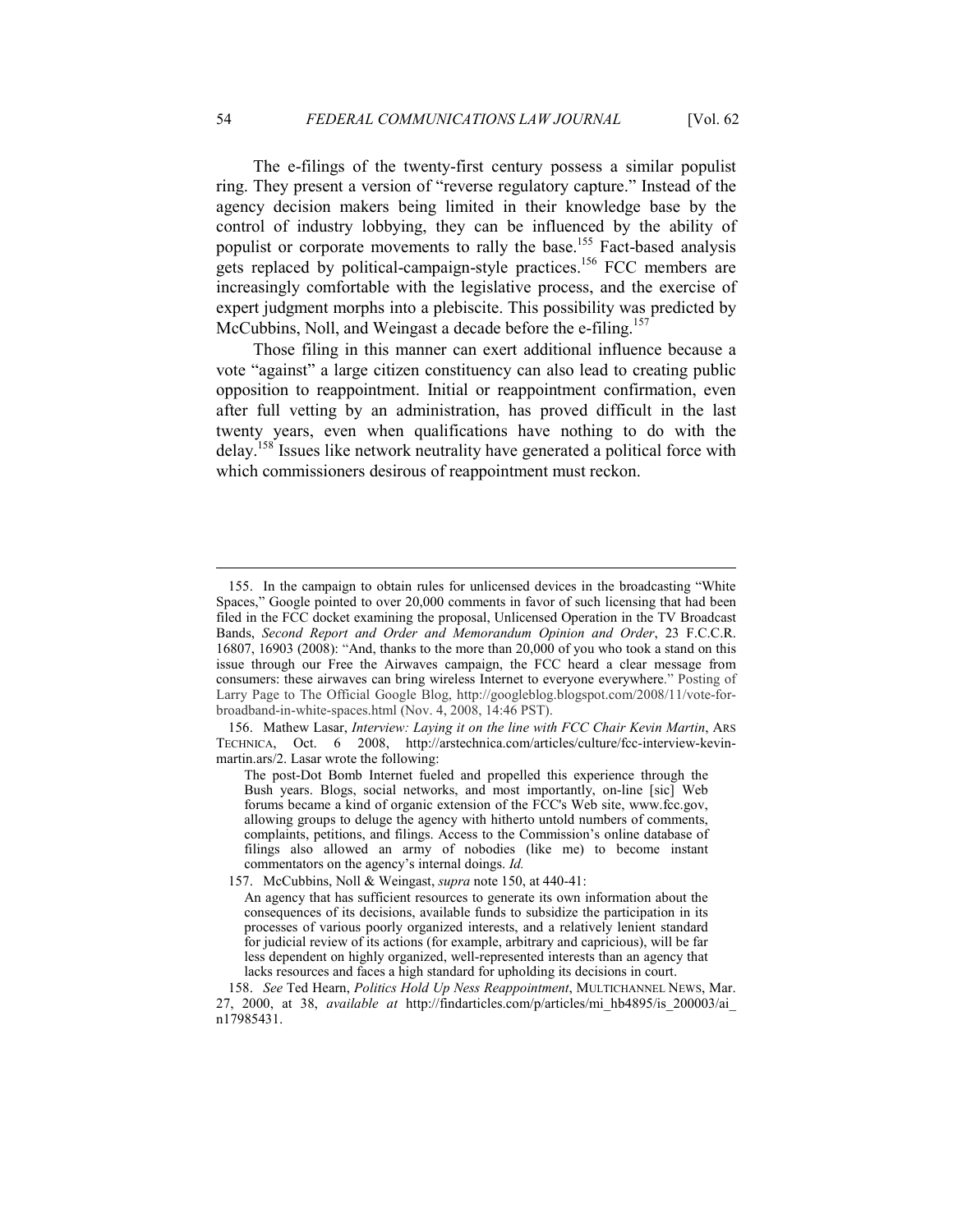#### *B. The Political Economy of the FCC*

When broadcasting was more dominant, the FCC's role in administering Section  $315$ ,<sup>159</sup>, the "equal opportunity" rules for political candidates, could be critical. The FCC can decide when a candidate is entitled to demand equal time to match the conditions of an opponent's appearance (or "use" of a broadcaster's station). It determines when a talk show is deemed to be an exempt news-interview program. For a president seeking re-election, whose decision led to the commissioner's nomination, the outcome of these decisions can be significant. Even with broadcast television's declining viewing audience, the FCC's administration of Section 315 still matters.

While there are no documented cases of overt influence, several FCC chairmen were appointed following active involvement in a presidential campaign.<sup>160</sup> There is no harm in that. But, other than those in the Federal Election Commission, few agency appointments are as tied to the political future of those who help to obtain an appointment. And, even if not impacted by the President, Congress carries near-constant oversight of the agency's business.<sup>161</sup>

The assumption that the FCC is an expert body could be replaced by one that frankly assumes it is a legislative one. Many state public-utility commissioners must stand for election. But those agencies have traditionally regulated utilities—water, telephone, or electric—whose plant has been financed by guaranteed rates of return on invested capital. Networks, like cable or wireless broadband networks, were not created under that model and have not been subject to such political influences. And it is by no means evident that a legislative-focused FCC would be a move in the right direction where technical, network-management questions are concerned.

 <sup>159. 47</sup> U.S.C. § 315 (2009).

 <sup>160.</sup> Newton Minow (1961-1963) worked on John Kennedy's campaign. *See* Museum of Brdcst. Comm., Minow, Newton, http://www.museum.tv/archives/etv/M/htmlM/ minownewton/minownewton.htm (last visited Dec. 9, 2009). Kevin Martin (2003-2008) was Deputy General Counsel of the George W. Bush campaign (2000). *See* FCC, Former FCC Chairman Kevin J. Martin, http://www.fcc.gov/commissioners/ previous/martin/biography.html (last visited Dec. 9, 2009). The current Chair, Julius Genachowski, was law school classmate of Barack Obama and is credited with developing his campaign's Internet strategy. *See* FCC Commissioner Juilius Genachowski: Obama Selects Former Harvard Classmate, Posting to the Huffington Post, http://www.huffingtonpost.com/2009/01/12/fcc-commissioner-julius-g\_n\_157350.html (Feb. 12, 2009, 5:12 AM).

 <sup>161.</sup> FCC v. Fox Television Stations, Inc., 129 S. Ct. 1800, 1815 (2009) ("The independent agencies are sheltered not from politics but from the President, and it has often been observed that their freedom from presidential oversight (and protection) has simply been replaced by increased subservience to congressional direction.").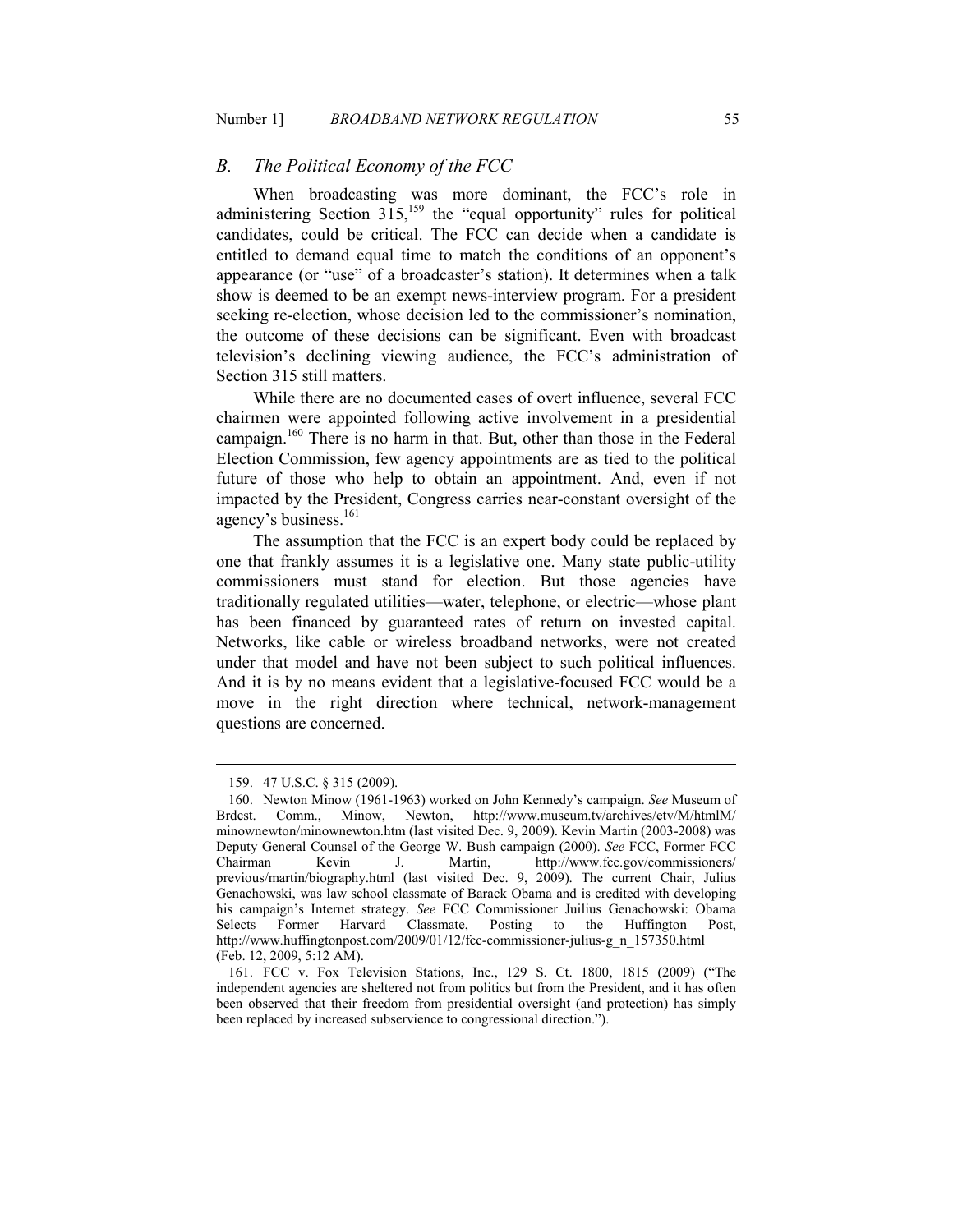## VI. THERE ARE BETTER ALTERNATIVES TO EX ANTE NETWORK **REGULATION**

So far, this Article has tried to demonstrate that prescriptive broadband regulation by the FCC lacks the elements for success. Success presupposes the following: a proved record of managing similar regulatory challenges, a subject matter that can lend itself to reasonable inquiry to arrive at sensible and predictable outcomes, providers that have the reasonable expectation of regulation of their networks, and an agency competence adequate to the task. In each phase of the model, the FCC's profile is unavailing. The result is a low expectation of success in the endeavor.

But there are issues arising in broadband management that demand some resolution short of government intervention. In this Section, the scope of the regulatory problems and alternatives to resorting to the FCC for resolving disputes will be examined. In particular, this Article advocates greater reliance on the community culture of the Internet and the use of ever-increasing levels of network disclosure, on which liability for inaccuracies can be based.

## *A. The Problem of Defining the Problem: Ex Ante Regulation and the Use of a Legal Standard*

There is no agreed-upon definition of "network neutrality." One attempt at a neutral definition of the term defines it in three parts: a broadband service provider (1) charges the consumer only once for Internet access, (2) declines to favor one content provider over another, and (3) does not charge content providers for sending information over broadband lines to end users.<sup>162</sup> Most advocates would allow price tiering of speeds of services so that a network provider could charge more for faster throughputs (i.e., 1 Kilobits per second (Kps) pays less than 3 Kps). Beyond that, little consensus exists.

In the *Comcast* complaint, the FCC cited its previously determined (but not generally enforceable) policy statement<sup>163</sup> as applicable law.<sup>164</sup>

<sup>162.</sup> Robert Hahn & Scott Wallsten, *The Economics of Net Neutrality*, THE ECONOMISTS' VOICE, June 2006, http://www.bepress.com/ev/vol3/iss6/art8/ (click "Download"). Another definition would invoke the four Internet freedoms, which were first articulated in a speech by one FCC chairman, then adopted by another as an enforceable policy, and used against Comcast. See generally Jon M. Peha, *The Benefits and Risks of Mandating Network eutrality, and the Quest for a Balanced Policy,* 1 INT'L J. COMM. 644, 657 (2007) (discussing briefly the four freedoms).

 <sup>163.</sup> Appropriate Framework for Broadband Access to the Internet over Wireline Facil., *Policy Statement*, 20 F.C.C.R. 14986 (2005) [hereinafter Internet Policy Statement].

 <sup>164.</sup> Formal Complaint of Free Press and Pub. Knowledge Against Comcast Corp. for Secretly Degrading Peer-to-Peer Applications, *supra* note 3, at para. 13.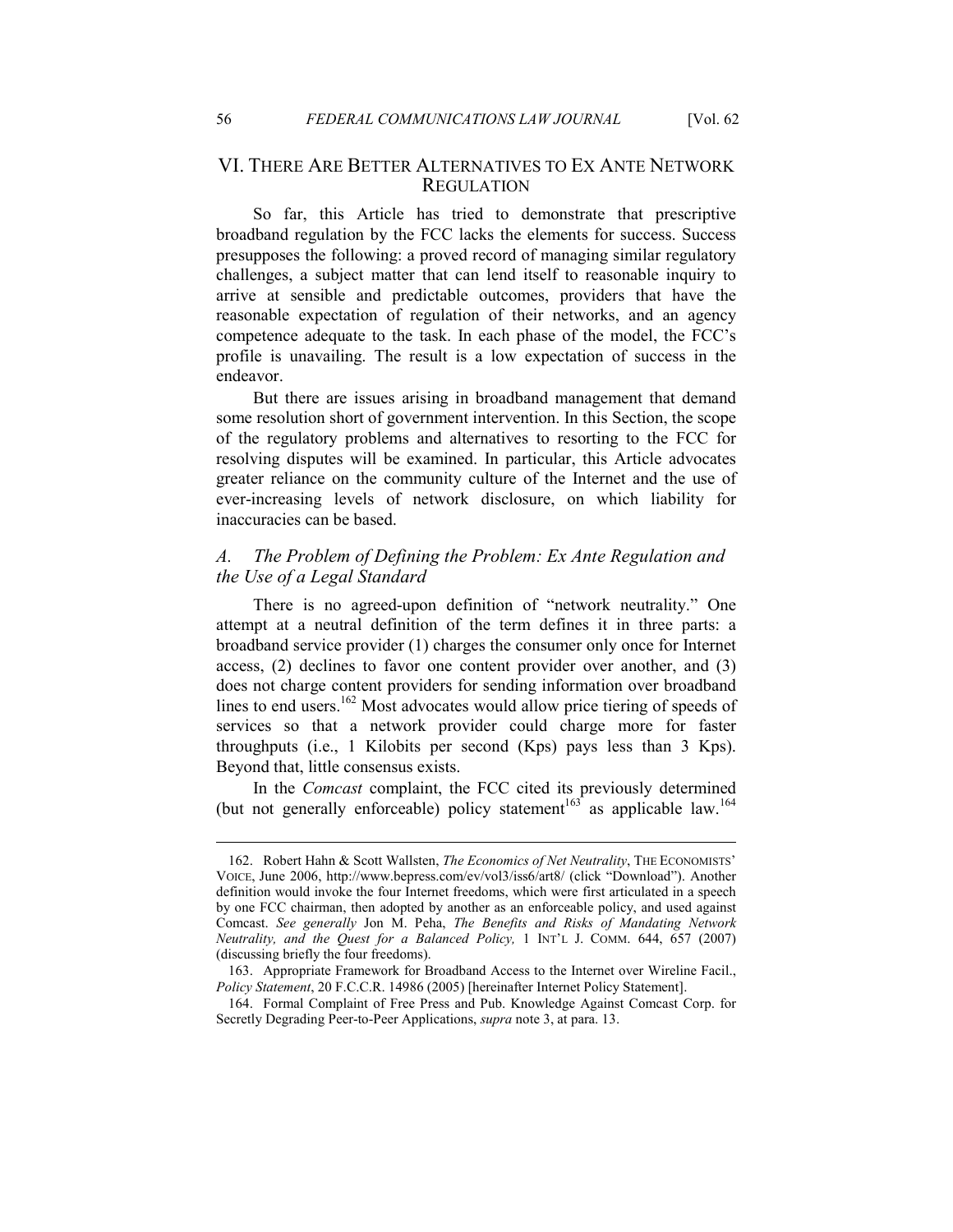That policy, drawing from an earlier articulation of four "Internet freedoms" in a speech by one FCC chairman,<sup>165</sup> guarantees that individuals may access anyone or any content, use any application, and attach any device.<sup>166</sup> It also included a provision for "reasonable" network management. Comcast was found to deny access to throttled content, and this throttling was not saved as reasonable network management.

Enforcing some or all of these provisions has been lauded<sup>167</sup> and criticized. For instance, Scott Hemphill has convincingly demonstrated that allowing network providers to charge content providers for enhanced service (so-called extraction) has considerable procompetitive benefits, $168$ even though such arrangements would raise major concerns for some advocates, including leading content providers, like Google and Amazon.com. These companies currently do not pay for enhanced QoS and their dominance gives them an advantage today that could be undercut by a smaller competitor who could use a broadband network's priority service to differentiate its product. Some unaffiliated content providers may wish to buy QoS from the broadband provider and bundle that additional cost into its retail price. HDNet, which has an online high-definition television service, has argued that it needs that priority to offer its service.<sup>169</sup>

A version of this non-neutrality has been available at locations other than those served by end-user providers. Business enterprises and video Web sites sign "service level agreements" with Internet backbone providers or content delivery server networks (like Akamai) to obtain some assurance against network congestion to produce faster content delivery.<sup>170</sup> And Google has reportedly nonexclusive arrangements to collocate its services within the premises of ISPs (so-called edge caching), thereby improving page-load times.<sup>171</sup>

 <sup>165.</sup> Michael K. Powell, Chairman, FCC, Remarks at the University of Colorado School of Law Silicon Flatirons Symposium on "The Digital Broadband Migration: Toward a Regulatory Regime for the Internet Age" 5 (Feb. 8, 2004) (as prepared for delivery), *available at* http://hraunfoss.fcc.gov/edocs\_public/attachmatch/DOC-243556A1.pdf.

 <sup>166.</sup> *Internet Policy Statement*, *supra* note 163, at paras. 4-5 n.15.

 <sup>167.</sup> *See*, *e.g.*, Lessig, *supra* note 7.

 <sup>168.</sup> C. Scott Hemphill, Network Neutrality and the False Promise of Zero-Price Regulation, 25 YALE J. ON REG. 135, 164-76 (2008).

 <sup>169.</sup> *See* R. Michael Senkowski, *et al*., *et eutrality Primer*, CYBERSPACE LAWYER, July 2006, at 1, 3, *available at* http://www.wrf.com/docs/publications/12598.pdf.

<sup>170.</sup> *See* Jon Crowcroft, *Net Neutrality: The Technical Side of the Debate*  $\sim A$  White *aper*, 1 INT'L J. COMM. 567, 572 (2007), *available at Paper*, 1 INT'L J. COMM. 567, 572 (2007), *available at*  http://ijoc.org/ojs/index.php/ijoc/article/viewFile/159/84 (discussing ISP guarantees of performance); *see also* Posting of George Ou to ZDNet.com, http://blogs.zdnet.com/Ou/?p=512 (June 4, 2007, 5:40) (discussing QoS pack prioritization for business customers).

<sup>171.</sup> Op-Ed., *Congress Should Preserve Net Neutrality*, S.F. CHRON., Dec. 18, 2008, at a cavailable at http://www.sfgate.com/cgi-bin/article.cgi?f=/c/a/2008/12/17/ B6, *available at* http://www.sfgate.com/cgi-bin/article.cgi?f=/c/a/2008/12/17/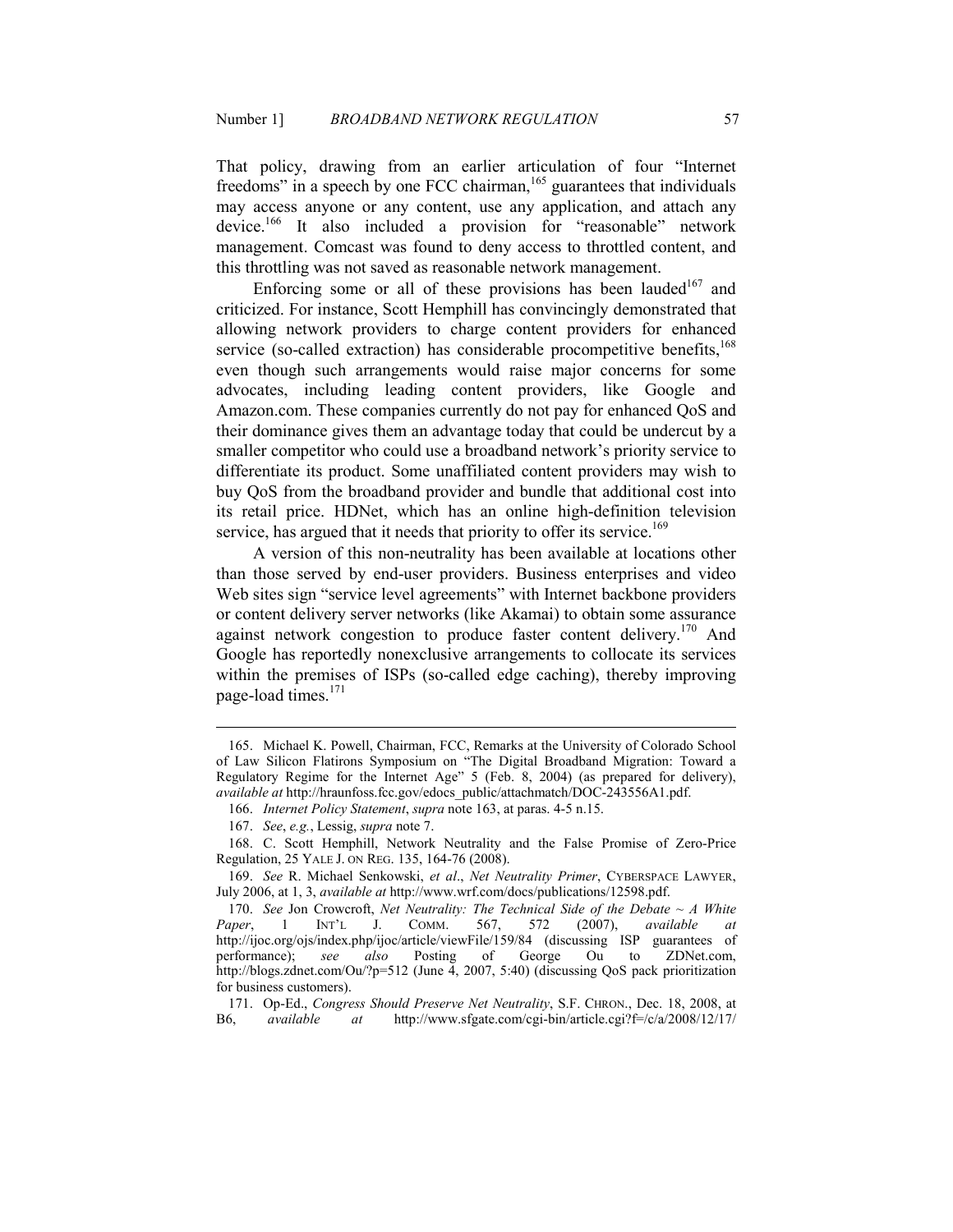Other practices are more likely to be a problem even to observers without an economic stake. One is the exclusion of content providers from access to the provider's network, particularly where the exclusion is based on the unrelated provider offering a service or application that competes with one vertically integrated into the network.<sup>172</sup> Another such practice is providing QoS to some content sites and adding to that service the commitment to deny QoS to all others in that content provider's category (i.e., exclusive QoS). The solution for neutrality advocates would be categorical rules forbidding, ex ante, some or all of these practices.

However, as sinister as such practices might appear, there may be benefits to each of these practices to justify them as procompetitive. For instance, consider the "pay twice" extraction for access (once by the subscriber, once by the content site) for what today is paid for exclusively and directly by the end user. Put aside the expenditures that a content provider might already be paying upstream to a backbone provider or a server network. Payments by content providers to broadband networks may help defray the cost of improvements to the broadband provider's infrastructure that is otherwise solely borne by end users, who must pay ever-increasing fees. Lower broadband subscriber fees might increase the adoption rate for the service, which is a national policy objective. Ruling out such a model on a categorical basis would make little sense.

Or consider the even more potentially exclusionary arrangement where the broadband network provider blocks some applications to favor others with whom a financial arrangement has been made. This situation could raise anticompetitive concerns for a broadband provider, a telephone company, or cable operator. Would the same be said for an upstart wireless provider, for whom such arrangements might be the only realistic way of generating investment in its third-entry network?<sup>173</sup>

Categorical rules do apply to the Internet. Enforceable by the FCC or not, viruses, phishing, and cybercrimes can be banned outright. And network blocking is the antithesis of the Internet and is likely always forbidden by a dominant ISP. But nearly any other practice undertaken by a network broadband provider should at least be given the opportunity for its

ED4414PASG.DTL. The revelation of this arrangement led to a renewed argument over what constitutes "network neutrality," given Google's leadership as a neutrality advocate.

 <sup>172.</sup> *See* Hemphill, *supra* note 168, at 155-57 (discussing refusal of broadband provider who offers voice service denying service to Vonage, an over-the-top provider).

 <sup>173.</sup> Clearwire, a newcomer wireless provider in Canada, reportedly had such an arrangement with Bell Canada. *See* Robert D. Atkinson & Philip J. Weiser, *A Third Way on etwork eutrality*, THE NEW ATLANTIS, Summer 2006, at 47, 58, *available at* http://www.thenewatlantis.com/publications/a-third-way-on-network-neutrality.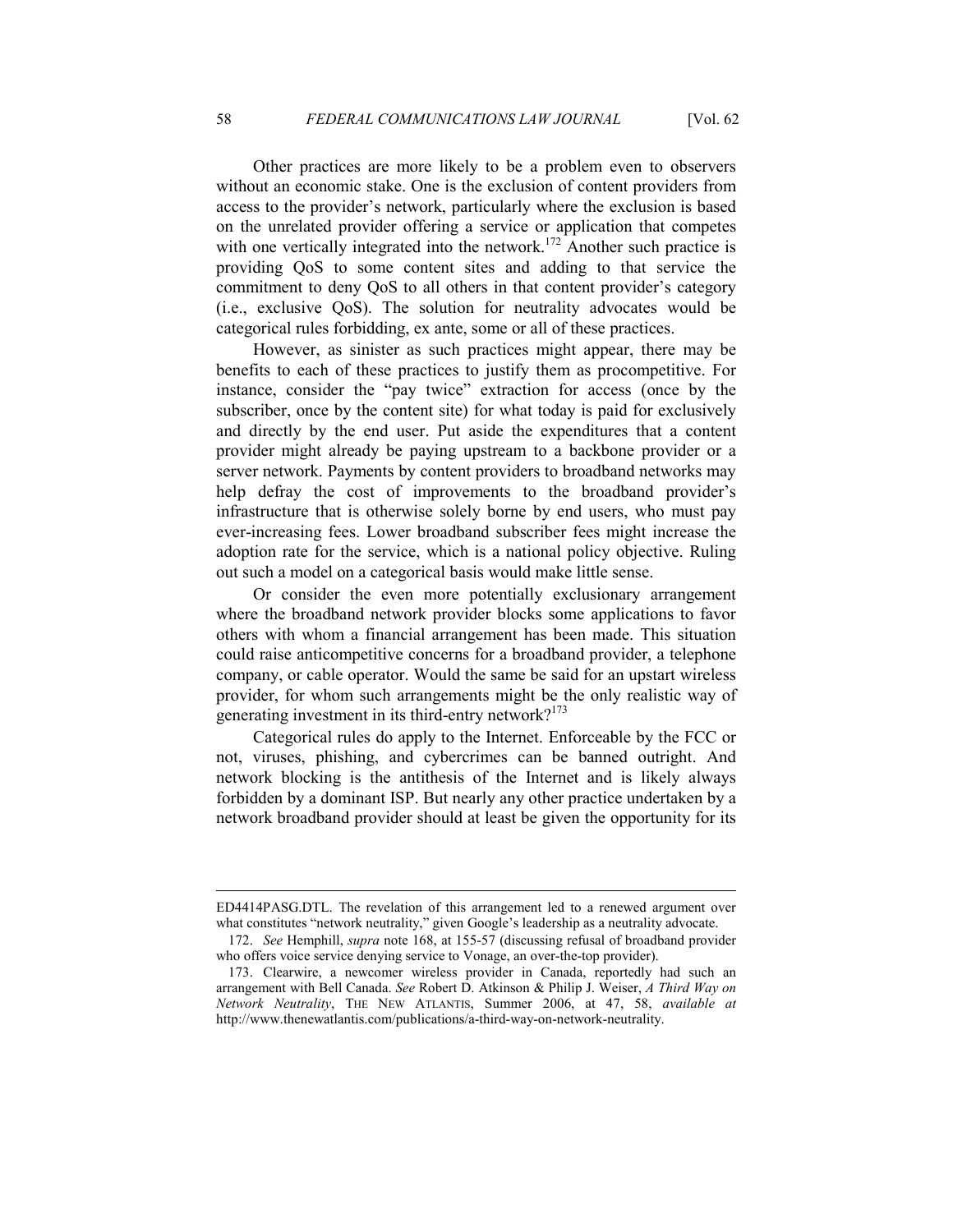procompetitive possibilities to be considered.<sup>174</sup> A categorical prohibition of any non-neutral network conduct denies the possibility of society obtaining the benefits of network innovation.<sup>175</sup> As the former FTC Chair indicated, a one-size-fits-all business model may adversely affect consumer welfare.<sup>176</sup> The FCC has rejected the dumb-pipe theory of network since it recognized that networks could provide enhanced services alongside basic transmission services in the *Computer Inquiries*, discussed above*.* 

As Philip Weiser,  $177$  Howard Shelanski,  $178$  and others have argued, a legal standard against which conduct would be evaluated by the FCC is therefore strongly preferable to ex ante categorical rules. But, even here, one faces the challenge of devising the exact right set of words to formulate a general rule that would allow for after-the-fact enforcement. Drafters must be quite careful to avoid government second guessing in the guise of enforcing a statute. The indefiniteness of "public interest" in broadcasting has led to varying standards. The FCC established one horizontal limit on broadcast ownership<sup>179</sup> only to have Congress lower it months later. It deemed broadcast network ownership of television shows verboten and then entirely reversed its view in the "fin-syn" proceedings.<sup>180</sup>

In the context of network neutrality, some participants in the debates would use "unreasonable discrimination" as the touchstone of what is prohibited.<sup>181</sup> Broad language would develop from this case law. But this

-

 176. Deborah Platt Majoras, Chair, FTC, Keynote Address at the Federal Communication Bar Association, Annual Meeting: The FTC: Working for Consumers in the On-Line World 14 (June 27, 2007), *available at* http://www.ftc.gov/speeches/majoras/070627fcba.pdf.

 <sup>174.</sup> Hemphill, *supra* note 168, at 152 ("Condemnations of access provider 'discrimination' do not carefully distinguish practices that set different prices for different content types—a garden-variety extraction strategy of price discrimination—from practices that disfavor one content provider relative to its rival.") (internal citations omitted).

 <sup>175. &</sup>quot;No market participant knows the best option for creating and delivering economic value, so it is in society's interest to have *both* broadband carriers and others conduct directed economic experiments." Shane Greenstein, *Economic Experiments and Neutrality in Internet Access* 42 (Nat'l Bur. Of Econ. Research, Working Paper No. 13158, 2007), *available at* http://www.nber.org/papers/w13158.

<sup>177.</sup> Philip Weiser, *The Next Frontier for Network Neutrality*, 60 ADMIN. L. REV. 273, 322 (2008).

<sup>178.</sup> Howard Shelanski, *Network Neutrality: Regulating with More Ouestions than Answers*, 6 J. ON TELECOMM. & HIGH TECH. L. 23, 39 (2007) (although he suggests the possibility of modest ex ante regulations without identifying them).

 <sup>179. 2002</sup> Biennial Regulatory Review—Review of the Commission's Broadcast Ownership Rules et al., *Notice of Proposed Rulemaking*, 17 F.C.C.R. 18503, paras. 98-101 (2002).

 <sup>180.</sup> Consolidated Appropriations Act, 2004, Pub. L. No. 108-109, § 629, 118 Stat. 3, 99 (codified at 47 U.S.C. § 303 note (c) (2004)). *See* Tamber Christian, The Financial Interest And Syndication Rules - Take Two, 3 COMM. L. CONSPECTUS 107 (1995).

 <sup>181.</sup> Public Knowledge, a leading network neutrality advocate, calls for nondiscrimination: "Public Knowledge supports a neutral Internet where network operators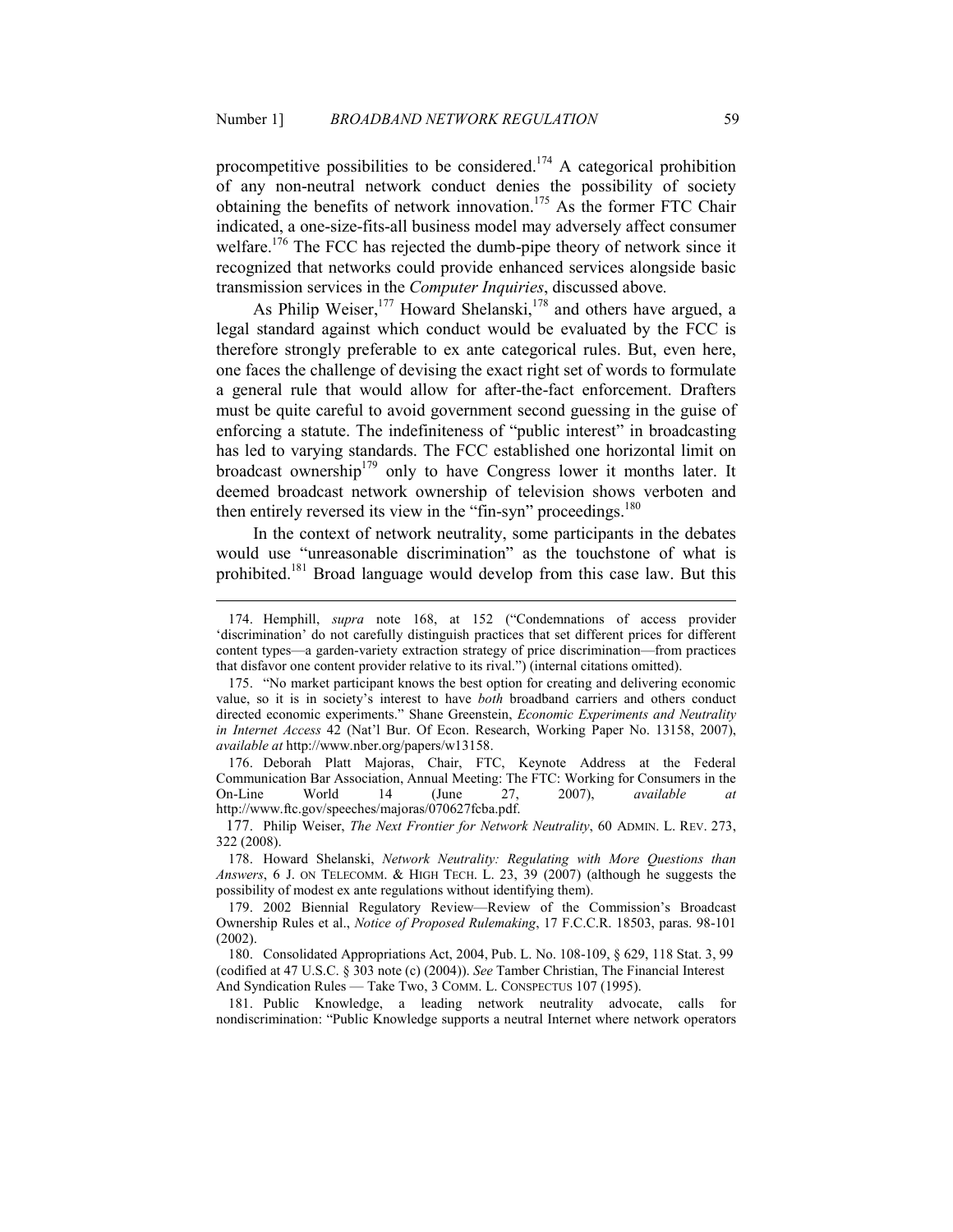standard may prove to be, like the "public interest, convenience, or necessity," so general that it means nothing at all and amounts to simply stating a political conclusion that can be invoked by the FCC.<sup>182</sup> The risk in using such a standard is that it leaves the decision process to the FCC—a less-than-desirable outcome given the shortcomings associated with agency understanding of evolving networks detailed in Section II. The FCC's request that Comcast fully explain what it had done *after* it found that Comcast had violated its policies suggests that the FCC was itself aware of its own uncertainty of how Comcast had managed its network.<sup>183</sup> This was an inauspicious start for those seeking a case-law approach to deciding unlawful discrimination. Add to this the delay and likelihood of uncertainty as decisions of this sort run through the appellate process.<sup>184</sup>

We next explore whether there are alternatives to FCC policymaking that might yield a better system of deciding network management

Fifth, broadband network providers should have the flexibility to manage their networks to deal with issues like traffic congestion, spam, "malware" and denial of service attacks, as well as other threats that may emerge in the future--so long as they do it reasonably, consistent with their customers' preferences, and don't unreasonably discriminate in ways that either harm users or are anti-competitive.

 Posting of Eric Schmidt to Google Public Policy Blog, http://googlepublicpolicy.blogspot.com/2009/10/finding-common-ground-on-openinternet.html (Oct. 21, 2009, 18:16 EST).

 182. In *Mistretta v. United States*, Justice Scalia stated that it is difficult to imagine any standard "too vague to survive judicial scrutiny" given that the public interest standard has been upheld. 488 U.S. 361, 416 (1989) (Scalia, J., dissenting) (citing NBC, Inc. v. United States, 319 U.S. 190, 216-17 (1943)). *See generally* Randolph J. May, *The Public Interest Standard: Is It too Indeterminate to Be Constitutional?* 53 FED. COMM. L.J. 427 (2001).

 183. Formal Complaint of Free Press and Pub. Knowledge Against Comcast Corp. for Secretly Degrading Peer-to-Peer Applications, *supra* note 3, at para. 54.

 184. Several of the apparently victorious parties appealed the *Comcast* decision, even though Comcast itself agreed to comply with the requirements that it revise its policy and report on what it believed occurred. *See* Petition for Review, Consumers Union of the United States, Inc. v. FCC, No. 08-4269 (2d Cir. Aug. 29, 2008); Petition for Review, Pennsylvania PIRG v. FCC, No. 08-3676 (3d Cir. Aug. 29, 2008); Petition for Review, Vuze, Inc. v. FCC, No. 08-73768 (9th Cir. Aug. 29, 2008). Comcast and other cable operators also appealed. Comcast Corp. v. FCC, No. 08-1291 (D.C. Cir. Sep. 4, 2008).

may offer different levels of access at higher rates as long as that tier is offered on a nondiscriminatory basis to every other provider." Public Knowledge, Network Neutrality, http://www.publicknowledge.org/issues/network-neutrality (last visited Dec. 9, 2009). The NTIA's Broadband Technology Opportunities Program requires entities awarded funds to adhere to "nondiscrimination and network interconnection obligations" to be established by NTIA. American Recovery and Reinvestment Act of 2009, § 6001(j). The FCC's network neutrality notice also provides for "nondiscrimination" as a fifth FCC principle of Internet freedom. Preserving The Open Internet, Notice of Proposed Rulemaking, 2009 WL 3413028, para. 103 (F.C.C.), October 22, 2009. Just before the FCC's proposal was issued, leaders of Verizon and Google, who have differed on the need for network neutrality, agreed on a joint statement. In that version, the two companies described "nondiscrimination" in greater detail: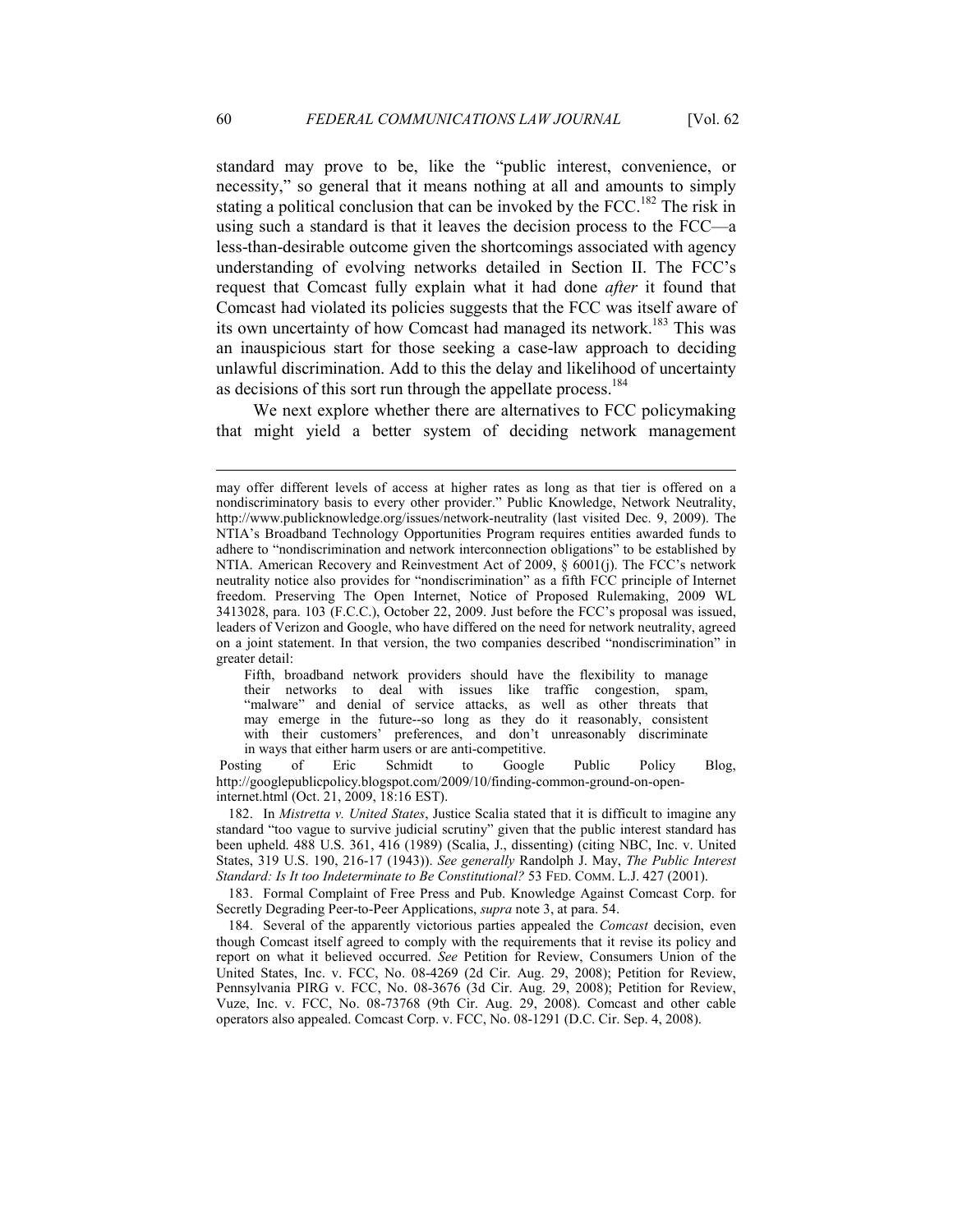questions, in particular reliance on Internet community values and a disclosure/contract model.

Other approaches have been considered elsewhere, and are worth brief mention, namely use of antitrust lawsuits and self-regulatory organizations.

#### *B. Antitrust Law*

-

Disputes over the behavior of a broadband network provider by application providers would stem from the perceived monopoly or duopoly status of providers. Even if there are some competitive choices among networks, it is not as if the consumer can switch between providers easily in response to a new policy, especially if there are only two providers and both follow the same policy. Indeed, price and quality competition will likely trump competitive network policy offers. Anticompetitive conduct say, for example, outright blocking—presents a harm to consumers which may not remedied by a sufficiently competitive marketplace. This concern could be reached by antitrust enforcement.

But how good a fit are the laws here? Antitrust analysis starts with a definition of a market and harm to consumers, not to intermediate dependent producers. It is hard to see how competition is substantially lessened by practices that would, say, charge one online bookseller more than another, or even blocking a rival's application if the network had its own application.<sup>185</sup> In the bricks-and-mortar world, retailers engage in these practices.<sup>186</sup> The market for broadband service may be even more competitive as a result.

Antitrust enforcement law might be a better fit in the case of the broadband network provider who creates a tying arrangement with its ISP service and a complementary product and requires the consumer to buy the tied product as a condition of ISP service. For example, suppose a broadband provider bundles a streaming movie service with its ISP service. (Such an arrangement is akin to Microsoft's operating system being bundled with its application software suite.)<sup>187</sup> The argument is that other sellers of movie content will be disadvantaged by the arrangement. But it is hard to see how consumers are always necessarily hurt. If consumers do not

 <sup>185.</sup> *See* J. Thomas Rosch, Comm'r, FTC, Address at the Broadband Policy Summit IV: Broadband Access Policy: The Role of Antitrust 6 (June 13, 2008), *available at* http://www.ftc.gov/speeches/rosch/080613broadbandaccess.pdf (stating that the FTC Commissioner was not confident that antitrust courts would find blocking a violation of the Sherman Antitrust Act).

 <sup>186.</sup> Wal-Mart may sell only certain brands. IKEA mostly sells its own branded merchandise.

 <sup>187.</sup> United States v. Microsoft Corp*.*, 2002 U.S. Dist. LEXIS 22864 (D.D.C. Nov. 12, 2002).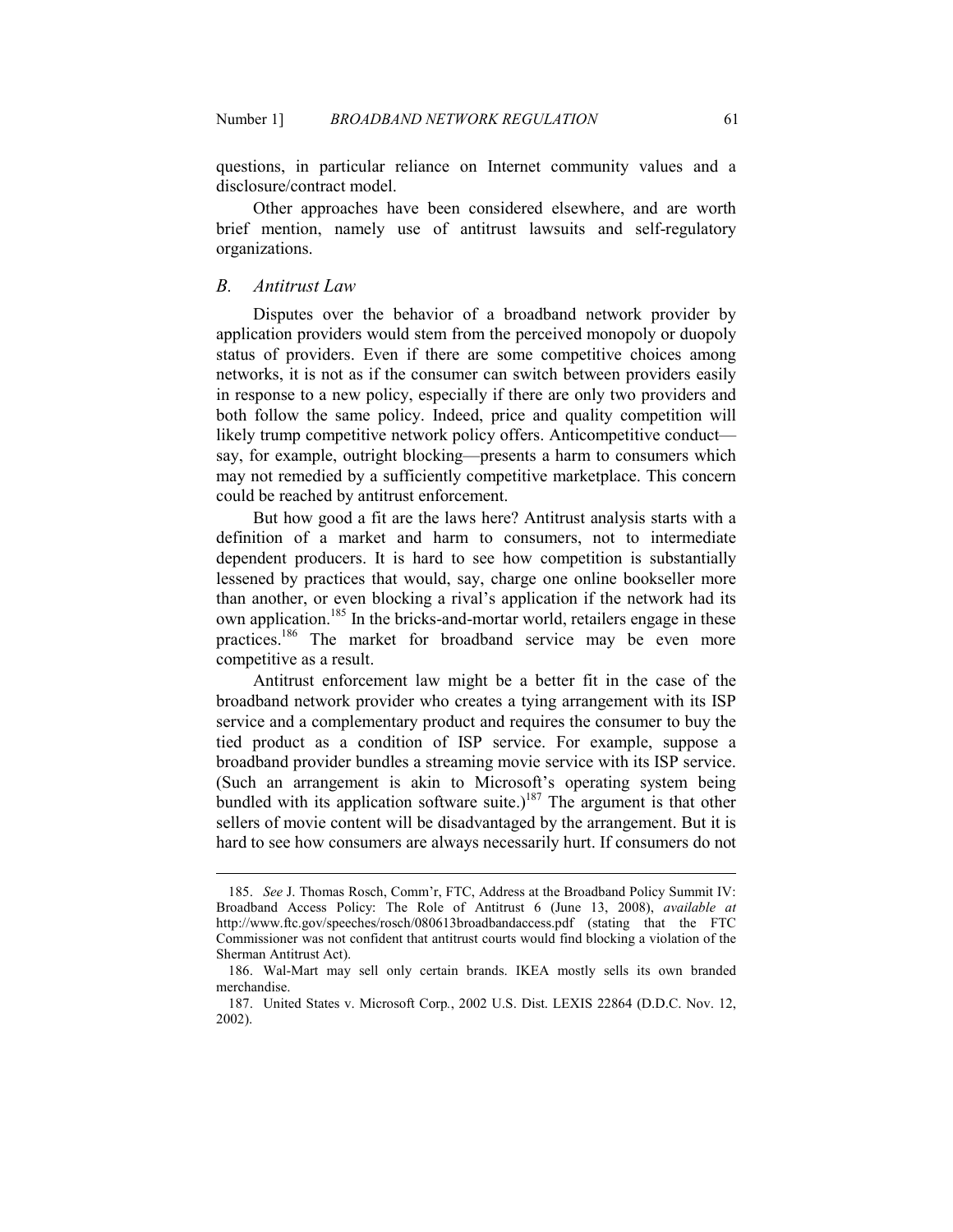value the ISP service at the price offered for the bundle, they will not buy it. The tied movie service amounts to a "free" service if it has no value to the customer. Application providers may not like the pressure the broadband network can apply—that is, after all, one of the reasons for the network neutrality advocacy by the applications community.

 So, antitrust law may be a "good way"<sup>188</sup> to think about the problem, but its ability to provide a predictable, timely remedy may be of limited use. Even if antitrust law is ultimately applied, as FTC Commissioner Jonathan Leibowitz notes, it may be too little, too late.<sup>189</sup> The length and expense of leading antitrust cases supports that viewpoint.

There is another problem: the U.S. Supreme Court's *Trinko*<sup>190</sup> decision declined to allow antitrust law to remedy the situation where a monopolist refuses to help rivals compete with it, either under the "essential facilities" or any other doctrine. The Court reasoned that application of antitrust laws would "lessen the incentive for the monopolist, the rival, or both to invest in  $\ldots$  economically beneficial facilities."<sup>191</sup> While the case involved the question of the overlap between antitrust and claims under the 1996 Telecommunications Act, the Court raised the bar for demonstrating under antitrust law that discriminatory network conduct invariably had anticompetitive effects.<sup>192</sup>

It is hard to predict what a court would do with antitrust claims by applications that are excluded or otherwise discriminated against by a network broadband provider. Just as communications policy is struggling to deal with objections of the type raised in the *Comcast* case, so courts may fashion a standard for claims more forgiving than *Trinko*. 193

But it is by no means clear that antitrust law will be a satisfactory remedy for determining whether a network broadband provider's practice is

 <sup>188.</sup> Jon Leibowitz, Comm'r, FTC, Concurring Statement Regarding the Staff Report: "Broadband Connectivity, Competition Policy" 1 (June 27, 2007), *available at* http://www.ftc.gov/speeches/leibowitz/V07000statement.pdf.

<sup>189.</sup> *Id.* at 3. ("[T]here is little agreement over whether antitrust, with its requirements for *ex post* case by case analysis, is capable of fully and in a timely fashion *resolving* many of the concerns that have animated the net neutrality debate.").

 <sup>190.</sup> Verizon v. Trinko, 540 U.S. 398 (2004).

 <sup>191.</sup> *Id*. at 408.

 <sup>192.</sup> *Id*.

 <sup>193.</sup> *See* Jonathan E. Nuechterlein, *Antitrust Oversight of an Antitrust Dispute: An Institutional Perspective on the Net Neutrality Debate* iii (Reg-Markets Ctr., Working Paper No. 08-07), *available at* http://aei-brookings.org/admin/authorpdfs/redirect-No. 08-07), *available at* http://aei-brookings.org/admin/authorpdfs/redirectsafely.php?fname=../pdffiles/phpGw.pdf. Tom Hazlett has also endorsed an antitrust approach. Thomas Hazlett, *FCC Should Leave Net Neutrality to Anti-Trust Courts*, http://www.ft.com/cms/s/0/bac78ca4-8ee8-11dd-946c-0000779fd18c.html. *But see* James V. DeLong, *Avoiding a Tech Train Wreck,* The Am., and May/June 2008, *available at* http://www.american.com/archive/2008/may-june-magazine-contents/avoiding-a-tech-trainwreck (describing the application of antitrust law to network neutrality as "fairly useless").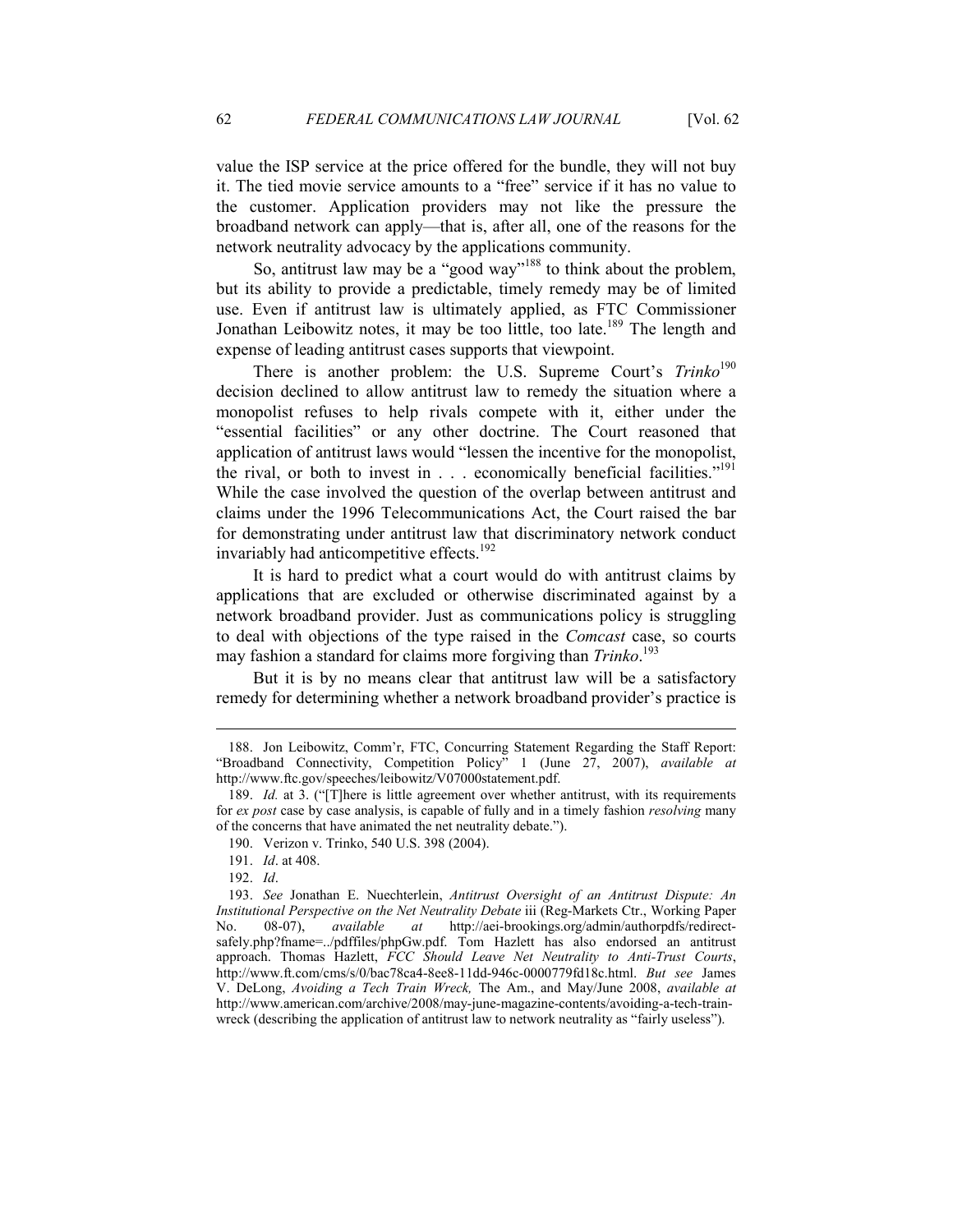unlawful. The likelihood that a complained-of activity has sufficient procompetitive effects is significant. And the cost and duration of solving issues by means of government or private antitrust lawsuits raise their own significant limitations to this remedy.

## *C. Standards-Setting and Self-Regulatory Organizations*

Much of the formative work in developing Internet policies in the 1990s arose through voluntary and quite inclusive organizations, like ICANN,<sup>194</sup> and inclusive but more qualification-heavy groups, such as The Internet Society<sup>195</sup> and its two organizations, the Internet Engineering Task Force<sup>196</sup> and the Internet Architecture Board.<sup>197</sup> ICANN played its most significant card (so far) in establishing the system of domain names and methods for domain registration. The latter organizations identify best practices through ongoing forums that require some degree of technical prowess and an understanding of the developments that have already  $\alpha$ ccurred<sup>198</sup>

Technical standards of the Internet backbone—at least since the National Science Foundation released government control over its structure and function in the  $1990s^{199}$ —have been the result of voluntary agreements

 <sup>194.</sup> The Internet Corporation for Assigned Names and Numbers (ICANN) is a nonprofit corporation that works with the Department of Commerce to manage and monitor Internet activity and functionality. The primary functions of ICANN are to manage the assignment of domain names and IP addresses, help preserve the operational stability of the Internet, achieve broad representation of the global Internet community, and develop policies appropriate to its mission through bottom-up, consensus-based processes. Internet Corporation for Assigned Names and Numbers, http://www.icann.org/ (last visited Dec. 10, 2009).

 <sup>195.</sup> The Internet Society (ISOC) is a nonprofit organization founded in 1992 to provide leadership in Internet related standards, education, and policy. Internet Society (ISOC): Introduction to ISOC, http://www.isoc.org/isoc/ (last visited Dec. 10, 2009).

 <sup>196.</sup> The Internet Engineering Task Force (IETF) is a voluntary, open-standards organization funded by various sponsors including the National Security Agency. IETF works to develop and promote Internet standards with particular regard to TCP/IP and Internet Protocol suite. Internet Engineering Task Force, http://www.ietf.org/ (last visited Jan. 12, 2010).

 <sup>197.</sup> The Internet Architecture Board (IAB) is the committee of the Internet Society (ISOC) charged with oversight of the technical and engineering development of the Internet. It oversees a number of task forces including IETF, providing architectural oversight, standards process oversight and appeals, and serves as the external liaison to organizations concerned with standards and other technical and organizational issues relevant to the Internet. Internet Architecture Board, http://www.iab.org/ (last visited Dec. 10, 2009).

 <sup>198.</sup> These groups exhibit Douglass North's characterization that "[t]ypically they economize on information, so, for example, players need no longer know the entire past history of any partner." DOUGLASS C. NORTH, INSTITUTIONS, INSTITUTIONAL CHANGE AND ECONOMIC PERFORMANCE 57 (1990).

 <sup>199.</sup> JEFFREY A. FRANKEL & PETER R. ORSZAG, AMERICAN ECONOMIC POLICY IN THE 1990S 328 (2002); NUECHTERLEIN & WEISER, *supra note 70*, at 131 (2005).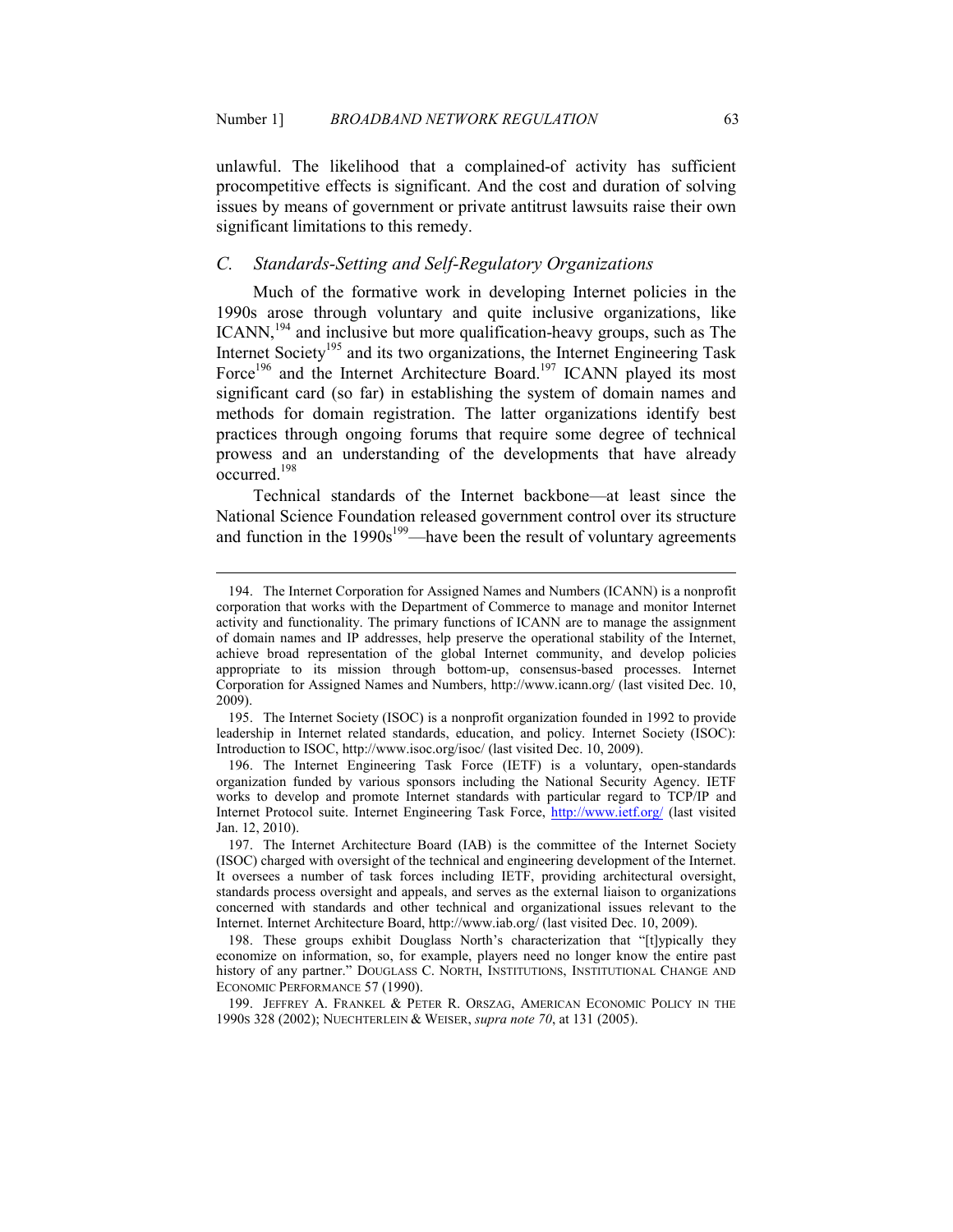among backbone providers.<sup>200</sup> Through mutually beneficial peering arrangements, backbone providers have generally shied from seeking governmental dispute resolution. This environment differs from the highly contentious telecommunications environment, where disputes over interconnection between incumbent and newcomer wireline rivals<sup>201</sup> or hands-off charges among wireless providers $^{202}$  have occupied federal and state regulators for years.

There is a movement afoot to create a self-regulatory organization (SRO) capable of addressing disputes over network management issues, including at least one member of the FCC. $^{203}$ 

Network management, like network neutrality, comprises a broad swath of concepts. The Comcast dispute addressed that company's policies addressing treatment of P2P traffic during periods of assumed network congestion. One definition includes the "activities, methods, procedures, and tools that pertain to the operation, administration, maintenance, and provisioning of networked systems"<sup>204</sup>—a sweeping set of activities that includes prioritizing packets to where a network gets built. While all parties agree that reasonable network management is essential, what constitutes "reasonable" network management is an exercise in line drawing that is at the heart of the Comcast dispute.

The first, and perhaps insurmountable, challenge for the SRO will be to achieve agreement on what its charter is. In the SRO, non-ISP interests—academics, public interest groups, and content or application providers like Google or BitTorrent—would consider and comment upon the network management practices of the ISP. The ISP would try to address

 <sup>200.</sup> *See* General Accounting Office, Characteristics and Competitiveness of the Internet Backbone Market, Report 02-16, at 7-23 (2001).

<sup>201. 47</sup> U.S.C.  $\S$  251(a)(1) (2009) (creating the obligation on telecommunications service providers to interconnect).

 <sup>202.</sup> Roaming charges have been a long-running dispute among local and national wireless carriers: "No customer should have to see the words 'No Service' on their wireless device when there is a compatible network available." Reexamination of Roaming Obligations of Commercial Mobile Radio Service Providers, *Report And Order And Further otice Of Proposed Rulemaking*, 22 F.C.C.R. 15817, 15886 (2007) (Comm'r Jonathan Adelstein, approving in part, concurring in part).

 <sup>203.</sup> Formal Complaint of Free Press and Pub. Knowledge Against Comcast Corp. for Secretly Degrading Peer-to-Peer Applications, *Memorandum Opinion and Order*, 23 F.C.C.R. 13028, at 13088 (2008) (Comm'r Robert M. McDowell, Dissenting). *See* Robert M. McDowell, *Who Should Solve this Internet Crisis?*, WASH. POST, July 29, 2008, at A17, *available at* http://www.washingtonpost.com/wp-dyn/content/article/2008/07/27/ AR2008072701172.html. Philip Weiser has begun discussions on how to devise a new SRO to address network-management issues of the type raised in the *Comcast* case. PHILIP J. WEISER, EXPLORING SELF REGULATORY STRATEGIES FOR NETWORK MANAGEMENT, (2008), available at http://www.silicon-flatirons.org/documents/publications/summits/ *available at* http://www.silicon-flatirons.org/documents/publications/summits/ WeiserNetworkManagement.pdf.

 <sup>204.</sup> ALEXANDER CLEMM, NETWORK MANAGEMENT FUNDAMENTALS 5 (2006).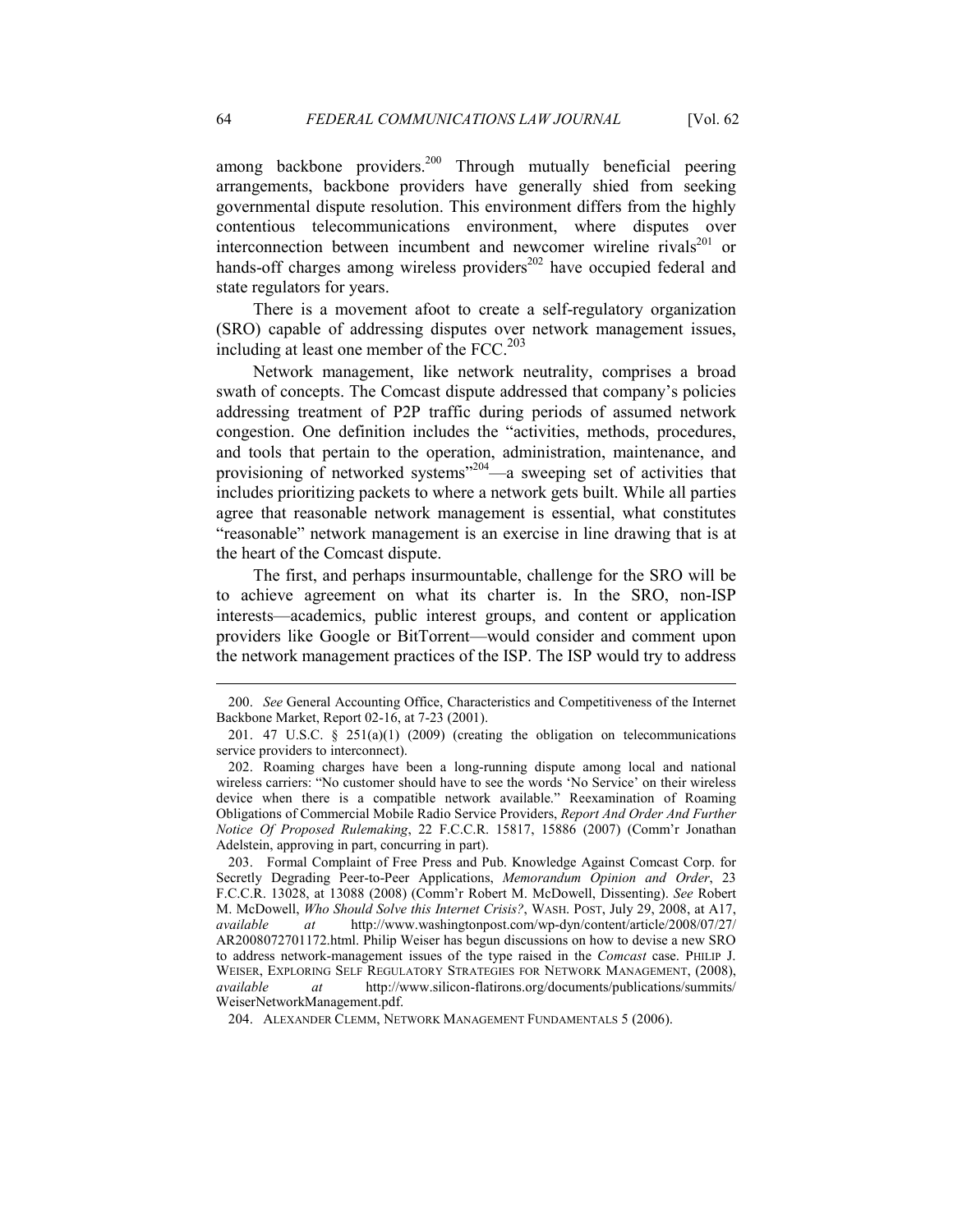objections in that forum rather than deal with a complaint process filed at the FCC.

No enterprise will agree to submit every business practice to a working group whose membership may include commercial or ideological interests adverse to its own. In this sense, the SRO really is an adviceleading-to-consent organization.

The issues raised in the *Comcast* case would seem well suited for an across-the-table discussion with the relevant parties. In fact, perhaps in an effort to ward off a finding of wrongdoing, Comcast took this initiative on its own while its complaint was pending before the agency and it developed working relationships with BitTorrent and others.<sup>205</sup> And the FCC's ordered remedy in the case—submissions within thirty days of a revised set of congestion management rules—might have been best developed in discussions with representatives of public-interest groups and application providers, who raised the first sets of complaints.<sup>206</sup>

But, even where there is consensus that the SRO legitimately should address an issue, what mechanism is there to ensure that the parties will work to a consensus in a reasonable time period? Advocates of SRO resolution recommend that there be government regulation as a backstop in the event the parties cannot reach common ground.<sup>207</sup> But, given the history of the FCC in network management prior to issues relating to broadband

 <sup>205.</sup> On March 27, 2008, Comcast and BitTorrent announced they would "undertake a collaborative effort with one another and with the broader Internet and ISP community to more effectively address issues associated with rich media content and network capacity management." Press Release, Comcast, Comcast & Bit Torrent Form Collaboration to Address Network Mgmt., Network Architecture and Content Distribution (Mar. 27, 2008), http://www.comcast.com/About/PressRelease/PressReleaseDetail.ashx?PRID=740. A month later, Comcast and Pando, another P2P provider, announced an industry-wide effort to "create a 'P2P Bill of Rights and Responsibilities' (BRR) for peer-to-peer (P2P) users and Internet Service Providers (ISPs)." Press Release, Comcast, Comcast & Pando Networks to Lead Creation of "P2P Bill of Rights and Responsibilities" for Peer-to-Peer Users & Internet Service Providers (Apr. 15, 2008). Internet Service Providers (Apr. 15, 2008), http://www.comcast.com/About/PressRelease/PressReleaseDetail.ashx?PRID=747.

 <sup>206.</sup> These complainants included nonprofit groups, like Free Press and Public Knowledge, and commercial Web site operators like Vuze. For a discussion of Free Press's involvement, see Net Neutrality at the FCC, FREE PRESS, http://www.freepress.net/ node/43776 (last visited Dec. 10, 2009).

 <sup>207.</sup> FTC STAFF REPORT, BROADBAND CONNECTIVITY COMPETITION POLICY 136 (2007), http://www.ftc.gov/reports/broadband/v070000report.pdf. *See* Jodi L. Short & Michael W. Toffel, *The Causes and Consequences of Industry Self-Policing* 15 (Harvard Bus. Sch. Working Paper No. 08-021, 2007) ("[O]ur findings support a regulatory policy that recognizes the ongoing importance of government regulation and regulators to the success of public-private regulatory partnerships."). And where government regulation is withdrawn, as it was when the FCC stopped considering the news bias complaints of the National News Council, self-regulation atrophied. Angela J. Campbell, *Self-Regulation and the Media*, 51 FED. COMM. L.J. 711, 758 (1999).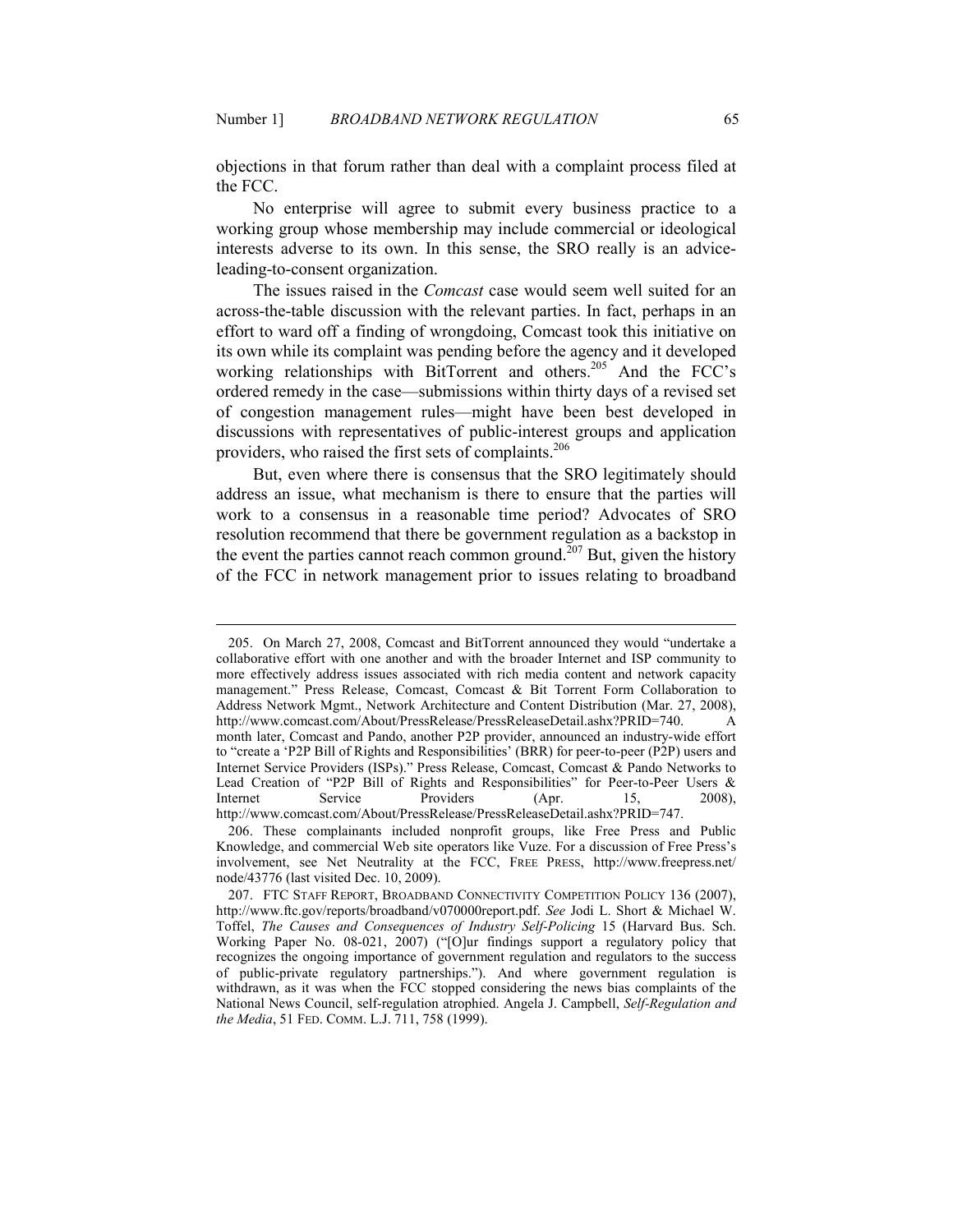network providers,<sup>208</sup> this "safety valve" is a backstop with little to recommend it. The likelihood that the FCC would decide any unresolved SRO dispute might act as an inducement to reach timely settlement with those challenging the ISP's behavior. But, if the bid-ask gap is too great, the SRO mechanism is liable to fail or be accused of being ineffective by those seeking changed behavior by the ISP. Since the "legitimacy and effectiveness of an SRO go hand-in-hand,"<sup>209</sup> such an organization may be hobbled by a delay (by the ISP) in reaching a consensus or its use (by ISP critics) as a staging area for "gotchas" to be used once the dispute moves to the federal agency.

Also, no matter how lauded the SRO is, the FCC is unlikely to shed its residual authority unless barred from acting by Congress. Given the need for quick action on issues like direct blocking behavior (as condemned in the *Madison River* case<sup>210</sup>), complete FCC withdrawal is not really a possibility.

The failure of the SRO to resolve an issue through consensus should not automatically confer authority on the FCC to decide the issue. There is a sea of difference between telling a dominant ISP to stop blocking a competing application (as in *Madison River*) and intervening in every dispute where a critic believes the ISP's pipe is not dumb enough to its liking. Ideally, the SRO could address much of what falls below the *Madison River* paradigm case.

The SRO could take on less contentious tasks, such as deciding network-management policies, however, particularly where there is substantial buy-in by all parties to the authority of the group. The SRO could offer advisory opinions as opposed to decisions. An ISP inclined to launch a new practice might seek the views of the group as to its strengths and weaknesses, much as it might submit proposed new services to consumer panels for feedback and improvement. The SRO might be required to provide a statement of advantages and disadvantages to a practice, lest the ISP's justification for it becomes lost in statements of only a critical or disparaging character.

There are a host of factors that will determine how successful the SRO might be here, besides determining its jurisdiction. If ISPs see it in their enlightened self-interest to refer matters to the organization instead of the FCC, that concession will help its credibility. If ISP critics believe the forum is a fair one for resolving complaints, that too will help confidence in the SRO process. Feedback on the Internet about its work, as well as

 <sup>208.</sup> *See supra* Sec.III(C)*.*

 <sup>209.</sup> WEISER, *supra* note 177, at 27.

 <sup>210.</sup> Madison River Comm., LLC, *Order*, 20 F.C.C.R. 4295 (2005).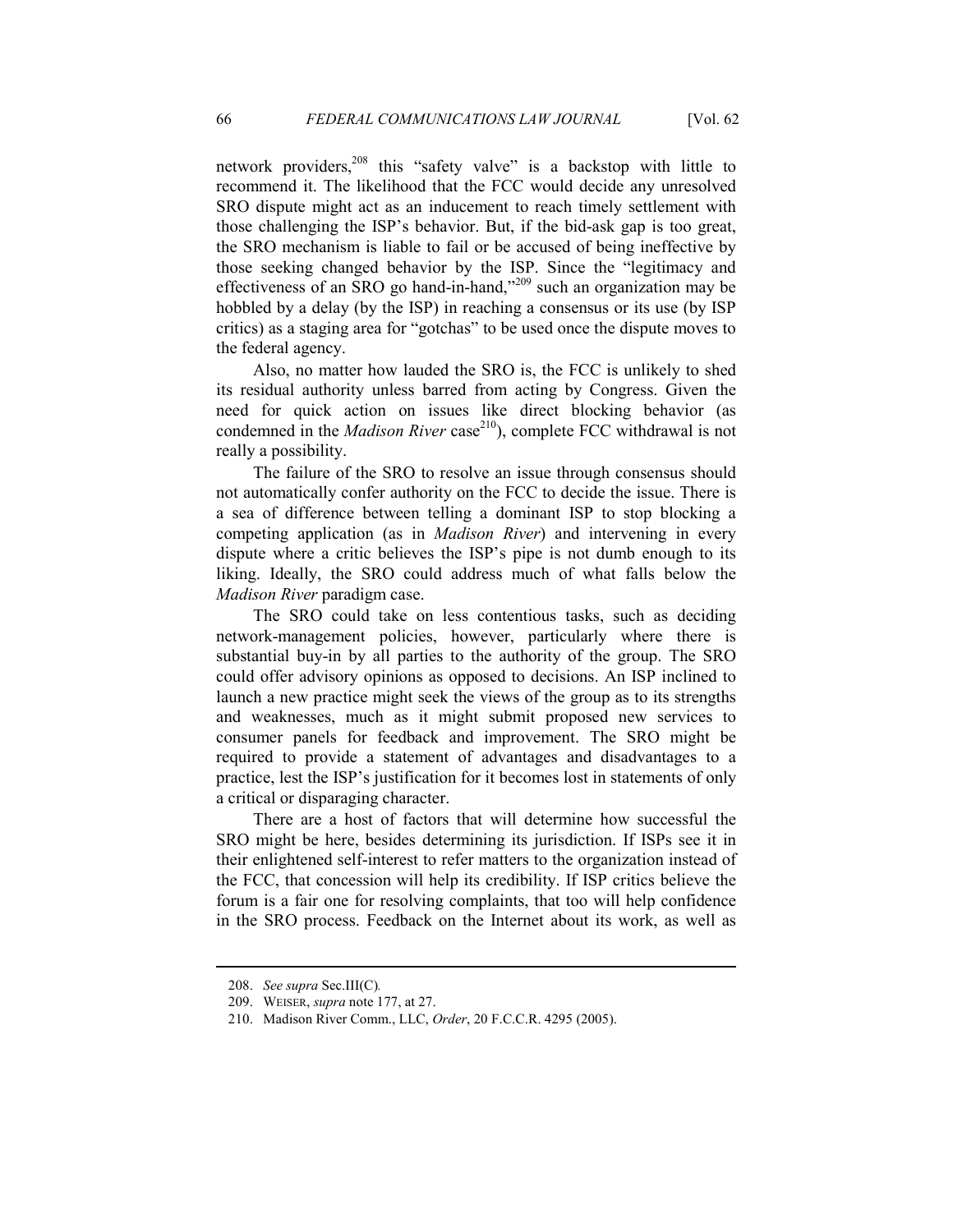who finances it, will also affect its credibility. And, if it produces results that are credible to all sides, it will be helped as well.

Successful examples of self-regulation exist. As SRO, the Financial Industry Regulatory Authority (originally established as the National Association of Securities Dealers), although governed by agency rules, is used to manage securities markets (even though it failed to address the broader market problems brought on by over leverage and has proved itself no replacement for formal regulation).<sup>211</sup> A less-tarnished example might be the National Advertising Division, an SRO of the advertising industry, which adjudicates claims about advertising, thereby avoiding the FTC's more formal processes under Section 5 of the Federal Trade Act.

So, the history of cooperative SROs and advisory groups suggests that one could work to address network-management issues. But it may not stop complainants going to the FCC and drawing the agency into asserting its authority to govern networks for which it has shown less than prodigious aptitude.

This Article turns to two other possibilities for dispute resolution: (1) reliance on community values and pressure and (2) contract law, tied to disclosure requirements.

#### *D. Wiki Law: Community Policing as Policy*

The wiki phenomenon belongs near the top of those online communications that "coalesce into dynamic human relationships made possible by a globally addressable network."<sup>212</sup> The Internet culture is full of feedback and referral mechanisms. For physical reasons, it is often described as a network of networks, but the catch phrase also captures its content cycle. Networks cycle to data-collection points, whether actively pursued (as in blogs, social networks, Tweets, creative commons or wikis), $^{213}$  affirmatively or passively assented to (as in cookie capture and "you might also like" offers or anticipated targeted advertising), and unknown or unwanted (opted-out targeted advertising or zombies, pretexting, and other ills).

It is the intentional feedback mechanisms of the Internet, perhaps best portrayed by wikis and blogs, which represent a useful nongovernmental approach to solving Internet management disputes. Blogs played an important part in the process leading up to the *Comcast* complaint and its aftermath. Bloggers opined on the strength and weaknesses of both the

 <sup>211. 52</sup> Stat. 1075, 1075 (1938) (codified at 15 U.S.C. § 780 (2000)).

 <sup>212.</sup> Crawford, *supra* note 7, at 359, 361-62.

 <sup>213.</sup> *Id.* at 362 ("These relationships, pulled together by interests and accident and characterized by shifting boundaries and unpredictable dynamics, are what is so attractive about the Internet.").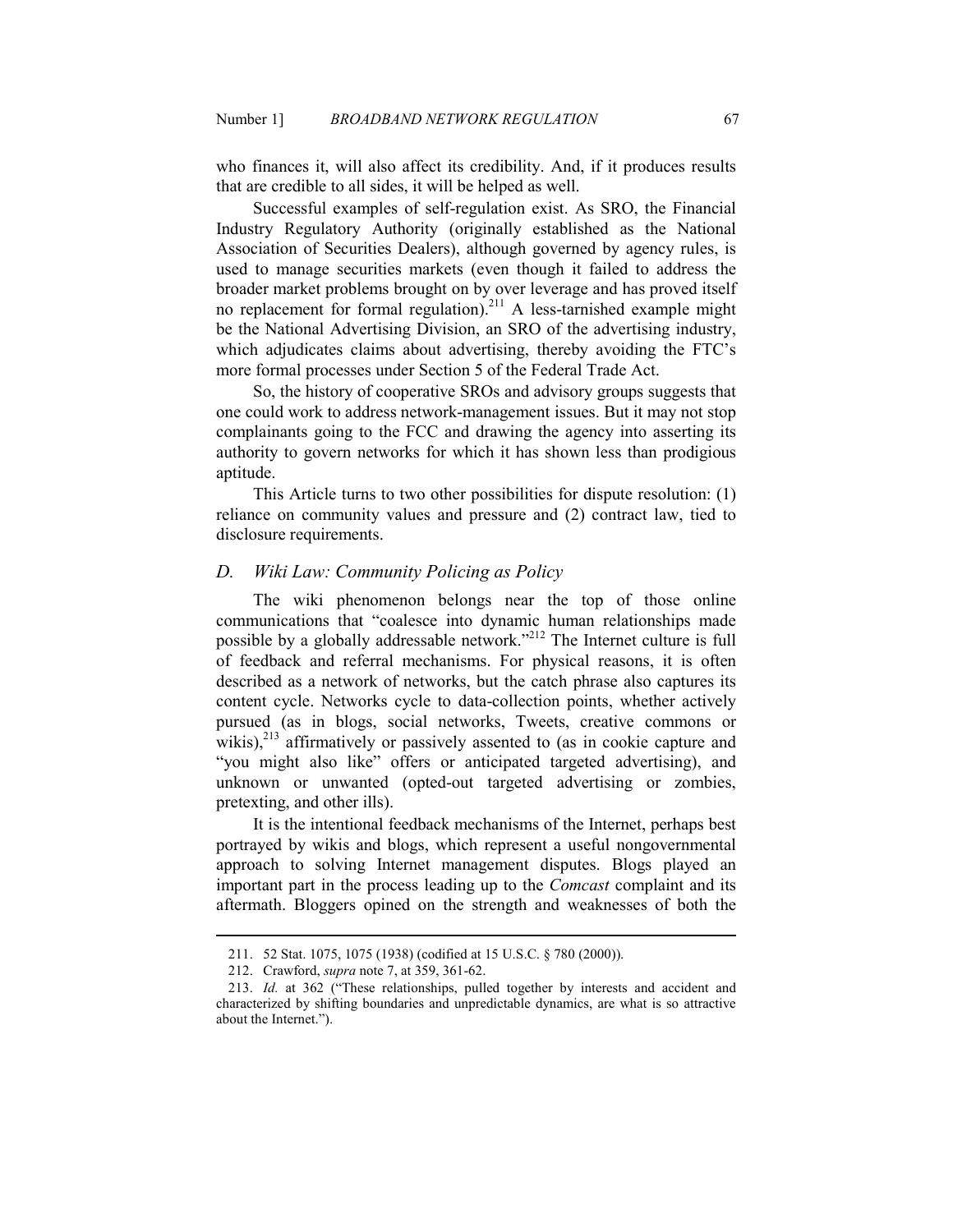complainants and Comcast.<sup>214</sup> Experiments were run to corroborate the complaints.<sup>215</sup> Comcast paid attention to these comments and weighed their relevance and usefulness; it did not merely use the comments to develop the next set of rebuttal talking points. Over time, some middle-ground understanding of the problem emerged by some online commentary.<sup>216</sup> An online uproar also led to Verizon's within-days reversal of its decision not to sell short message-code service to an abortion-rights advocacy group.

Thinking more broadly, stories break constantly on the Web; but just as falsehoods can be part of "cybercascades" (as Cass Sunstein refers to them), $^{217}$  so can the truth. And blogs that are watched by policymakers in industry, the public-interest sector, academia, and government can create a momentum of their own.<sup>218</sup> Discussion would occur on blogs. Eventual rules could be arrived at on a "network management wiki," updated as management tools were refined.

There is no reason to think that many management issues cannot substantially benefit from the public give-and-take of the Internet. These informal blogs have several advantages over an SRO. Their immediacy and open-endedness avoid the issue of who gets invited to participate and how funding affects process. Posted comments also eliminate the delays between SRO sessions and complained-of management practices. Practices that emerge from online debate and dialog can be posted to a wiki with the refinements made as circumstances warrant.

This benefit of sharing and building processes together is hardly new. Open-source software is predicated on a shared environment where improvements are cumulative.<sup>219</sup> It is a shared-value system that seems to

 216. *See, e.g.*, George Ou, *Fixing the Unfairness of TCP Congestion Control*, ZDNet.com, Mar. 24, 2008, http://blogs.zdnet.com/Ou/?cat=30 (last visited Dec. 10, 2009).

217. CASS SUNSTEIN, REPUBLIC.COM 2.0 46 (2007).

 218. The FCC established its own broadband policy blog in 2009. *See* Blogband: Broadband.gov blog, http://blog.broadband.gov/ (last visited Dec. 10, 2009).

<sup>214.</sup> *See*, *e.g.*, David Kravets, *Comcast Beginning 'Net Neutrality Testing*, WIRED, June 03, 2008, http://blog.wired.com/27bstroke6/2008/06/comcast-beginni.html; Posting of Vindu Goel to BLOG NYTIMES.COM, http://bits.blogs.nytimes.com/2008/07/11/an-imminentvictory-for-net-neutrality-advocates/ (July 11, 2008, 12:53 EST).

 <sup>215.</sup> Formal Complaint of Free Press and Pub. Knowledge Against Comcast Corp. for Secretly Degrading Peer-to-Peer Applications, *Memorandum Opinion and Order*, 23 F.C.C.R. 13028, para. 7, 9 (2008).

 <sup>219.</sup> Jonathan Zittrain makes an apt comparison of wiki-like regulation to a physicalworld example of a Dutch community that eliminates government-posted traffic signs that leads to less accidents:

They are verkeersbordvrij, a light regulatory touch coupled with an openness to flexible public involvement, including a way for members of the public to make changes, good or bad, with immediate effect; a focus on earnest discussion, including reference to neutral dispute resolution policies, as a means of being strengthened rather than driven by disagreements; and a core of people prepared to model an ethos that others can follow.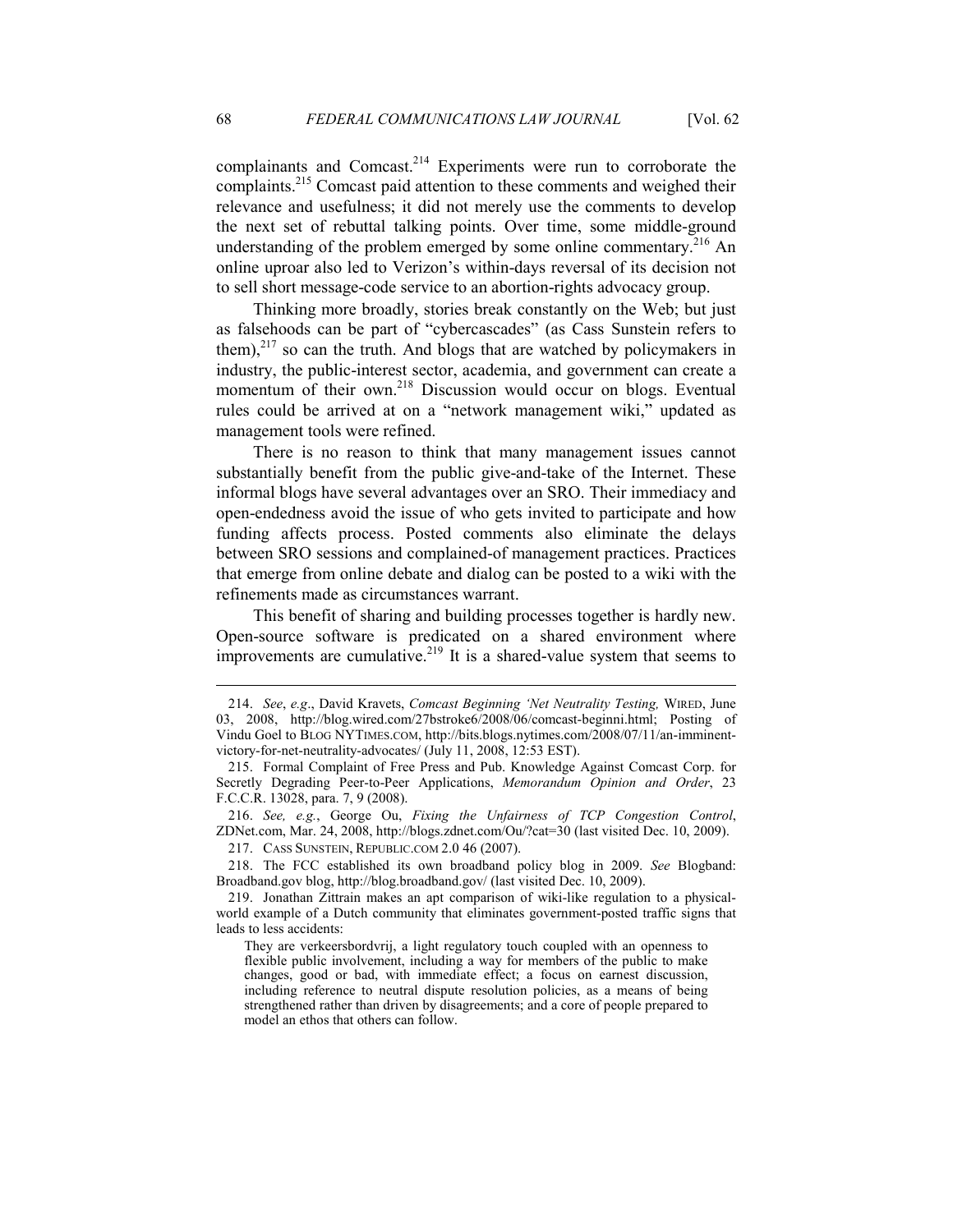work, although the model has not been thought of in terms of achieving standards for network management. But it is not as foreign a concept as it might seem. The cable industry (as surprising as it may be to its critics) has promoted standards that can only be described as open source in some aspects of its business. This open approach includes the following: the DOCSIS standard for cable modems (allowing scores of manufacturers to create attaching equipment to the cable network),<sup>220</sup> and the specifications for unaffiliated two-way applications to run on its interactive "Tru2way" video platform, even if they are subject to some operator oversight. $^{221}$  The growing number of applications for 3G phones is another example from the wireless industry.

And such a process might open up prospects for business models that now seem difficult to implement. As discussed earlier, much of the network neutrality debate has been about whether a broadband network can provide priority transmission to certain applications. While some content providers at one time would welcome this service,<sup>222</sup> its controversy has made it a nonstarter. Any broadband network that risks this offering may find itself embroiled in an FCC inquiry. An open online dialog might lead to a better understanding of the reasons for and against trying this service. And there may be other business models that could be "brown bagged" through an online forum.

Wiki law has the additional advantage (or drawback) over the FCC or an SRO of being a never-ending course of action. Political winds can shift

ZITTRAIN, *supra* note 125, at 146.

 <sup>220.</sup> Inquiry Concerning the Deployment of Advanced Telecomms. Capability, *Fifth Report*, 23 F.C.C.R. 9615, para. 8, 9 (2008) [hereinafter *Fifth Report*].

 <sup>221.</sup> Tru2way technology can be used to create and deploy new applications and features that appear on the television screen with a click of the television remote. Viewers can access interactive entertainment, information, or features embedded in a particular program including interactive games, shopping, music, news, weather, local information, sports, interactive advertising, voting and polling, banking, and other services. Previously called "OpenCable" or OCAP, several manufacturers, including Sony, LG, and Funai, agreed to produce digital television sets with this technology, which eliminates the need for a set top box from the operator. Media Release, Nat'l Cable & Telecomms. Ass'n, LG Electronics and Funai Electric Sign Tru2way MOU (July 28, 2008), *available at*  http://www.ncta.com/ReleaseType/ MediaRelease/LG-and-Funai-Sign-tru2way-MOU.aspx. 222. The following quotation is relevant here:

HDnet owner Mark Cuban thinks that "we need multiple tiers of service [on the

Internet]. . . . I want the telcos and the cable companies . . . . to work out a way to exchange traffic at multiple quality of service levels." What he really wants is the right to buy off Internet providers to ensure that HDnet's video web content works faster and better than video on other sites. (Originally appearing on Blog Maverick, January 15, 2006)*.*

Common Cause, Quotes on Network Neutrality, http://www.commoncause.org/site/ pp.asp?c=dkLNK1MQIwG&b=1388061 (on file with author, view has been deleted from Mark Cuban's blog).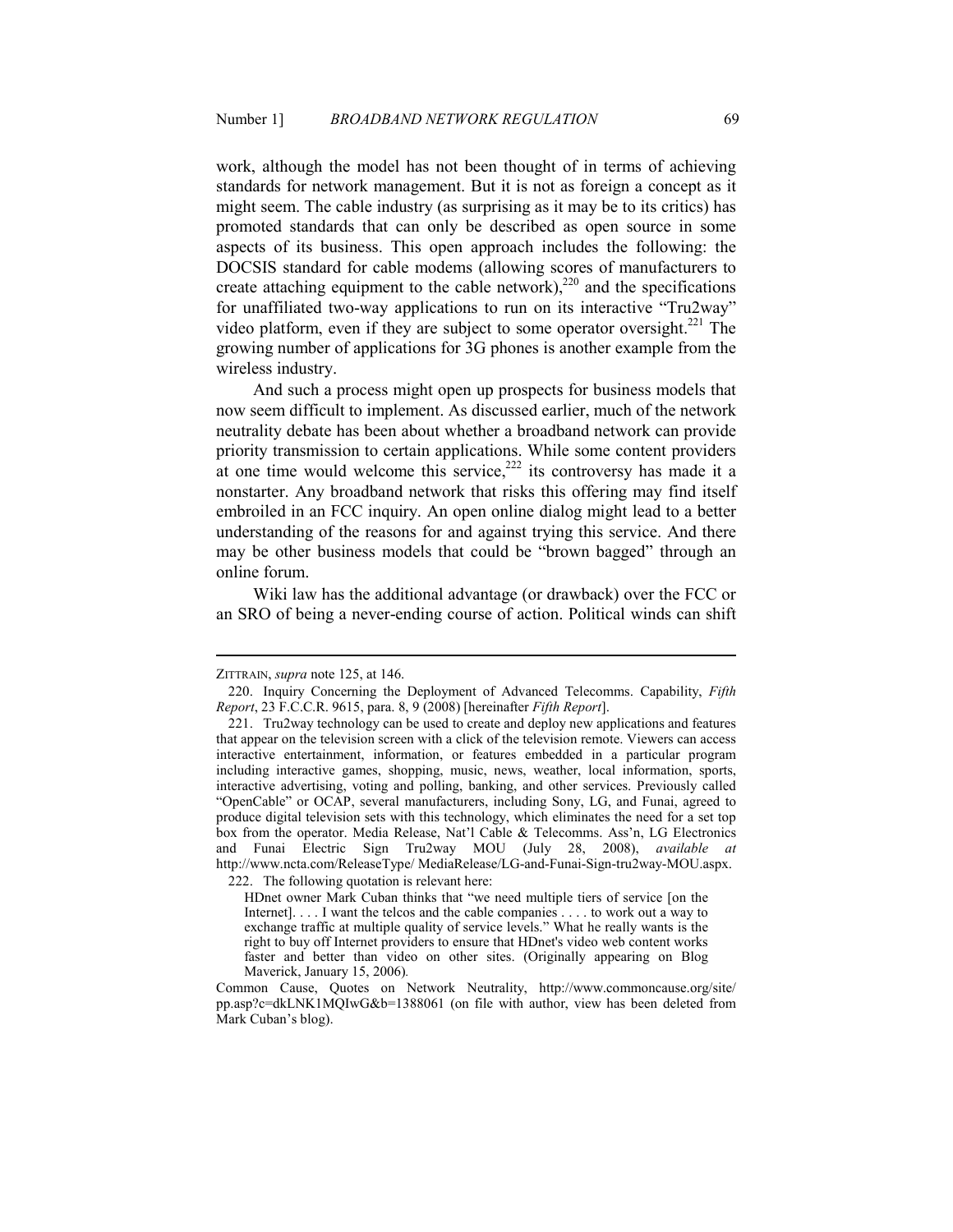at the FCC; an SRO may be stymied by its processes; an antitrust suit may never seem to end. But, night after night, observers of questionable network practices can alert policymakers, the news media, other bloggers and the networks themselves about shortcomings. And an effective online forum, while it cannot order a network to cease and desist, can focus continuing shame on the broadband provider.

That shame can be backed up by customers threatening FCC intervention (however bad an idea that is) as a spur to reform the conduct.<sup>223</sup> The threat of an expensive and uncertain regulatory proceeding is not idle. And online or physical-world protests attacking the reputation of the broadband provider also matter. Verizon's short-lived, SMS code rejection has had staying power in the network neutrality debate, no matter how often and how vociferously Verizon repudiated the company's initial decision. If the online community, including the broadband providers, takes on the character of open-source and wiki environments, $^{224}$  there is reason to accord this form of dispute resolution more than a pat on the head.

And it is congenial with the consensus-driven, cooperative history of Internet governance. As Jonathan Zittrain argues, the future of the Internet is aligned with generative models of the sort typified by blogs and wikis. $225$ The *absence* of regulation in areas as law-prone as automobile traffic signs has proved to produce more automobile safety, as illustrated by one of Zittrain's more memorable examples.<sup>226</sup> Regulators can be viewed as preserving the generative quality of the Internet by forbidding operators from blocking innovation inconsistent with the network owner's selfinterest; that, after all, is the basis for activists seeking more regulation from the FCC. But, beyond blocking, it is unclear that regulators will invariably do more good than harm in restricting network practices without a thorough examination of all of the generative/nongenerative aspects of the practices. A wiki-based system of rules might accomplish that better.

 <sup>223.</sup> The Verizon SMS complaint was a quick response to Internet attention. *See supra*  note 2.

 <sup>224.</sup> *See* SUNSTEIN, *supra* note 217 (discussing Wikipedia: "The great benefit of deliberating enclaves is that positions may emerge that otherwise would not, and that deserve to play a larger role both within the enclave and within the heterogeneous public.").

 <sup>225.</sup> ZITTRAIN, *supra* note 125 at 127-48.

 <sup>226.</sup> *Id.* at 128-29 ("When people can come to take the welfare of one another seriously and possess the tools to readily assist and limit each other, even the most precise and wellenforced rule from a traditional public source may be less effective than that uncompelled goodwill.").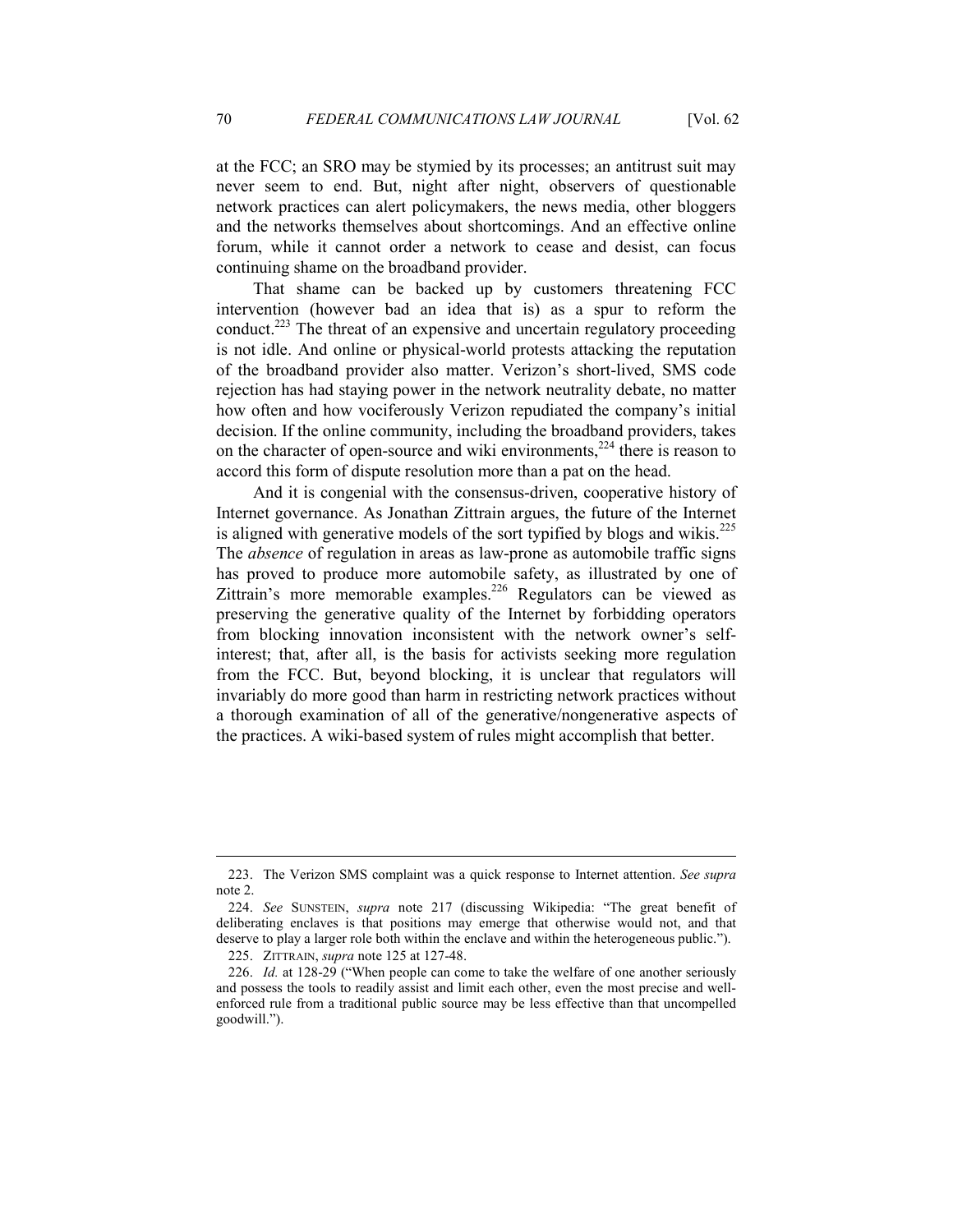## *E. Contract Law and Disclosure*

<u>.</u>

Dean Leon Green once described tort law as public law in disguise. $227$ It might be said that, in a consumer economy, contracts can inhabit the same disguise. For instance, the twentieth century's favorite tort, invasion of privacy, has become a question of rights alienable through opt-in agreements with users of information like Google or online broadband providers.<sup>228</sup>

Much of the complainants' consternation, occasionally descending into name calling, $2^{29}$  in the network management debate arises from the lack of disclosure in the ISP's acceptable-use policy given to its subscribers.<sup>230</sup> For most customers, these disclosures would be hard to understand or be of no consequence.<sup>231</sup> For example, over ninety-nine

 <sup>227.</sup> Leon Green, *Tort Law Public Law in Disguise*, 38 TEX. L. REV. 257 (1960).

 <sup>228.</sup> *See* Gateway Learning Corp., *Agreement Containing Consent Order*, File No. 042- 3047, *available at* http://www.ftc.gov/os/caselist/0423047/040707agree0423047.pdf (stating that educational company agreed it violated its contract when it shared personal information after it agreed not to do so); Press Release, FTC, Gateway Learning Settles FTC Privacy Charges (July 7, 2004), *available at* http://www.ftc.gov/opa/2004/07/gateway.shtm ("'It's simple—if you collect information and promise not to share, you can't share unless the consumer agrees,' said Howard Beales, Director of the FTC's Bureau of Consumer Protection.").

 <sup>229.</sup> *See, e.g.*, Posting of Harold Feld to Wetmachine, http://www.wetmachine. com/?query=jim+harper&amount=0&blogid=1 (Nov. 1, 2007, 19:35 EST) ("Because while some folks may think that lying to your customers is an acceptable network management technique, or even an acceptable technique for managing elected members of Congress, I think most Americans would disagree."); Posting of Harold Feld to Wetmachine, http://www.wetmachine.com/item/1156 (April 24, 2008 22:00:08 EST) ("He [Internet user] was going about his normal business when he discovered something, investigated, and Comcast lied their asses off about it.") (author commenting on original posting).

 <sup>230.</sup> Comcast did not disclose what its network practices were to deal with congestion. In particular, it did not disclose or explain its use of application-specific (i.e., targeting BitTorrent users) rather than application-agnostic tools to manage traffic. It did not explain when those tools would be triggered. It did not inform the user what amount of use might trigger throttling back speeds because of the effect of that use on others. It did not disclose at what level in the network—an individual residence, a node of 500 homes, a port comprising many nodes—congestion would be measured. These shortcomings were remedied in its subsequent filing. *Compare* Comments of Free Press Ex Parte Filing at 2-3, WC Docket No. 07-52, (rel. Oct. 24, 2008) [hereinafter Free Press Ex Parte Filing], *available at* http://gullfoss2.fcc.gov/prod/ecfs/retrieve.cgi?native\_or\_pdf=pdf&id\_ document=6520179100, *and* Formal Complaint of Free Press, *supra* note 3 *with* Comments of Comcast Corp. at 39-42, WC Dkt. No. 07-52, (rel. Feb. 12, 2008), *available at* http://fjallfoss.fcc.gov/prod/ecfs/retrieve.cgi?native\_or\_pdf=pdf&id\_document=651984099 1.

 <sup>231.</sup> The same has been said of opt-in disclosure through shrinkwrap agreements. *Compare* ProCD v. Zeidenberg, 86 F.3d 1447, 1453 (7th Cir. 1996) (holding such contracts enforceable because customer had opportunity to review terms before accepting), *with* Klocek v. Gateway, Inc., 104 F. Supp. 2d 1332, 1341 (D. Kan. 2000) (holding that shrinkwrap agreements binding after five days of receipt by customer do not show that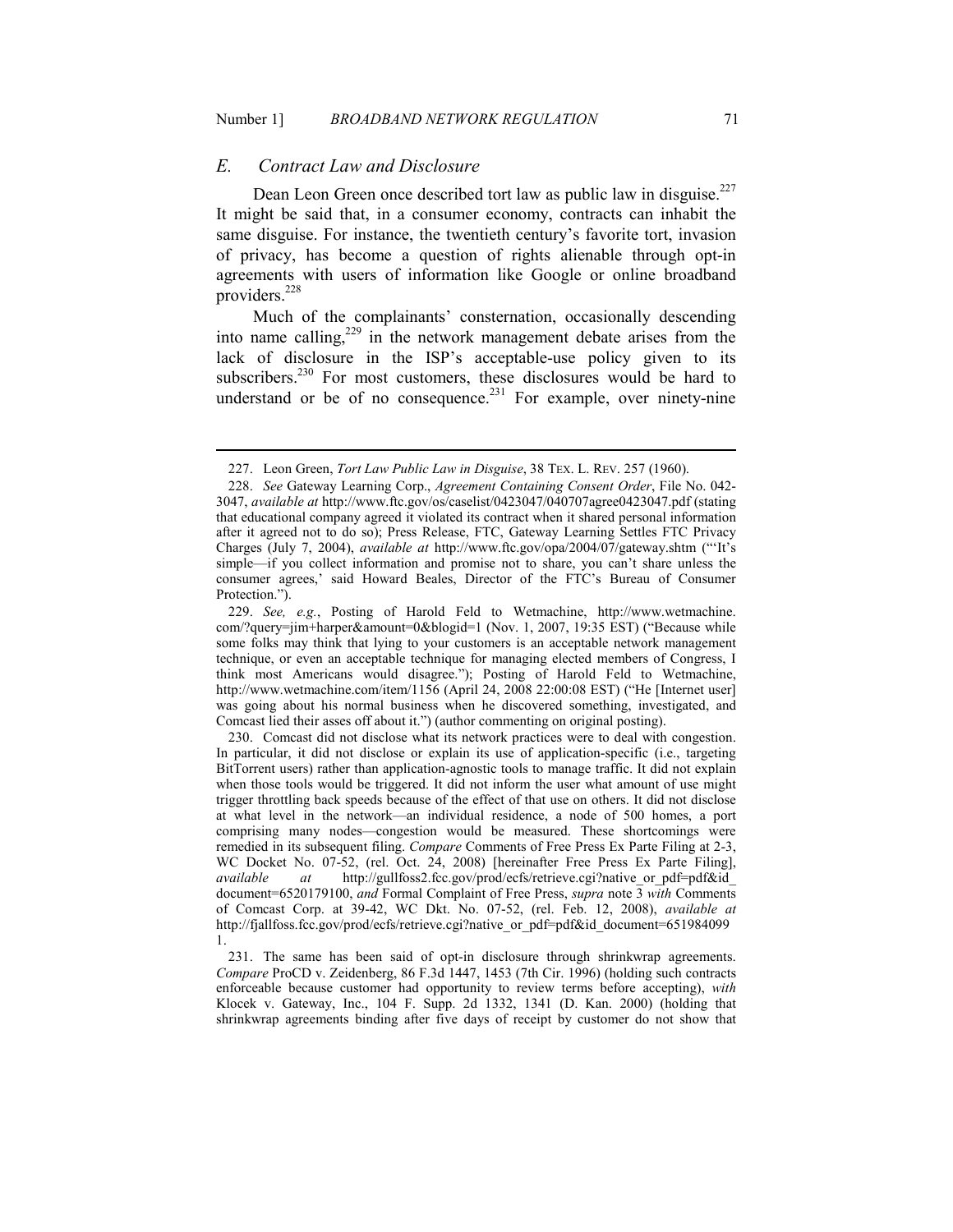percent of users never get anywhere near an announced bit-rate cap.<sup>232</sup> And even P2P users are often unaware of slow downs because the file transfers occur while the customer's computer is unattended. So their significance for many subscribers is dubious, just as annual financial privacy disclosure forms or cardholder agreements from credit-card companies are seldom read by customers.

But, as the *Comcast* complaint and its aftermath<sup>233</sup> demonstrate, these terms are of enormous importance to some customers and, more generally, to Internet academics and activists.<sup>234</sup> The details of these terms can be used to determine whether promises are delivered and whether Internet values of, for instance, transparency and non-blocking of content are followed. And they are entirely within the control of the broadband provider, assuming that the ISP is aware that there is a need to formalize the disclosure.

This latter point is not as obvious as disclosure advocates may think. Decision making as to network operations may be disbursed throughout an organization.<sup>235</sup> Policymakers and executives who do not manage the

 233. Free Press, which brought one of the initial complaints against Comcast, was satisfied with the company's subsequent FCC-ordered disclosure and wanted all ISPs to provide comparable disclosure. *See* Free Press Ex Parte Filing, *supra* note 230, at 5-6 ("Comcast has demonstrated that providers can disclose clear, basic, yet valuable information on infrastructure and on methods and thresholds for network controls.").

 234. The Florida Attorney General investigated and settled with Comcast over its bandwidth usage disclosures prior to its bandwidth cap modification to its acceptable user policy. Press Release, Office of the Att'y Gen. of Fla., Bill McCollum, Att'y Gen. Reaches<br>\$150,000 Settlement with Comcast (Aug. 29, 2008), *available at* \$150,000 Settlement with Comcast (Aug. 29, 2008), *available at*  http://myfloridalegal.com/newsrel.nsf/newsreleases/D70311C8F6C0FC02852574B4005661 34. Some activists do not believe disclosure is sufficient in all cases. *See* Press Release, Pub. Knowledge, Pub. Knowledge Praises FCC Decision to Protect Internet, Punish Comcast (July 31, 2008), *available at* http://www.publicknowledge.org/node/1690 (commenting on Comcast Complaint Decision: "Simple disclosure policies or consumer education is simply not sufficient.").

 235. Compare, for example, Federal Express's protocol in delivering packages through its network. There is considerable visibility as to a shipment's movement via the company's Web site. But we know little about which locations are more likely than not to be delayed for pickup, what rules apply when certain airports are closed, and what priorities apply when the network is overbooked. Myriad other businesses, from supermarket chains to broadcast networks, have decentralized decision making that leads to results that top management cannot control. Whoever was behind the celebrated "wardrobe malfunction" during CBS's

customer expressly agreed to terms). These decisions turn on the degree to which the customer provided constructive versus actual consent.

 <sup>232.</sup> *See* Comcast, Terms of Service—Announcement Regarding an Amendment to Our Acceptable Use Policy, http://www.comcast.net/terms/network/amendment/ (last visited Dec. 10, 2009) (establishing a specific monthly data usage threshold of 250 GB/month per account for all residential customers); Comcast, Customer Central, Frequently Asked Questions about Excessive Use, http://help.comcast.net/content/faq/Frequently-Asked-Questions-about-Excessive-Use#excessive (last visited Dec. 10, 2009) (less than one percent of customers are excessive users).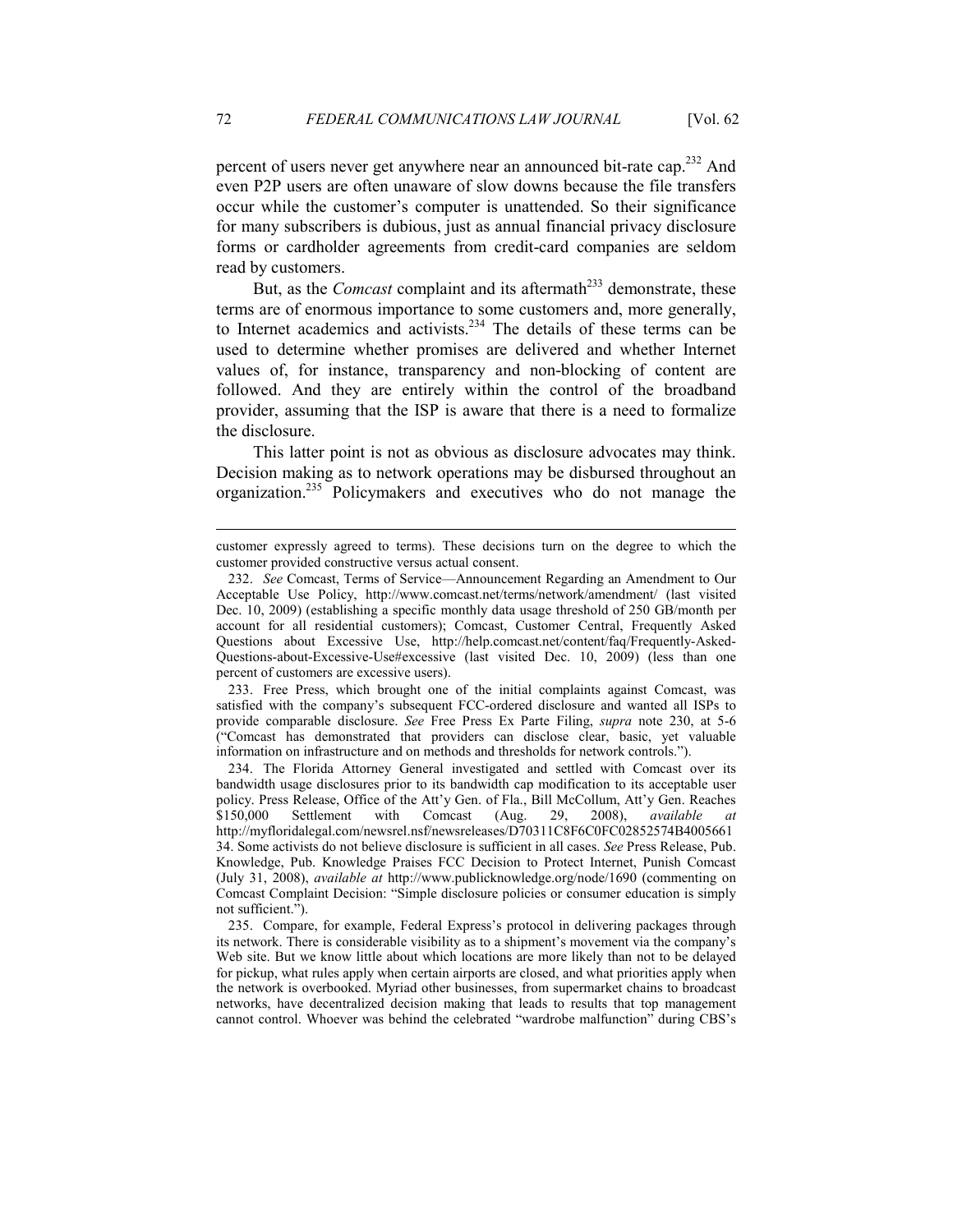network may be either unaware of these decisions, how they are made, or their importance to Internet watchers.<sup>236</sup> What turns out to be a significant disclosure matter sometimes arises only when a significant problem arises. The selling practices of electricity network wholesalers were, and today are, a matter of obscure interest. During the 2000 California power shortage, it was front-page news.<sup>237</sup>

Reliance on disclosure has a distinct advantage over regulation: it is faster than an agency adjudication.<sup>238</sup> It allows for a question to be asked immediately and answered quickly on the Internet when a dispute arises and can take advantage of the wiki-law debate surrounding it. It requires the network ISP to think through its practices, knowing that an ambiguous response will invite further questions. It also has the benefit of contract where the customer believes the network has not lived up to its representations.<sup>239</sup>

Barbara van Schewick argues that disclosure is not sufficient unless a customer can easily change to another provider whose terms of service are more acceptable.<sup>240</sup> As discussed earlier,<sup>241</sup> ISPs may choose not to

-

 237. *See* David Shook, *The Power Meltdown in California*, BUS. WK., Dec. 6, 2000, *available at* http://www.businessweek.com/bwdaily/dnflash/dec2000/nf2000126\_813.htm.

 238. See Aaron J. Burstein & Fred B. Schneider, *Trustworthiness as a Limitation on Network Neutrality*, 61 FED. COMM. L.J. 591, 619 (2009); Richard S. Whitt, *Adaptive Policymaking: Evolving and Applying Emergent Solutions for U.S. Communications Policy*, 61 FED. COMM. L.J. 483, 587 (2009).

 239. A contract approach has been suggested in lieu of a tort approach to protect information privacy, based on enforcement of a web site's privacy policies. ZITTRAIN, *supra*  note 125, at 226.

 240. FCC's Second Public En Banc Hearing on Broadband Network Management Practices at 4, WC Docket No. 07-52, (2008) (Official Testimony of Barbara van Shewick), *available at* http://www.fcc.gov/broadband\_network\_management/041708/vanschewickwritten.pdf. As van Shewick testified:

Disclosure can only facilitate competition and discipline providers if there is effective competition. In order for disclosure to have a disciplining effect,

<sup>2004</sup> Super Bowl coverage, it was probably not the company lawyers and executives who then had to defend it.

 <sup>236.</sup> Until the network-management practices in *Comcast* were formally questioned, there was very little drill down by management as to what any particular ISP did to handle peak upstream congestion. The system was serving the vast majority of customers without a hitch. The problem (as Comcast saw it) dealt with P2P traffic which, more often than not, is focused on illegal copying, and the techniques used benefited the large number of customers who had nothing to do with P2P. While Comcast did not agree with the FCC's authority to act, its response expressed a willingness to address the problems raised by its critics. *See* Letter from Kathryn A. Zachem, Vice President, Regulatory Affairs, Comcast Corporation, to Marlene H. Dortch, Secretary, Federal Communications Commission (Sept. 19, 2009) (*available at* http://fjallfoss.fcc.gov/prod/ecfs/retrieve.cgi?native\_or\_pdf=pdf&id\_ document=6520169715) ("Moreover, we know that clear communication with our customers is essential to a successful long-term relationship. So we are committed to ensuring that our customers receive clear, concise, and useful information about the services that we provide.").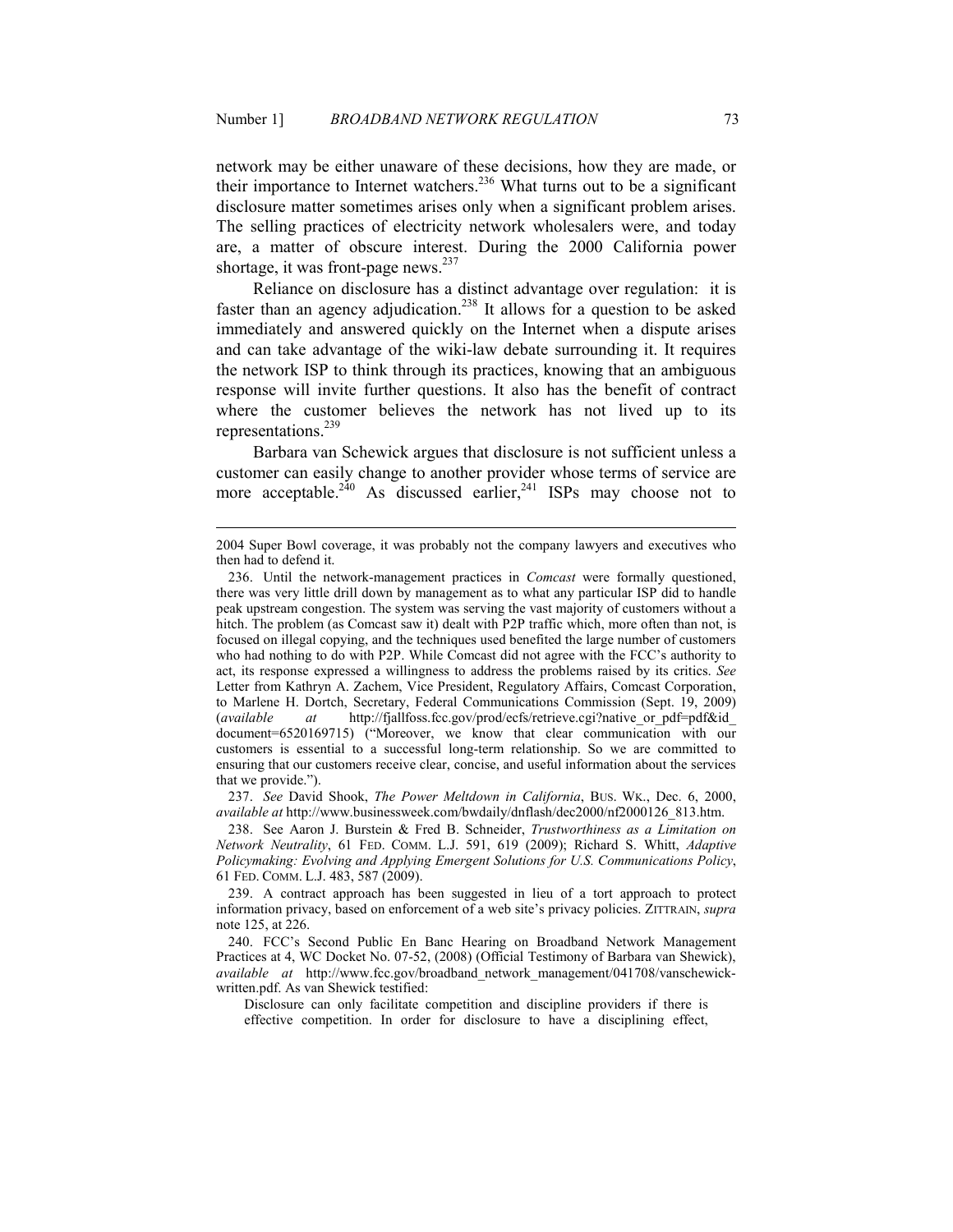compete on non-price criteria like network-management disclosure. So the ability to change may not really matter, and van Schewick's test standard would never be met. This Article argues that the more sensible way to judge disclosure statements is on the basis of their accuracy and responsiveness to the objections raised on the wiki. In addition, the terms should be enforceable.

Part of the issue is deciding what matters to the different constituencies of disclosure: customers, policy advocates, networks, and applications providers. As network providers gain an understanding of what parties expect to know, they can formulate their customer disclosure statements to be more responsive to actual concerns.<sup>242</sup> This is an evolving process.<sup>243</sup> Identifying what is important to disclose and then accurately disclosing it—in the *Comcast* case, what does its nodal infrastructure look like and the procedures the ISP follows in case of network congestion—can resolve many network-management issues. For once, the company's policy is established and modified through the wiki-law process of online dickering;<sup>244</sup> it is disclosed in the acceptable use policy or on the network provider's Web site. Just as the customer agrees to abide by the terms of that policy, so too is the ISP bound to follow its commitments. And a failure to comply amounts to a contract breach.

The evolving disclosure process can apply to non-network management issues too, such as offering QoS as an optional product to content providers. The degree of disclosure will also reveal the sufficiency of the competitive justifications for a given practice. And it will allow

customers need to be able to switch to another provider that does not impose a similar restriction, and they need to be able to do so at low costs.

*Id*.

 <sup>241.</sup> *See supra* § II(B).

 <sup>242.</sup> Disclosure is by no means only a network provider issue. For example, persons responding to Google e-mail may find that their e-mail is searchable just as Google e-mail accounts are. And search-term logs kept by search engines may pose privacy problems as well. Identifying information can also be obtained from a Web site. *See, e.g.*, Google, Search Term Demonstration, http://www.google-watch.org/cgi-bin/urldemo.htm (last visited Dec. 10, 2009) (demonstrating how a Web site can identify your place of business if a search is made from there).

 <sup>243.</sup> Free Press proposed a sixteen-part disclosure requirement that the FCC would adopt covering network management (or "interference" as Free Press described it), monitoring of a customer's data, and infrastructure, such as the number of users located on a shared connection. Free Press Ex Parte Filing, *supra* note 230, at 11-13.

 <sup>244.</sup> This online dialog began after Comcast announced the use of bit caps to deal with bandwidth hogs. Free Press challenged that approach. Free Press Policy Brief, S. Derek Turner, Research Director, Free Press, Blocking or Metering: A False Choice, (Aug. 2008), *available at* http://live.freepress.net/files/Blocking\_or\_Metering\_A\_False\_Choice.pdf.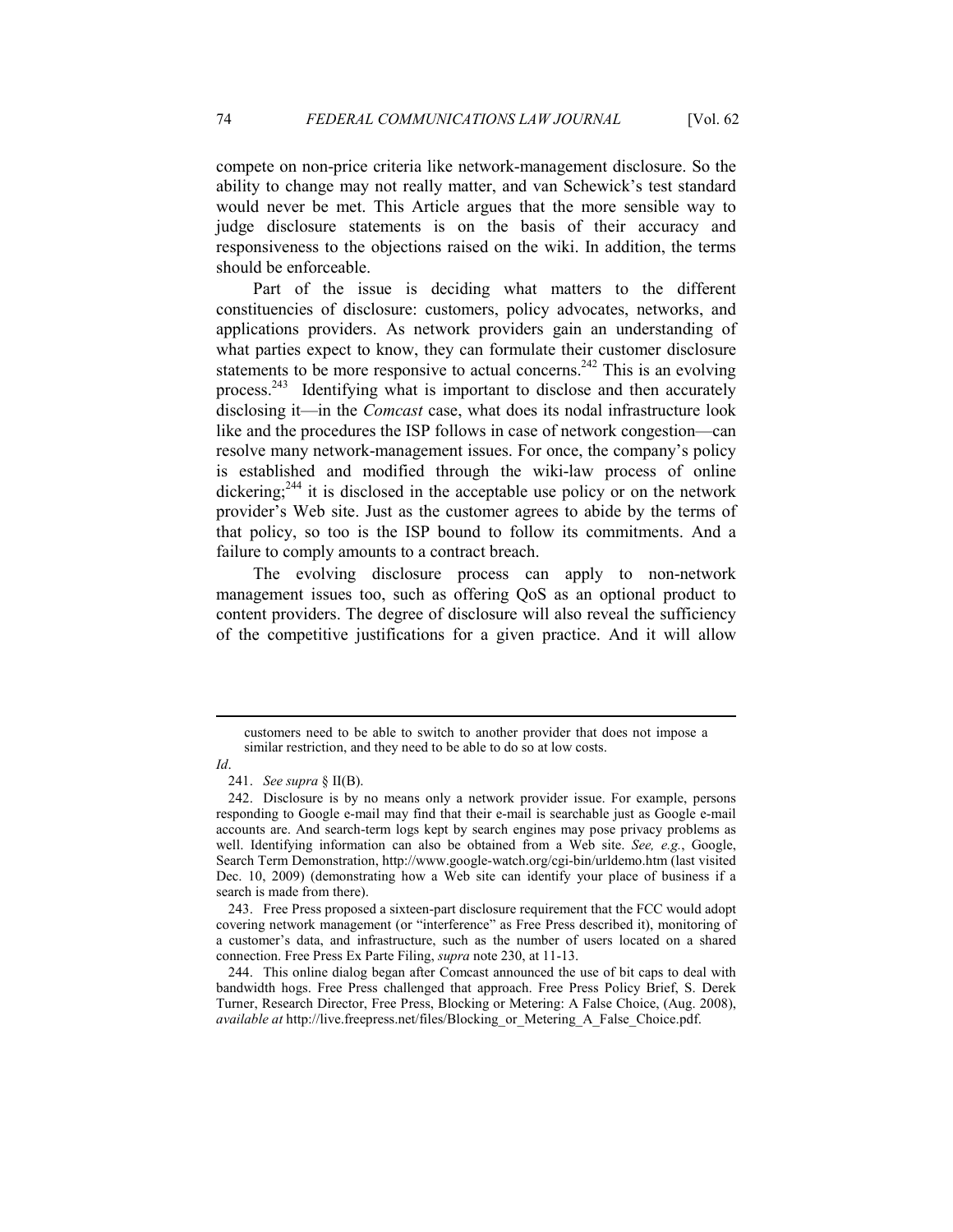applications providers to adjust their behavior in light of the network operator's disclosures.<sup>245</sup>

Exposure to contract breaches can be costly to entities like broadband providers. Cable operators are targets of class-action lawsuits challenging the terms of service, for example, fees for late payment of cable bills. $246$ The ISP will have furnished the disclosure language, and a dissatisfied customer can pinpoint its objections. State consumer protection laws may also apply to disclosures that are not backed up by behavior. That leverage, and the threat of larger liability, along with the ISP's decision to include the term in its own contract at the beginning, gives considerable weight to this method of establishing network norms enforceable outside of a federal regulatory regime.

Of course, there may be terms that a customer does not like, and those terms may be incorporated by all significant ISPs serving a customer. For instance, suppose both of the two largest broadband providers today, cable and the telco, disclose that they provide QoS, as opposed to best efforts, to those who will pay. Disclosure may require detailing how the priority service does (or does not) disadvantage the best-efforts service all other traffic will receive. But disclosure is obviously not the same as prohibiting or limiting the practice. If the explanation is satisfactory, it will pass the Internet's laugh test; if not, it will continue to be assailed by critics and may be a violation of the ISP's contract with the customer, if QoS for some actually impairs service to others. If disputed, disclosed terms are so onesided or hard-headed, the inability to defend them on the Internet will spill over to other arenas of concern to large network operators, including its other lines of business or as a near-last resort, the regulator (the short lifecycle of the Verizon SMS incident is illustrative).<sup>247</sup> And the detailed

 <sup>245.</sup> In the *Comcast* case, one of the complaints came from Vuze, an online video distributor which uses BitTorrent to download its offerings. Vuze, Inc. Pet. to Establish Rules Governing Network Mgmt. Practices by Broadband Network Operators, *Petition for Rulemaking*, WC Dkt. No. 07-52, p. 7 n.8 (Nov. 14, 2007), *available at* http://www.publicknowledge.org/pdf/vuze-petition-20071114.pdf. Had it known of Comcast's singling-out of BitTorrent, it could have adjusted its distribution practices, just as businesses adjust practices to deadlines established by Federal Express or the U.S. Postal Service.

 <sup>246.</sup> *See, e.g.*, Cantu v. AT&T Broadband, 2006 Tex. App. LEXIS 1185 (Tex. App. San Antonio 2006); Garcia v. Texas Cable Partners, LP, 114 S.W.3d 561 (Tex. App. Corpus Christi 2003). More cases are cited in BRENNER, *supra* note 29, at § 7:54 n.2.

 <sup>247.</sup> Verizon's decision not to sell an abortion-rights group access to its short messaging service, a business choice which even its critics say was entirely legal, lasted only a few days, after the story got out (and before any regulatory proceeding commenced). *See supra*  note 2*.* And Comcast's changes to its disclosure about its management techniques while the complaint against it was pending shows how demanding disclosure can act to ameliorate disputed management practices, even though the shadow of regulatory action was present. *See supra* note 203.